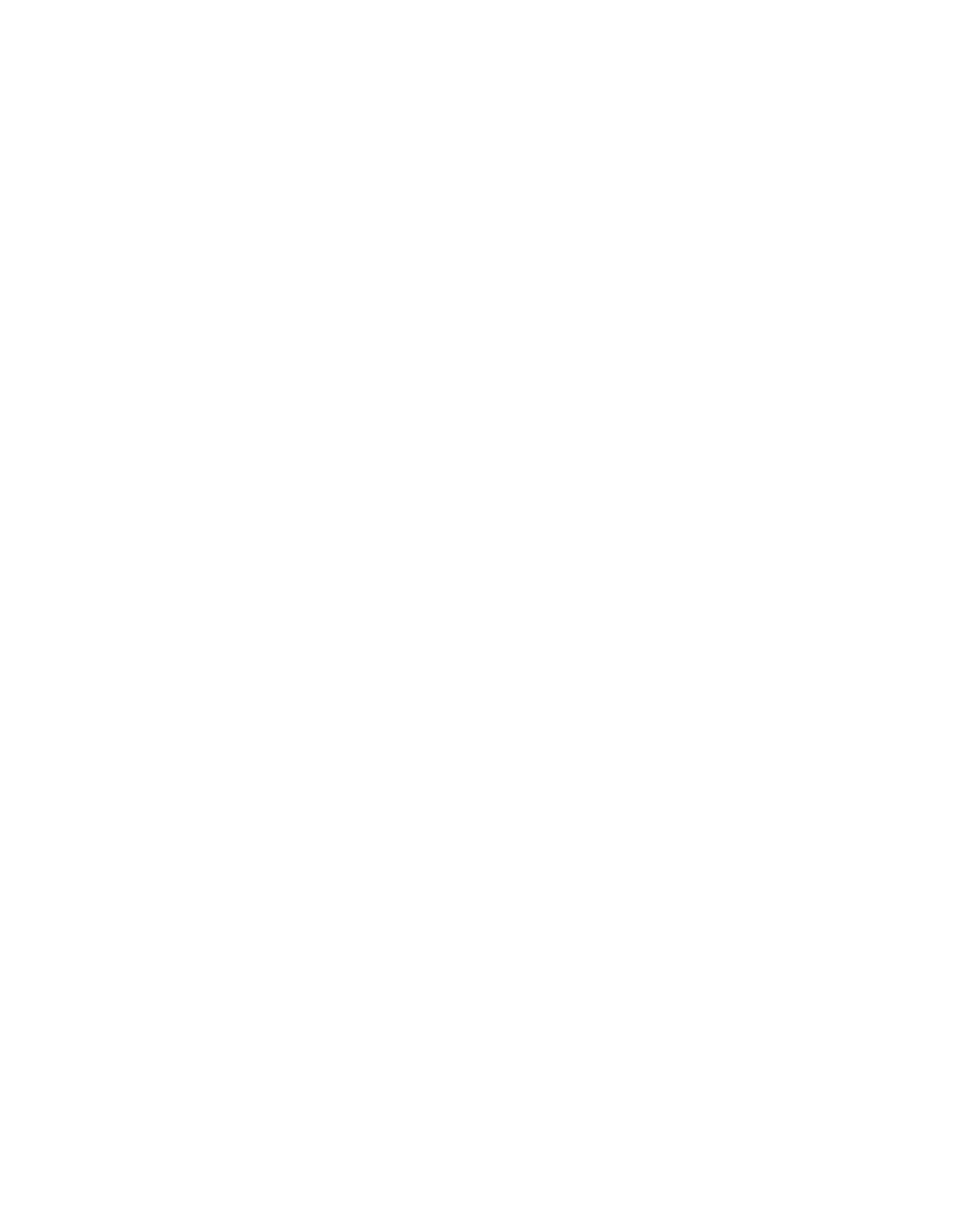# **TABLE OF CONTENTS**

| I.   |              |                                        |                                                                      |  |  |  |
|------|--------------|----------------------------------------|----------------------------------------------------------------------|--|--|--|
| II.  |              |                                        |                                                                      |  |  |  |
| III. | A<br>B       | 1.<br>2.<br>3.<br>4.<br>1.<br>2.<br>3. | Key Commercial and Tax Law Features of the Various Forms of Business |  |  |  |
| IV.  |              |                                        |                                                                      |  |  |  |
|      |              |                                        |                                                                      |  |  |  |
| V.   |              |                                        |                                                                      |  |  |  |
|      | $\mathsf{A}$ |                                        |                                                                      |  |  |  |
|      |              | 1.                                     | Statutory Recognition of the Separate Legal Personality of           |  |  |  |
|      |              |                                        |                                                                      |  |  |  |
|      |              | 2.                                     |                                                                      |  |  |  |
|      |              | 3.                                     |                                                                      |  |  |  |
|      |              | 4.<br>5.                               |                                                                      |  |  |  |
|      |              | 6.                                     |                                                                      |  |  |  |
|      |              | 7.                                     |                                                                      |  |  |  |
|      | B            |                                        |                                                                      |  |  |  |
|      | $\mathsf{C}$ |                                        |                                                                      |  |  |  |
|      | D            |                                        |                                                                      |  |  |  |
|      | E            |                                        |                                                                      |  |  |  |
|      | F            |                                        |                                                                      |  |  |  |
|      | G            |                                        |                                                                      |  |  |  |
|      | H            |                                        |                                                                      |  |  |  |
|      | I            |                                        |                                                                      |  |  |  |
| VI.  |              |                                        |                                                                      |  |  |  |
|      |              |                                        |                                                                      |  |  |  |
|      |              |                                        |                                                                      |  |  |  |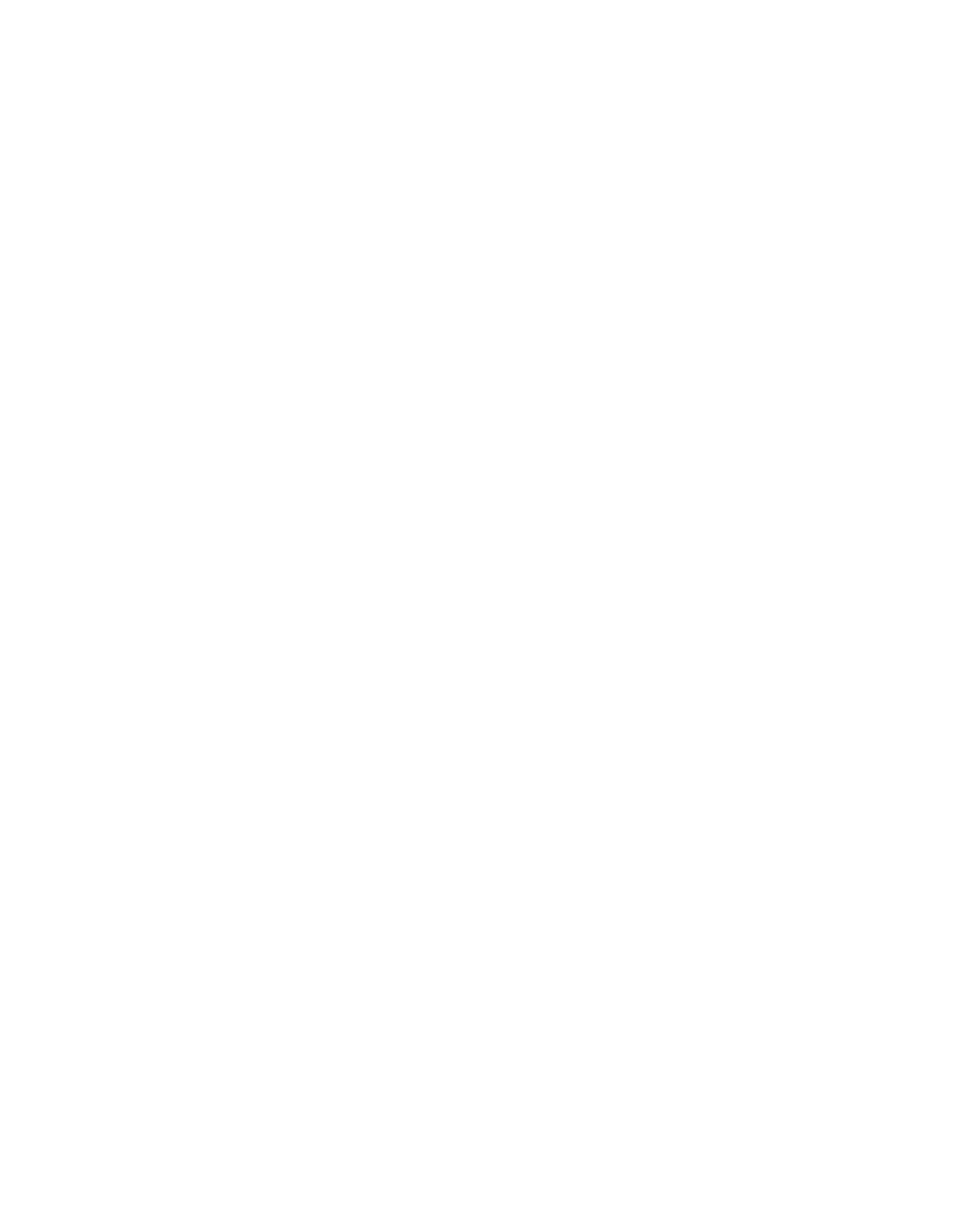by Wayne D. Gray<sup>\*</sup> and Raymonde Crête<sup>\*\*</sup>

### **I. Introduction**

[1.] What follows is our report on the various forms of business associations that exist today in Canada. This report is divided in four main parts:

- (a) a short synopsis of the key commercial and tax law features of each of the forms of business associations available in Canada;
- (b) an overview of the availability of the various legal forms throughout Canada;
- (c) a final synopsis as to which existing or prospective forms of business have issues that would make them candidates for possible uniform legislation; and
- (d) a suggested strategy for subsequent uniform legislative projects.

#### **II. Overview of the Forms of Business Associations**

[2.] The forms of business association that exist today in Canada are divided, in the first instance, between corporate and non-corporate forms. Non-corporate forms, in turn, divide into those with one owner and those that have multiple owners. The sole proprietorship or division applies where there is a single owner.<sup>1</sup> If there is more than one owner, the non-corporate forms of business vehicles in Canada divide into various forms of partnership, a legal joint venture (JV), a co-ownership arrangement or a business trust.

[3.] There are three different types of domestic partnerships that exist in common law Canada. These consist of the general partnership (GP), the limited partnership (LP) and the limited liability partnership (LLP). In Québec, there are four types of partnerships including the three just mentioned and a fourth one called the "undeclared partnership". Unlike the GP and LP, the undeclared partnership has no name common to the partners allowing it to be identified by third parties, nor can it sue or be sued under a common name. The undeclared partnership also differs from the GP and LP in that it is not required to file a declaration of registration with the enterprise registrar under the *Act Respecting the Legal Publicity of Sole Proprietorships, Partnerships and Legal Persons* (Legal Publicity Act). This type of partnership includes the following business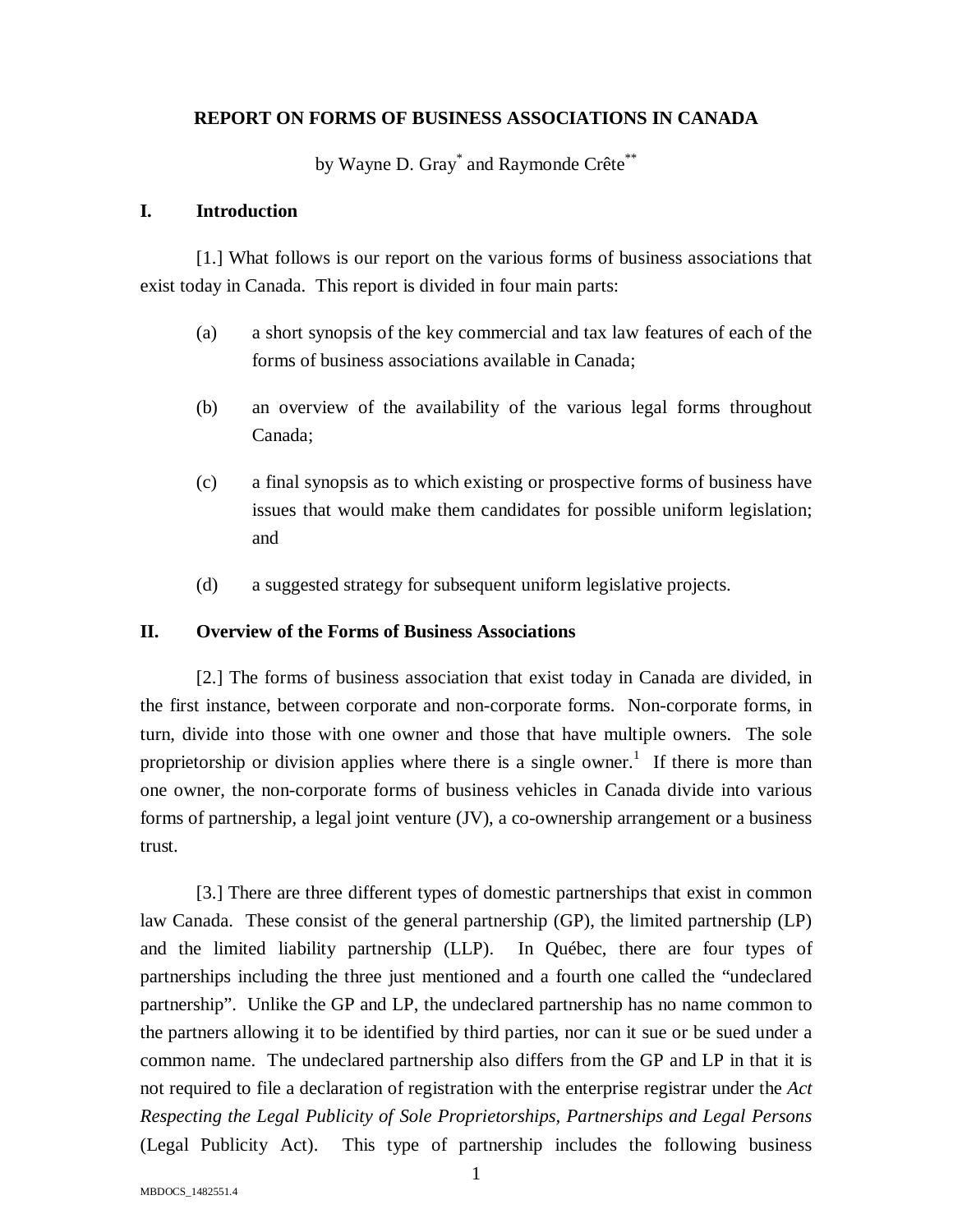associations: (i) JVs; (ii) enterprises in which the partners intend to keep their association anonymous; (iii) enterprises in which the partners do not expressly intend to form a partnership but conduct themselves in such a way that a court could *ex post* recognize a partnership; and (iv) enterprises which could be qualified as either a GP or LP but in which the partners have failed to file the requisite declaration of registration under the Legal Publicity Act.

[4.] One of the hybrid vehicles that we recognize in Canada is the limited liability company (LLC). However, no Canadian legislation allows for the formation of an LLC.

[5.] Corporate forms are created by statute or under the authority of a statute. Crown corporations, for example, are created by special act, whereas general business corporations are created by the government, more specifically by the administrative branch of the government which acts under the authority of a statute, such as the *Canada Business Corporations Act* 2 (CBCA) and the *Ontario Business Corporations Act* 3 (OBCA). Once incorporated, the business corporation is recognized as a legal person by the statute under which it is formed.<sup>4</sup> Nevertheless, it is possible to split corporate forms into various main categories.

[6.] First, there is the basic distinction between business corporations and not-forprofit corporations. Since the subject matter of this report is forms of business associations, non-profit corporations will not be discussed further.

[7.] As well, there exist at both the federal and provincial levels various corporate statutes that are used for the formation of corporations that carry on specific types of businesses. For example, if a corporation is formed to carry on business as a cooperative, an insurer or a trust company, there is specific federal and provincial legislation for these types of corporations. A bank can only be formed under federal bank legislation. A credit union or *caisse populaire* may be formed under provincial law, whereas cooperative credit associations may be formed under federal legislation.<sup>5</sup> Again, since the focus of this report is on forms of business associations of general application, industry specific incorporation statutes will not be discussed further.

[8.] With respect to general or residual business corporations, there are three distinct legal categories. One is the professional corporation, which is available in some provinces but is not available federally or in other provinces. Second, there is the unlimited company<sup>6</sup> (ULC), which is now unique to Nova Scotia although, on March 10, 2005, Bill 16 was introduced into the Alberta Legislature which includes provisions for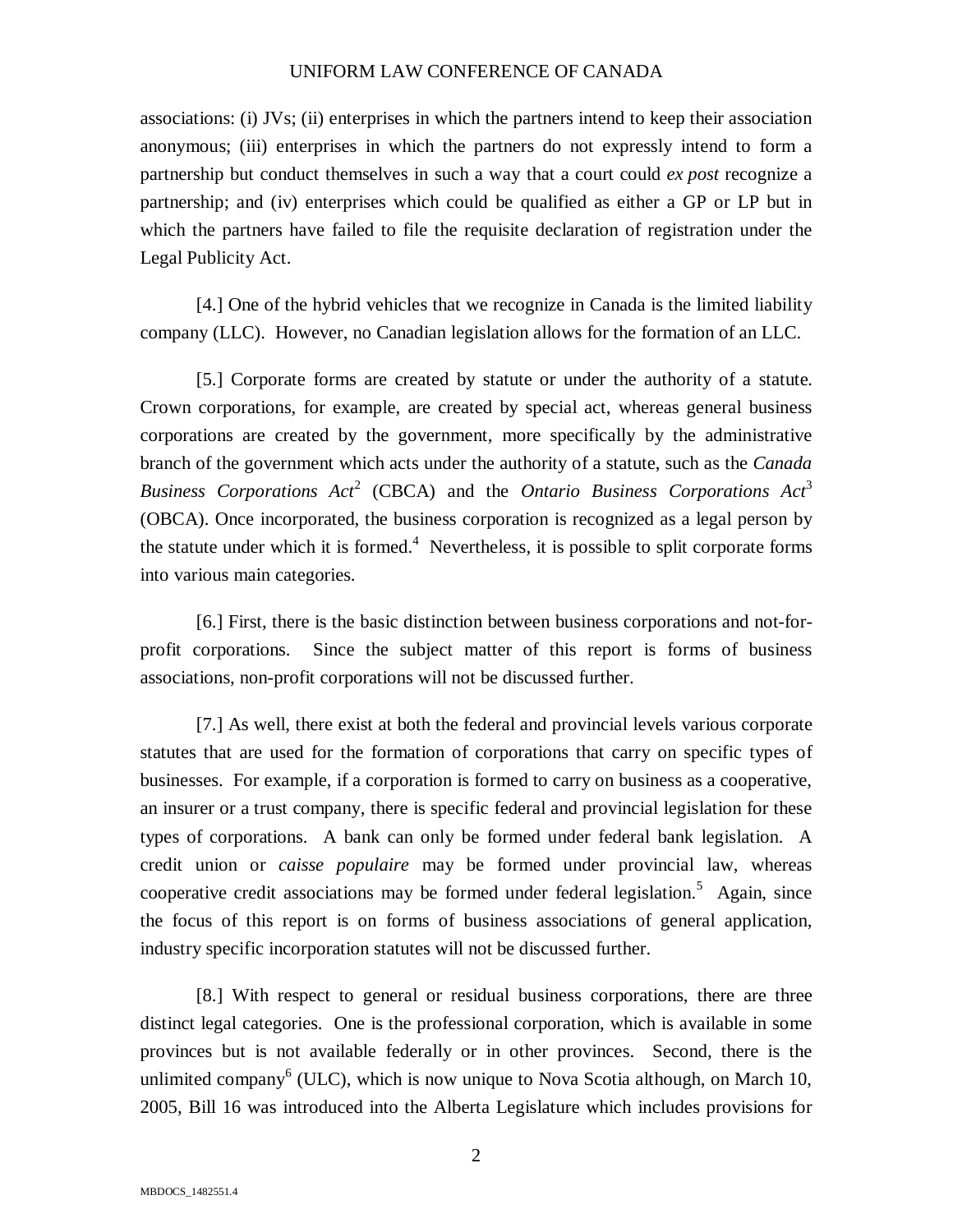an Alberta ULC. Third, there is the general business corporation, which is available in all provinces, territories and federally.

# **III. Key Commercial and Tax Law 7 Features of the Various Forms of Business Associations Available in Canada**

- A. Non-Corporate Business Forms
- 1. Sole Proprietorship and Corporate Division
	- (a) Sole Proprietorship
		- (i) Commercial Features
			- Not a separate legal person
			- No document needs to be filed in any public registry to create a proprietorship
			- If a business name (rather than the proprietor's own name) is used, a business registration is required. In Québec, the sole proprietor who does not use his or her given name and surname in his or her business name must file a declaration of registration with the enterprise registrar
			- Unlimited personal liability for all debts and obligations
		- (ii) Tax Features
			- Income or loss of a proprietorship is generally fully included in, or deducted from, the proprietor's income along with all other sources of income
			- No potential for double taxation
			- Proprietor does not file a separate federal or provincial tax return for the proprietorship
			- Proprietor is able to deduct losses from other sources of income and carry such losses back to be applied against earlier taxation years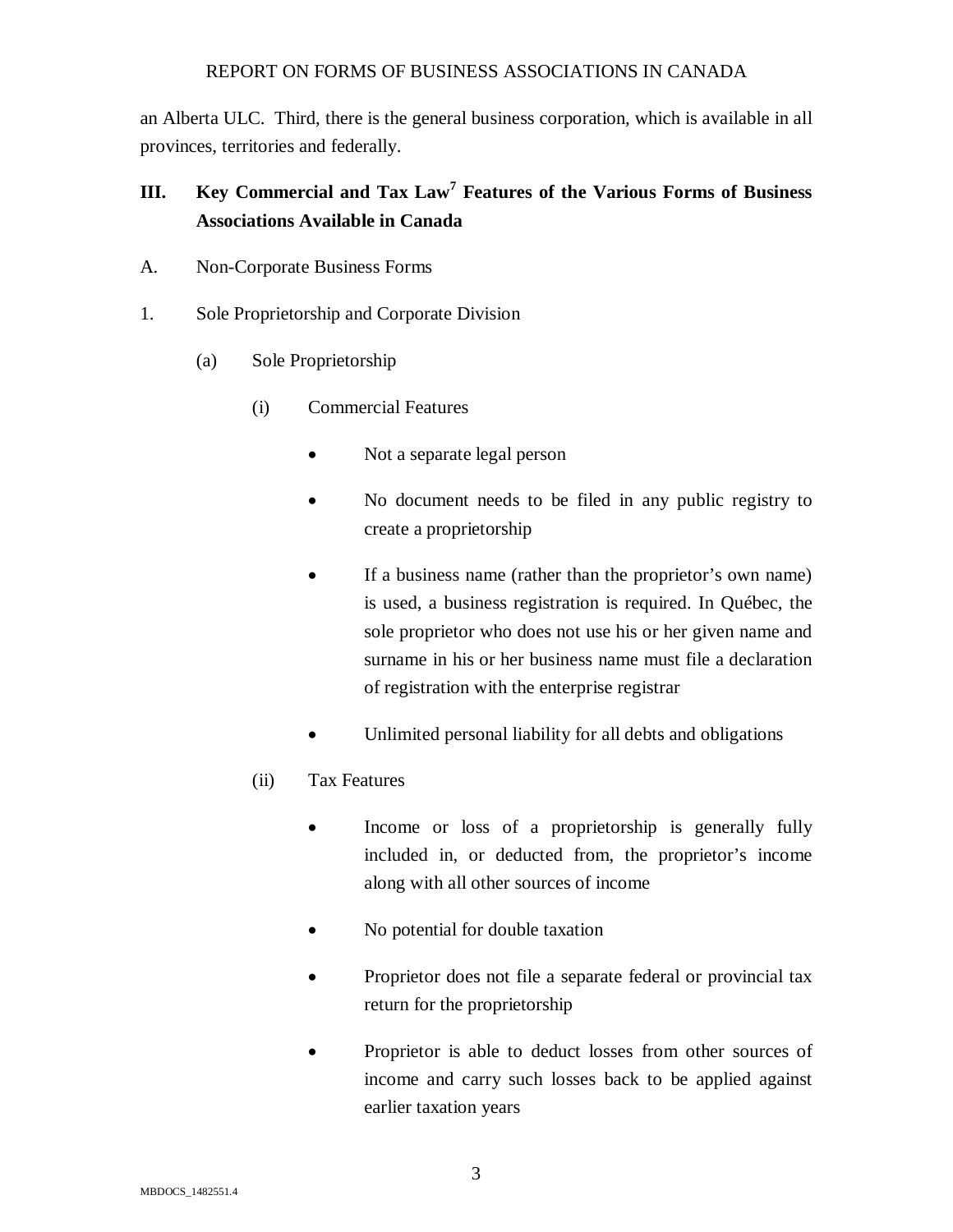- Provincial corporation capital tax (PCT) and federal large corporations tax (LCT) are not exigible on individuals or other non-corporate business vehicles
- While there is no potential for double taxation as there is in the case of income flowed through a corporation, there is also no opportunity for deferral of tax on retained earnings as there is in the case of a Canadian-controlled private corporation carrying on an active business in Canada
- The \$500,000 lifetime capital gains exemption is not available unless the proprietorship is first transferred to a qualified small business corporation and the other rules applicable to the capital gains exemption are met
- (b) Corporate Division
	- (i) Commercial Features
		- Generally, the commercial features of a division parallel the commercial features discussed above for a proprietorship
		- In a division, the risk of unlimited liability falls on a corporation that itself provides for limited liability protection
	- (ii) Tax Features
		- Since Canada does not provide for the filing of consolidated corporate returns, the only way to achieve consolidation of income and deductible losses in a corporate group is to use one corporation instead of separate corporations or to carry out some form of reorganization. Otherwise, the capital and non-capital losses of one business cannot be offset against the taxable profits of the other business, resulting in the two corporations paying more tax than they would if combined into a single corporation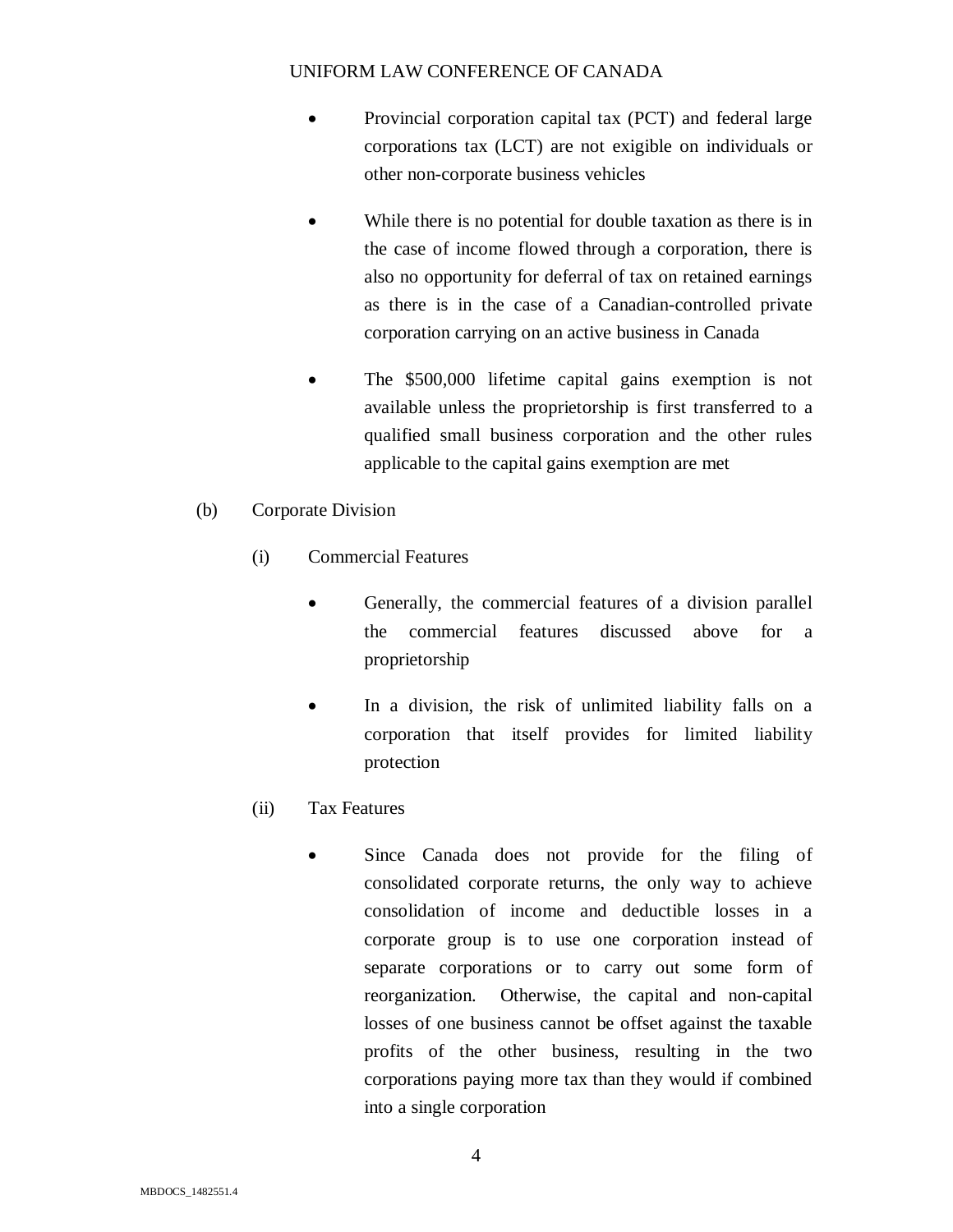## 2. Partnership

- (a) General Partnership
	- (i) Commercial Features
		- A partnership is not a legal person at common law or in the Québec civil law system.<sup>8</sup> In Canadian common law provinces and territories, a partnership cannot, therefore, acquire or hold a registered interest in real property. Where real property is one of the assets of a partnership, a legal entity such as a corporation must be interposed to acquire and hold the property in trust for the partnership. Under Québec law, a partnership apparently can hold a registered interest in real property under its declared name<sup>9</sup>
			- By definition, a partnership must be composed of at least two persons carrying on business in common with a view to profit. If the number of partners falls below two, then the partnership automatically ceases to exist as such. If its operations are recharacterized as an investment, not as a business, it can no longer constitute a partnership. In Québec, should a single partner become the beneficial owner of all of the shares of a partnership, the partnership does not automatically dissolve provided that at least one other partner joins the partnership within 120 days
		- More than any other vehicle for carrying on business, a GP entails significant commercial risks for the partners. First, partners of a common law GP suffer unlimited joint and several liability for all debts and obligations of the partnership.<sup>10</sup> Second, despite whatever internal constraints may be imposed on members of the GP, each partner is an agent of the other partners. Therefore, unless a third party transacting business with the GP is actually aware of a restriction on the authority of a particular partner, the third party is not bound by any such restriction. In Québec, partners of a GP are solidarily liable for the obligations contracted for the use or operation of an enterprise. Each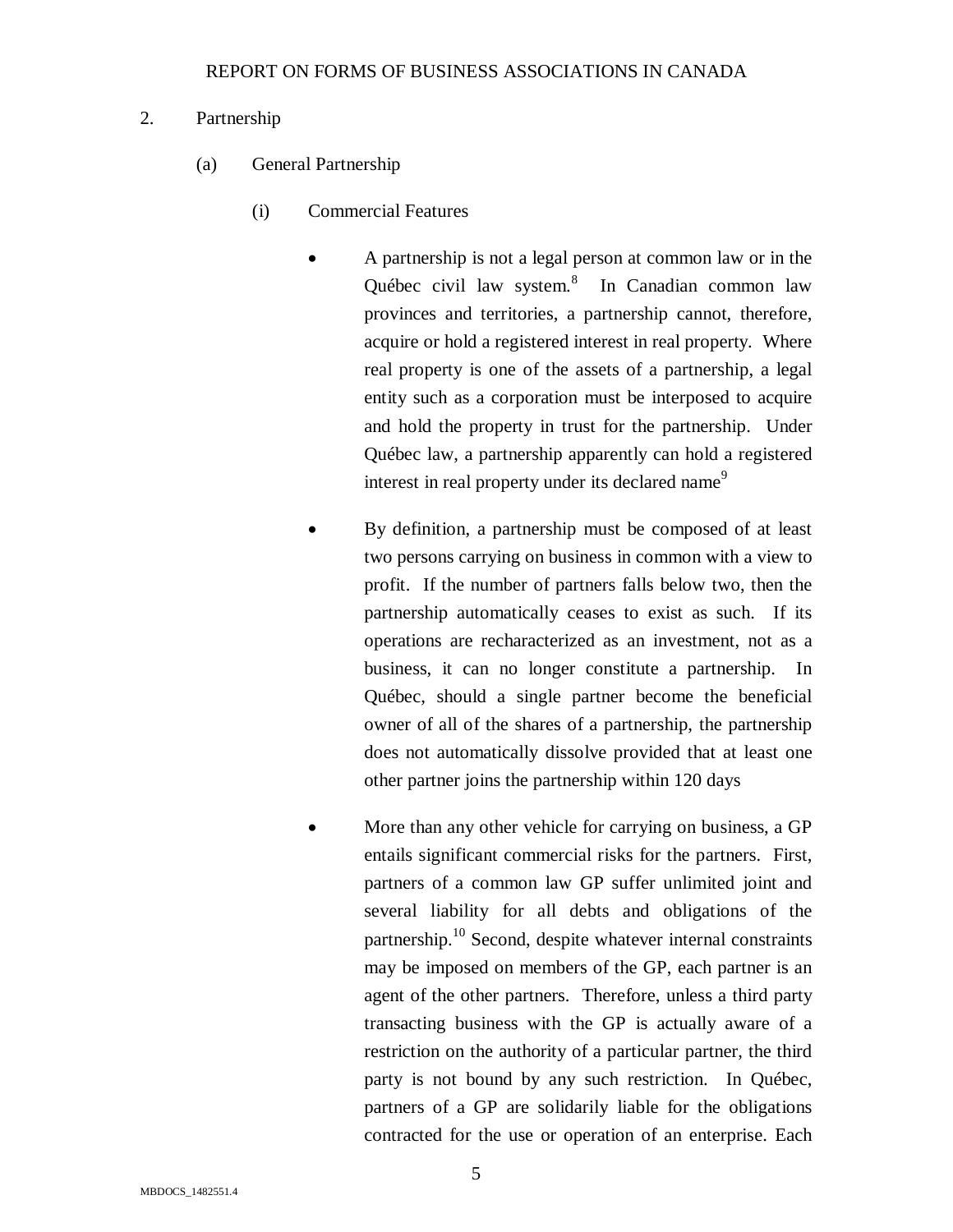partner is a mandatory of the partnership in respect of third parties in good faith and binds the partnership by every act performed in its name in the ordinary course of its business

- In the common law jurisdictions, unless the partnership agreement provides otherwise, a partnership automatically terminates on the death, bankruptcy or withdrawal of any partner. Under Québec law, while the law recognizes that a partner ceases to be a partner in these circumstances, the partnership does not automatically terminate
- According to the terms of the partnership agreement, the transfer of an interest in a partnership generally requires approval of all or some majority of the other partners
- No formalities are required to establish a GP. No written partnership agreement is required although it may be commercially desirable to have one
- In the common law jurisdictions, a business name registration is generally required if the partnership name differs from those of its partners. In Québec, every GP doing business in Québec must file a declaration of registration with the enterprise registrar. The declaration contains, *inter alia*, the partnership's name and domicile, the name and domicile of each partner, and the object pursued by the partnership
- In the common law jurisdictions, there are no mandatory formalities for dissolution except the cancellation of any business name registration. In Québec, there are specific formalities, such as the filing of a notice of the dissolution, a notice of the appointment of a liquidator and a notice of closure, after the liquidation. These notices must be filed with the enterprise registrar
- Unless the partnership agreement otherwise requires, a partnership is not subject to a number of mandatory rules imposed on all corporations even those that are partnerships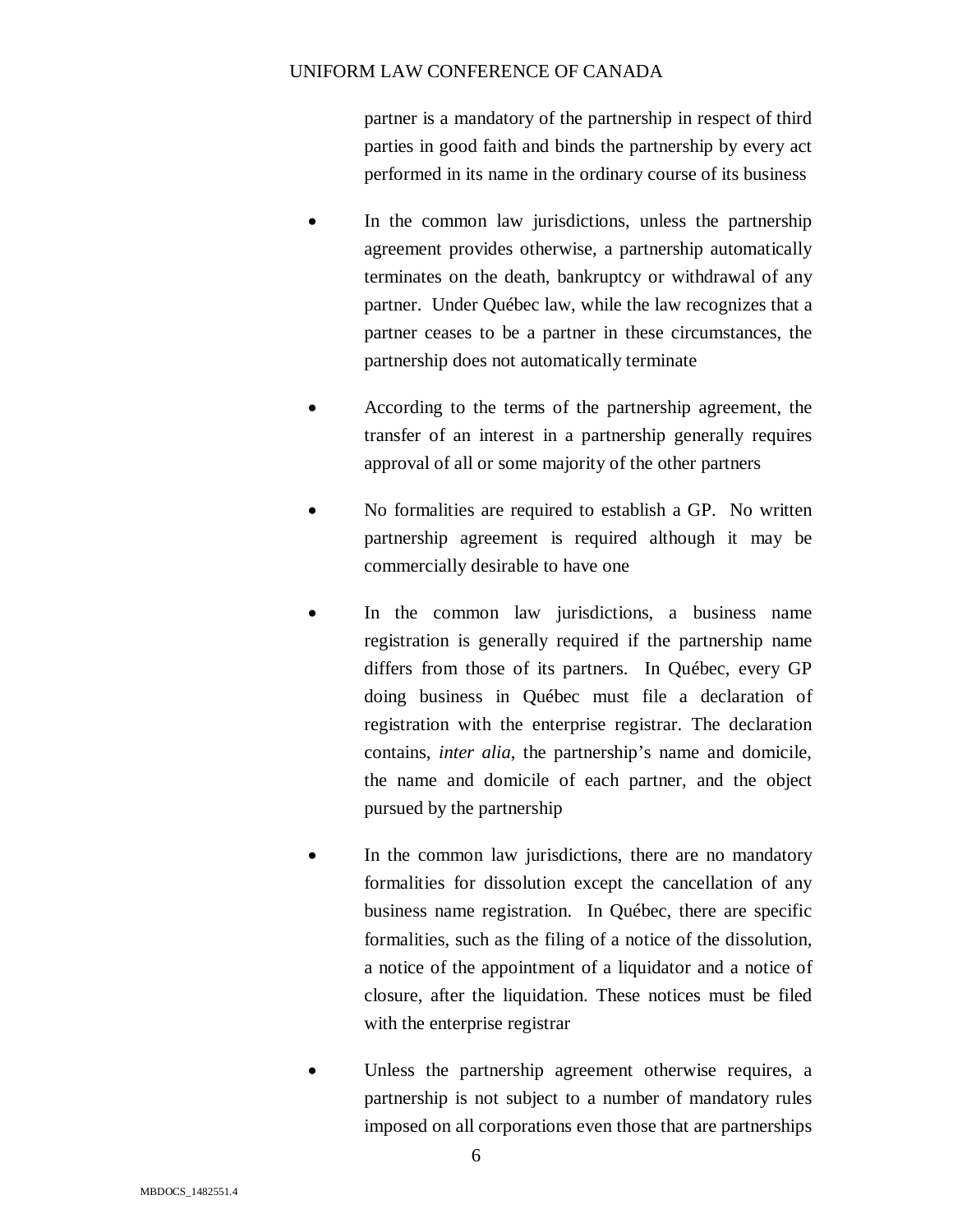in the guise of a corporation. For example, a partnership does not require directors, annual meetings, financial statements, auditors or periodic public filings. Every registered enterprise doing business in Québec must file an annual declaration with the enterprise registrar

### (ii) Tax Features

- A partnership is not a taxpayer. Partners file their own tax returns. Income, loss, taxable capital gains and allowable capital losses are calculated at the partnership level for tax purposes and then allocated to the partners. There is no potential for double taxation
- Aside from the rules for determining taxable income and loss, most of the advantages of a sole proprietorship, including the amount of losses and the inapplicability of PCT and LCT, also apply to a partnership
- Since the partnership income or loss must be calculated at the partnership level, a partnership offers less flexibility than vehicles such as a JV or co-ownership arrangement in which income or loss is only calculated at the owner's level. For example, partners must decide collectively how much capital cost allowance (CCA) to claim in a taxation year on depreciable capital property. All partners receive their aliquot share of expense whether they can use it or not

### (b) Limited Partnership

- (i) Commercial Features
	- Since a LP is a species of partnership, many of the commercial law features of a GP also apply to the LP
	- The only commercial law advantage of an LP is the shield from liability that it affords limited partners. The liability shield is much less impregnable in the case of a LP than it is in the case of a corporation. Nevertheless, the combination of favourable tax characteristics of a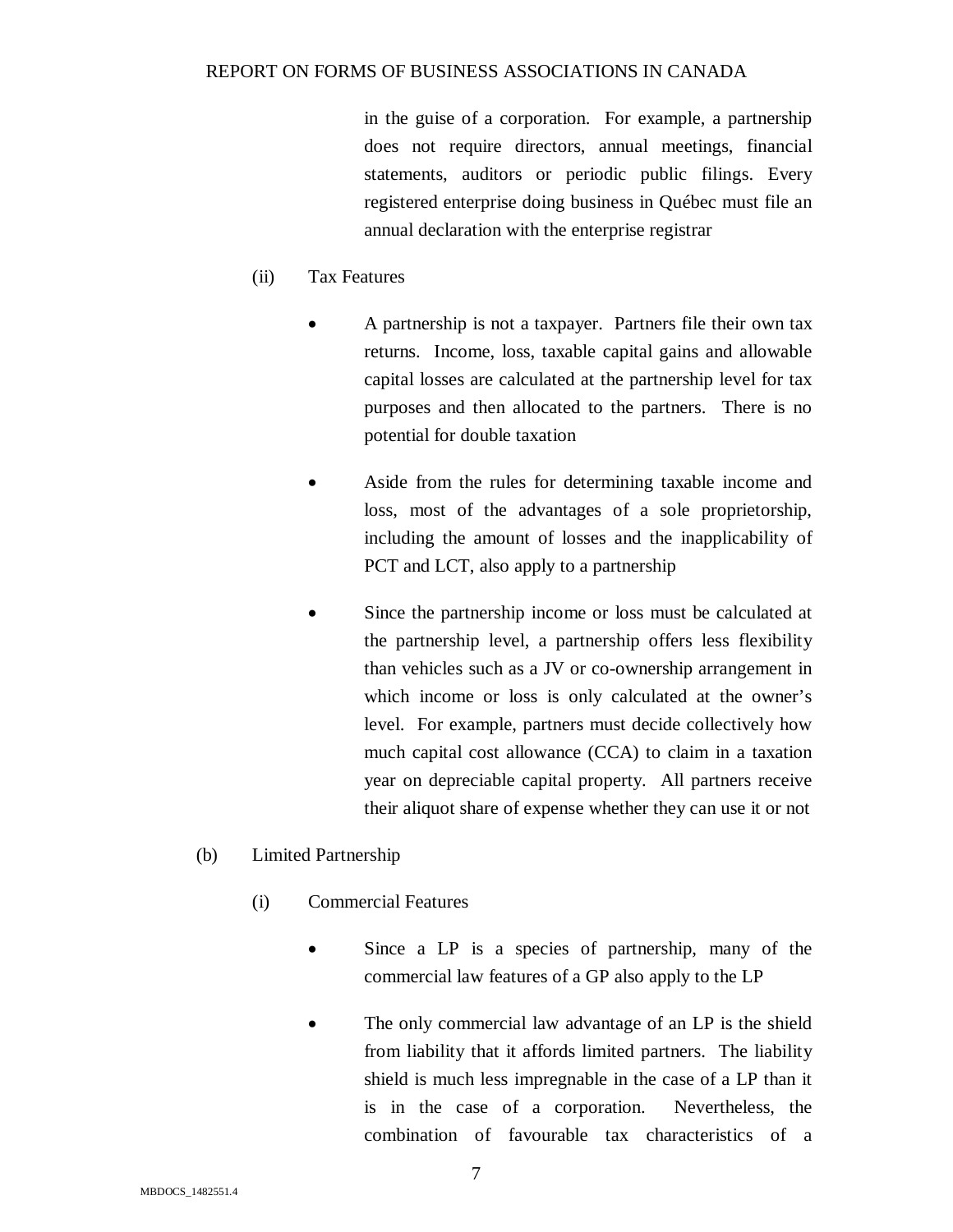partnership and limited liability make the LP attractive to investors such as investment funds and other large dollar investors

- Since the LP is generally a pure investment vehicle and the limited partners can control the amount of capital that they have at risk, the admission of limited partners and the transfer of interests in an LP tends, in practice, to be more permissive than in the case of a GP. The same concerns do not arise with respect to liabilities, acts and omissions of other partners as apply in the case of a GP. Since an LP is generally used as an investment vehicle rather than in a business controlled by owner-operators, it is antithetical to impose restrictions on the injection of fresh capital and the transferability of units. In Québec, the law allows the LP to make a public offering of its shares but expressly forbids it for a GP
- In common law jurisdictions, greater formalities must generally be followed in the formation, change, extraprovincial operation and dissolution of an LP than apply to a GP. In Québec, the formalities for the formation and dissolution of an LP are the same. The general partners must keep a register containing the name and domicile of each special partner and any information concerning their contribution to the common stock
- In the common law jurisdictions, an LP must have a written agreement. In Québec, there is no requirement that the agreement be in writing, although the partners presumably will set out their agreement in writing for practical reasons. Unlike a GP, the formation of an LP requires the filing of a declaration under the provincial legislation governing the formation of the LP. Registration of a LP is a time-limited and, therefore, requires periodic renewal. In Québec, every LP doing business in Québec, like every GP, must file a declaration of registration with the enterprise registrar. The declaration contains, *inter alia*, the partnership's name and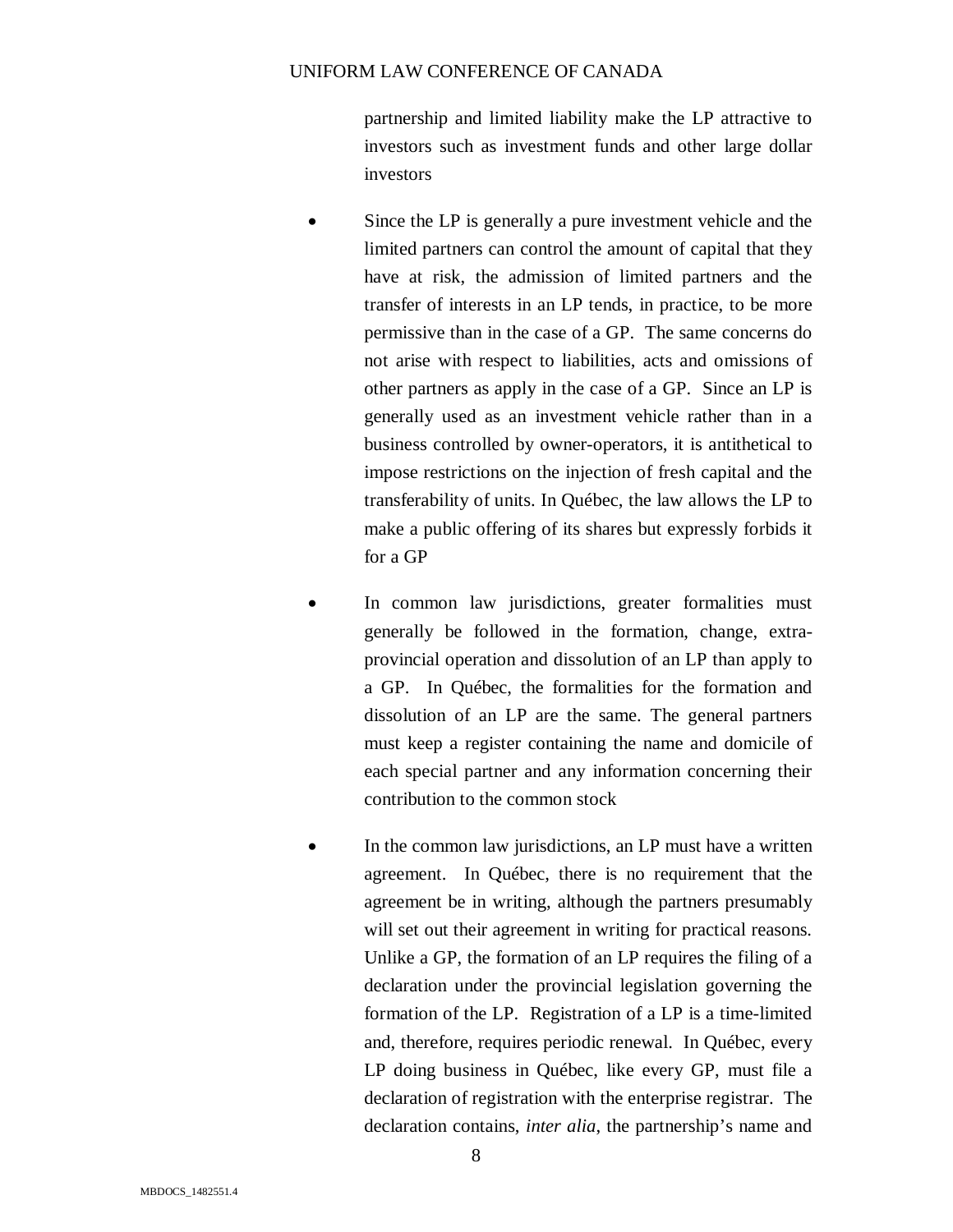domicile, the name and domicile of each partner, distinguishing the general partners from the special partners known at the time the contract is entered into, and specifying the partner who furnishes the greatest contribution

- Liability of a limited partner is capped at that partner's agreed contribution unless the limited partner takes part in the control of the business or, in some jurisdictions, participates in management, in which case, his or her liability becomes unlimited. An LP must have one or more general partners who bear the full residual liability of the LP
- As in the case of the sole proprietorship, name restrictions apply to an LP. It can use the words "limited partnership", but it cannot use the word "limited" without the word "partnership"
- (ii) Tax Features
	- Since a LP is a species of partnership, the tax treatment of GPs generally applies to LPs
- (c) Limited Liability Partnership
	- (i) Commercial Features
		- Exclusively used by lawyers, accountants and other professionals
		- Affords a non-negligent partner, but not the firm, liability protection for the negligent acts or omissions that another partner, employee, agent or representative of the LLP commits on behalf of the LLP. It does not relieve a partner from loss arising from his or her own negligence or the negligence of someone under his or her supervision. Nor does it protect the partners from ordinary trade debts of the LLP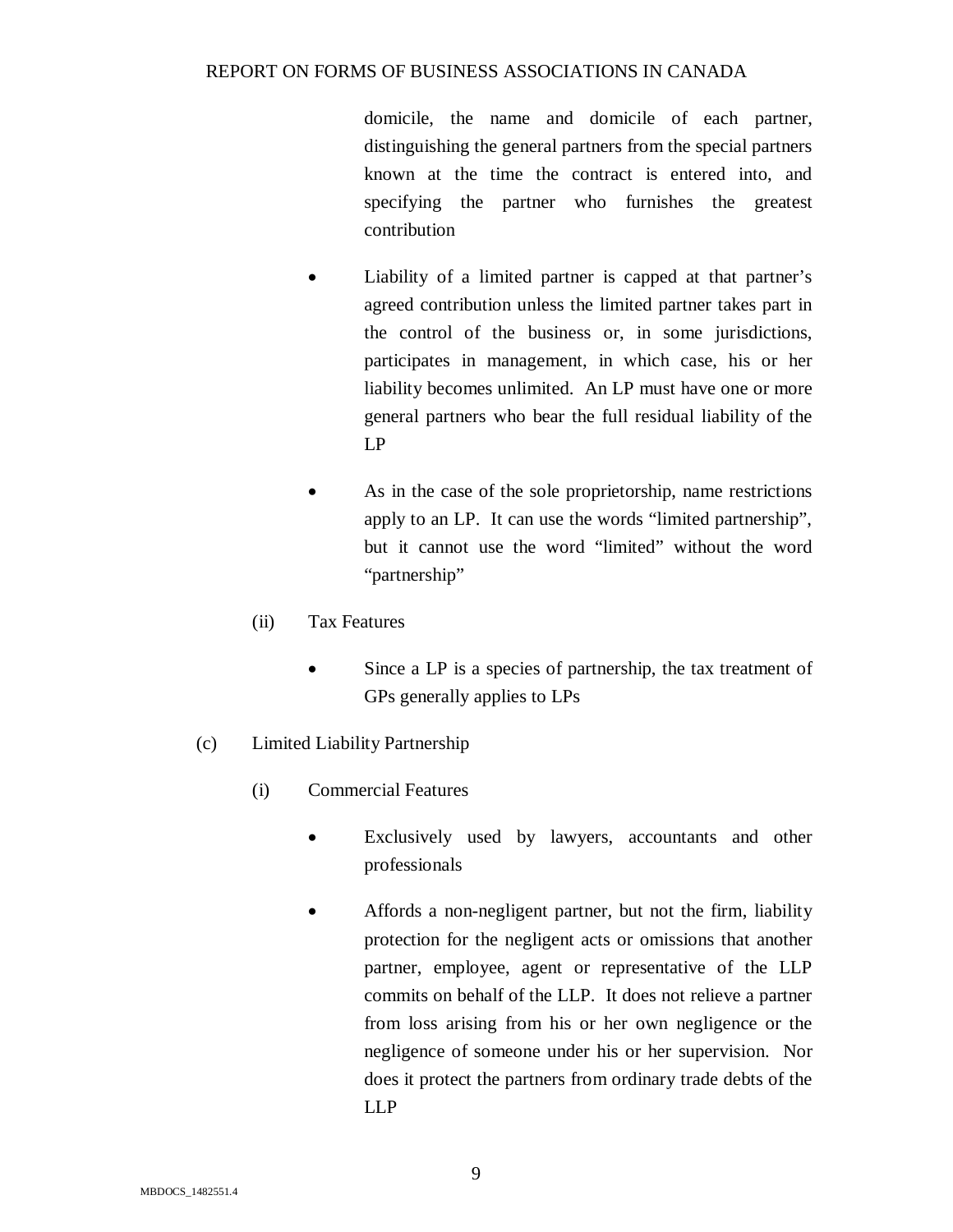- An LLP, unlike a GP, necessitates the creation of a partnership agreement and registration of the firm name. In Québec, a LLP, like a GP, must file a declaration of registration with the enterprise registrar. The declaration contains, *inter alia*, the partnership's name and domicile, the name and domicile of each partner, and the object pursued by the partnership
- (ii) Tax Features
	- The taxation applicable a GP applies equally to an LLP
- 3. Joint Venture and Co-ownership
	- (a) Joint Venture
		- (i) Commercial Features
			- Uncertain legal status
			- In common law jurisdictions, a JV is always subject to recharacterization as a GP. In Québec, the JV may be characterized as a GP, as an undeclared partnership or as an innominate contract (*contrat innommé)*
			- Outside Quebec, the liability of members of a JV is coextensive with joint and several liability of partners in a GP. In Québec, the partner of a JV is solidarily liable if he or she revealed that he or she was acting as mandatory of the other partners and if the obligations were contracted for the use or operation of an enterprise
			- JV contract and absence of specific legal rules provides flexibility in formation and operation. In Québec, the rules of the *Civil Code of Québec* (C.c.Q.) with respect to GPs and to undeclared partnerships can be applied to JV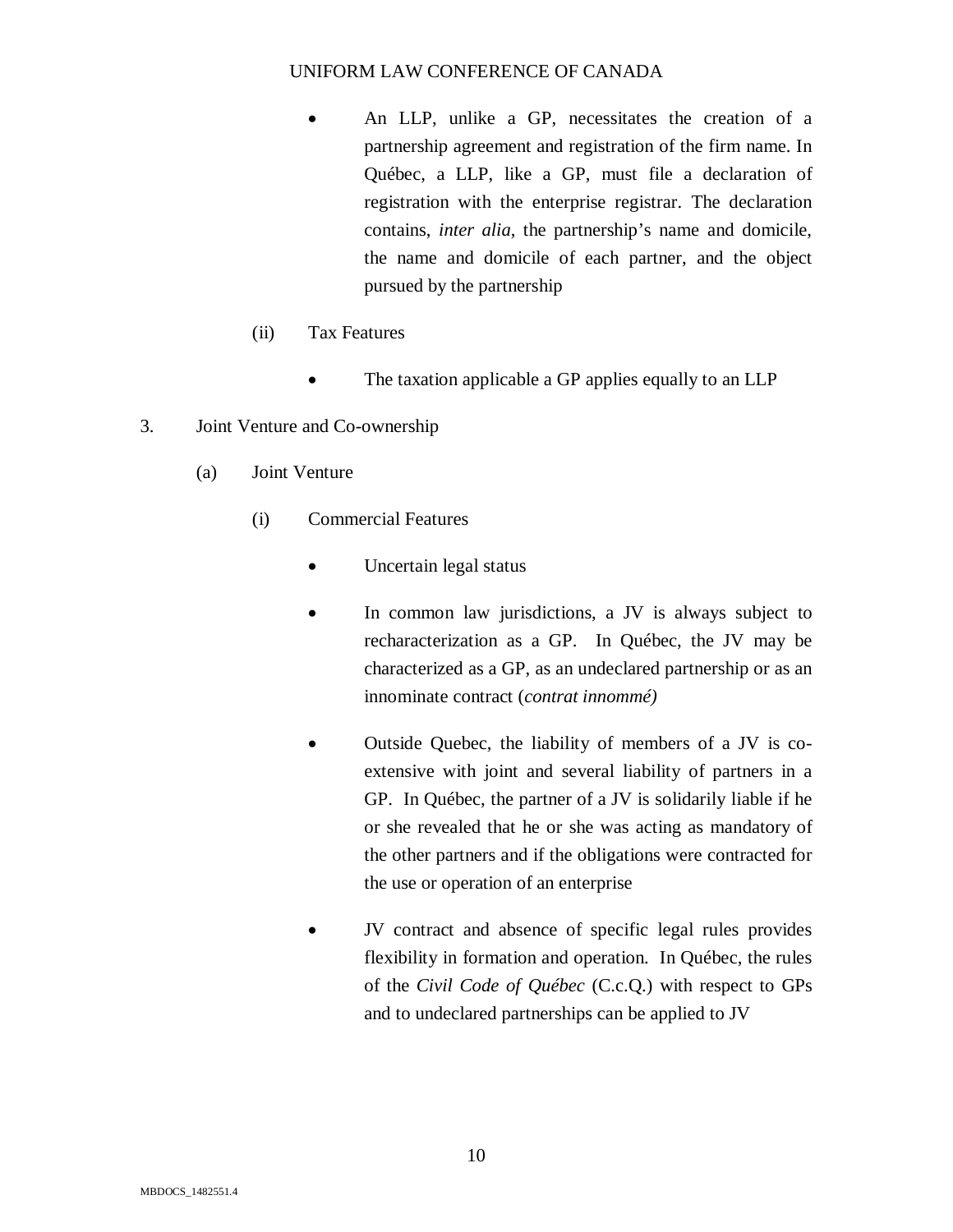- (ii) Tax Features
	- Income or loss calculated at the owner's level not at the JV level
	- A JV does not file a separate tax return
	- Unlike in a partnership, members of a JV may optimize CCA claims free of tax planning considerations of the other members
	- A JV is not *per se* subject to PCT or  $LCT<sup>11</sup>$

# (b) Co-Ownership

- (i) Commercial Features
	- Widely used in capital-intensive investments, not in active businesses
	- Due to legal uncertainty in common law jurisdictions, there is some risk of recharacterization as a GP. In Québec, there is less legal uncertainty because of the specific provisions rules in the C.c.Q. dealing with co-ownership
	- Absence of legislation means that freedom of contract reigns, maximizing private ordering
- (ii) Tax Features
	- The tax rules applicable to a JV also apply to a coownership arrangement
- 4. Business Trust
	- (i) Commercial Features
		- In Canadian common law jurisdictions, there is still uncertainty as to the liability of beneficiaries.<sup>12</sup> Such uncertainty imposes practical impediments to institutional investors; especially pension funds and banks taking trust units as security. In Quebec trust law, the question of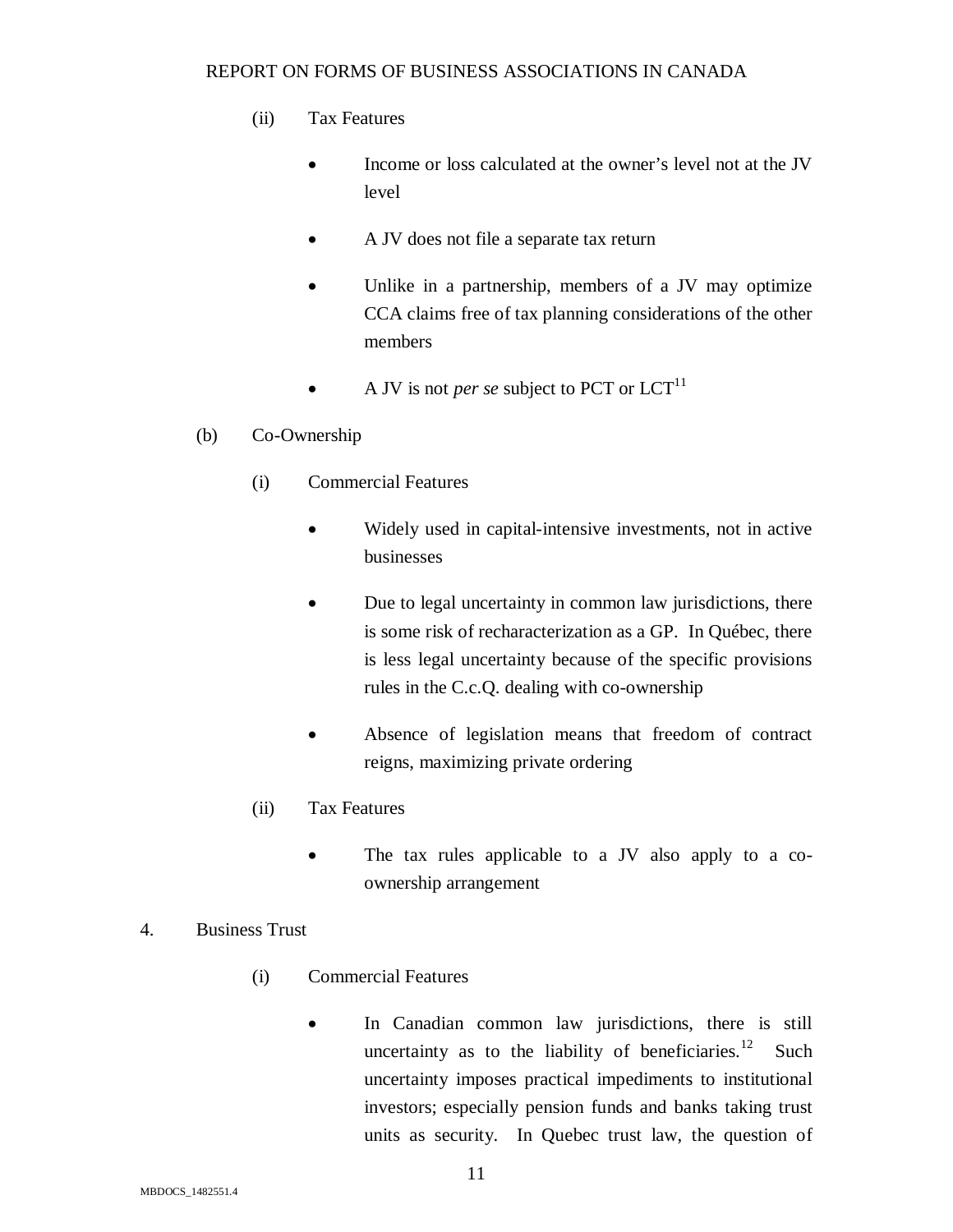liability of beneficiaries is much clearer than in other Canadian jurisdictions. Liability of the beneficiary may be summarised as follows:

- 1) A beneficiary is solidarily liable with the trustee and settlor for acts performed in fraud of the rights of the creditors of the settlor or of the trust patrimony
- 2) A beneficiary is liable for the acts of the trustee; however, this is limited to the extent the beneficiary has benefited from the act. This liability is limited to the trust "patrimony"<sup>13</sup> which is similar to the liability of shareholders of a corporation
- In Canadian common law jurisdictions, there is also uncertainty as to the liability of trustees. In terms of contractual liability in Québec trust law, the C.c.Q. is clear.<sup>14</sup> In matters of extra-contractual liability, the trustee can be personally liable for his or her civil fault. The C.c.Q. provisions relating to trusts and to the administration of property of others provide no special regime for extracontractual liability. Therefore, the general regime of civil liability applies<sup>15</sup>
- In Canadian common law jurisdictions, there is an absence of governance legislation. In Québec, the C.c.Q. provides extensive legislative rules governing trusts and administration of property of others<sup>16</sup>
- In Canadian common law jurisdictions, a trust, like a partnership, is not a legal entity (except for tax purposes). Under Québec trust law, it is a "patrimony appropriated to a purpose."<sup>17</sup> The trustee may conclude contracts or institute or defend legal proceedings in the name of the trust. Title to trust property is made up in the trustee's name
- In Canadian common law jurisdictions, unsecured creditors generally may not have direct claims against trust assets but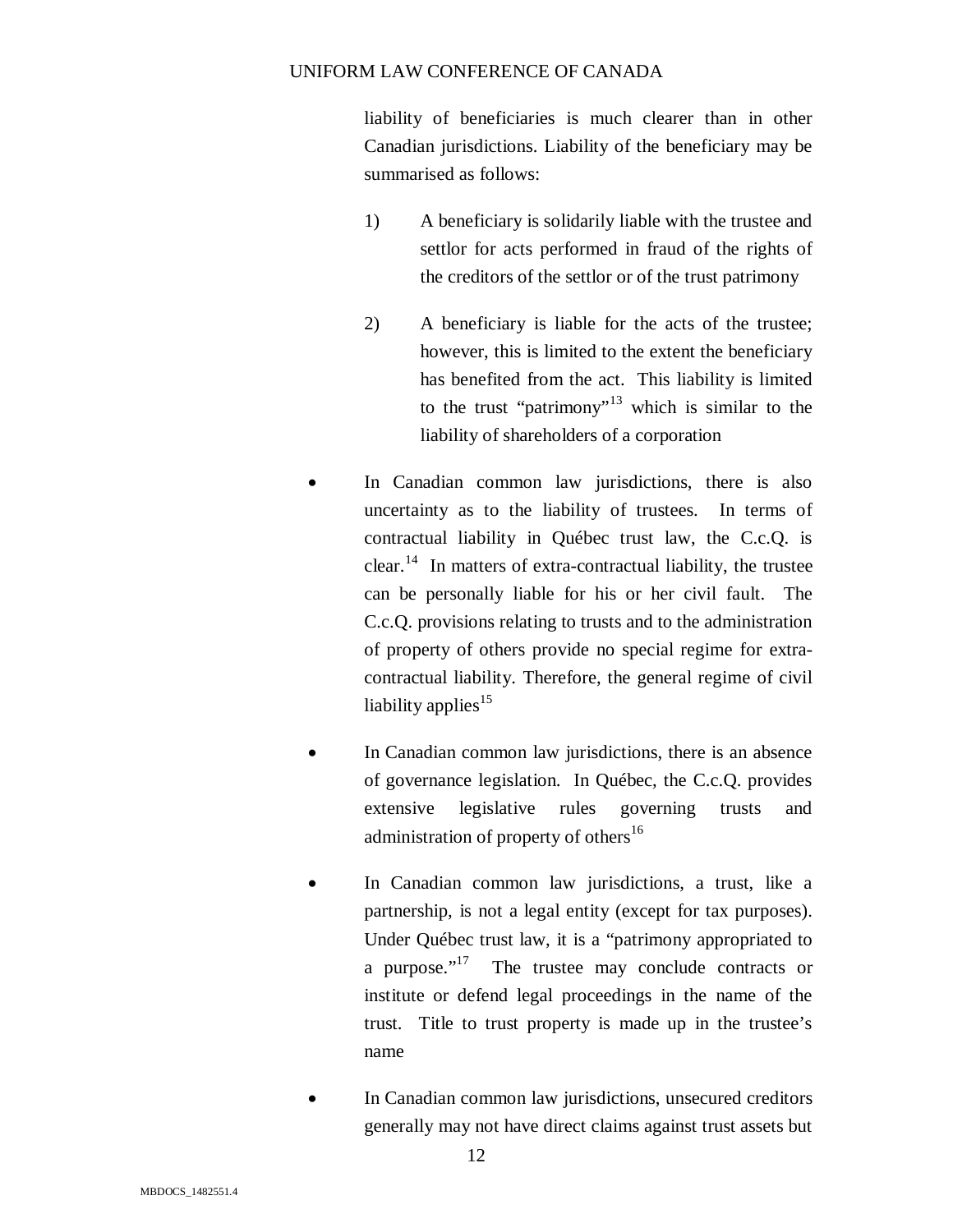may only be able to claim through the trustee. Under Québec trust law, where the trustee concludes a contract in the name of the trust, the trustee is not personally liable to the other contracting party, provided the trustee is acting within the limits of his or her powers. $18$  If the trustee exceeds his or her powers, the trustee is personally liable. However, litigation brought against the trust usually cites the trustee, in his capacity as trustee, as defendant

### (ii) Tax Features

- A commercial *inter vivos* trust can be used to avoid an element of double taxation that results from holding shares of a public corporation and the receipt of dividends on such shares
- A trust is allowed a deduction in computing its income for amounts paid or payable in the year to a beneficiary (which are then included in the beneficiary's income)
- The tax character of income (for example, taxable dividends, capital dividends, interest and capital gains) is retained when flowed out to beneficiaries
- Unlike corporations, business trusts are not subject to PCT or LCT
- A trust is a taxable entity
- An *inter vivos* trust is subject to tax at the top individual marginal rates
- Discretionary deductions such as CCA must be taken at the trust level and not by the beneficiaries
- Losses of a trust cannot be flowed out or otherwise deducted by beneficiaries
- The small business deduction is not available to a trust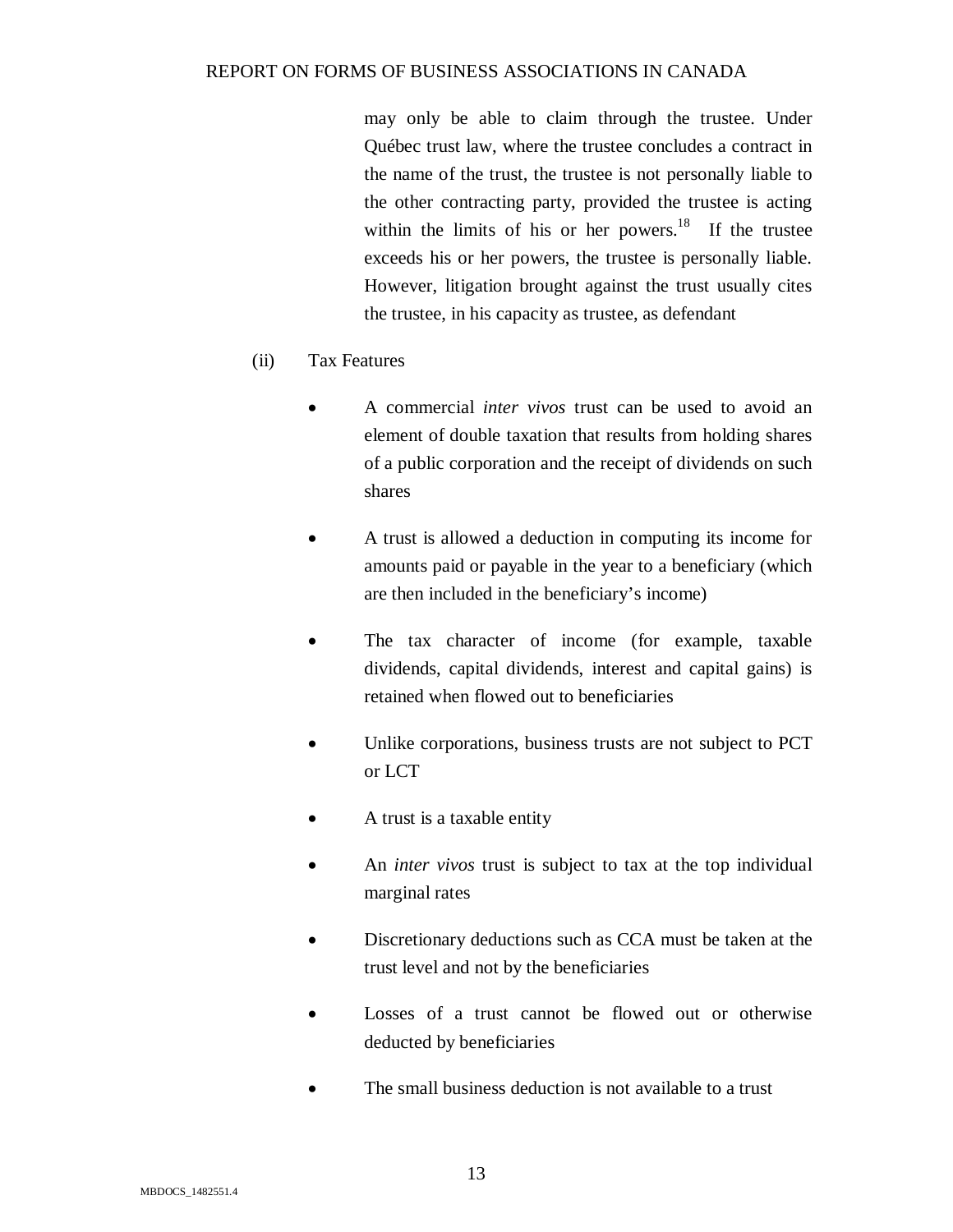- Generally, a trust cannot flow investment tax credits out to beneficiaries
- The 21-year deemed disposition rule applies to *inter vivos* trusts (except mutual fund trusts)
- To qualify as a mutual fund trust, several restrictions apply. These relate to the nature of the investment undertaking, public distribution of units, retraction values, residency of the trust and non-residency of beneficiaries
- There is no rollover available on the transfer of assets to an *inter vivos* trust
- B. Corporations
- 1. Business Corporation
	- (i) Commercial Features
		- Generally, there is no personal liability beyond the investment that a shareholder makes in a corporation. Courts only lift the corporate veil in exceptional or flagrant circumstances, such as where it is used as an instrument for an illegal, fraudulent or improper purpose or express wrong-doing 19
		- Perpetual existence
		- A corporation is an extremely flexible vehicle because of its separate legal personality, the separation of ownership from management, the ease of creating and issuing various classes of shares and various other financing considerations
		- Compared with a proprietorship or a GP formed without a partnership written agreement, a corporation is relatively expensive to incorporate, maintain and dissolve
		- Incorporation requires the public filing of articles. Amending these articles also requires a public filing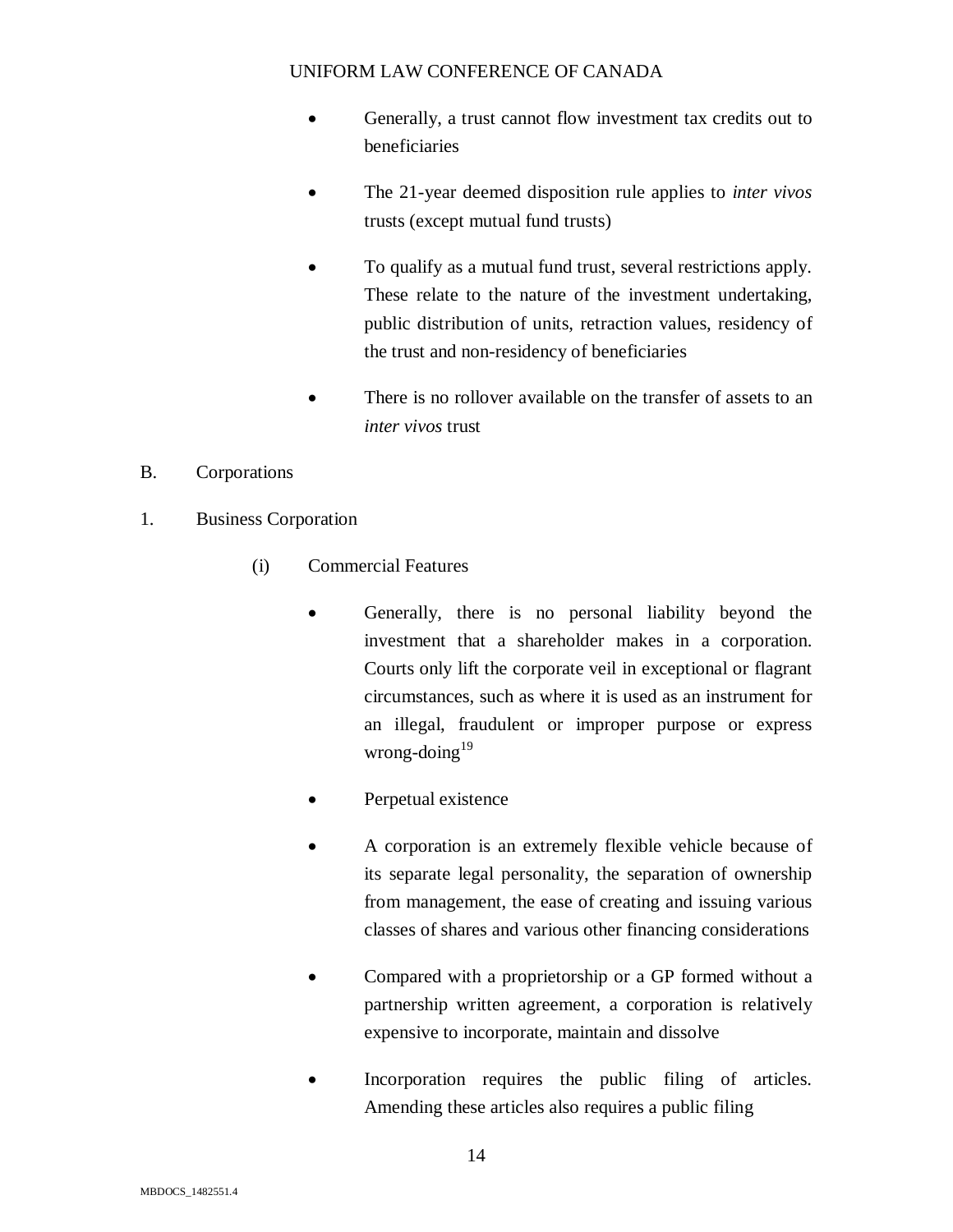- Once formed, the corporation is subject to several minimal compliance requirements. It must have a board of directors, prepare and circulate financial statements, appoint an auditor (or annually waive the appointment of an auditor) and hold an annual meeting of shareholders (or pass consent resolutions in lieu of an annual meeting)
- A corporation must file an annual return
- A corporation will generally be required to obtain an extraprovincial license or to register in each province or territory where it operates other than its province or territory of incorporation
- If a corporation has gross revenues in a financial period in excess of \$15 million or assets as of the last day in respect of that financial period in excess of \$10 million, or the value of the equity or debt obligations held directly or indirectly by persons not resident in Canada exceeds a book value of \$200,000, the corporation must file a prescribed annual ownership return under the *Corporations Returns Act 20* with the Chief Statistician of Canada
- (ii) Tax Factors
	- Where the combined federal and provincial corporate tax rate is less than the rate applicable to the individual shareholders, there is a potential to defer tax by retaining earnings. This is especially attractive in the case of a Canadian controlled private corporation (CCPC) earning income from an active business (18.6% combined federal and Ontario rate on the first \$300,000 of annual Canadian active business income) 21
	- Inter-corporate dividends generally flow tax-free except for Part IV tax
	- Corporations are very useful in many estate planning and income splitting arrangements. For example, corporations can be employed or reorganized to freeze the value of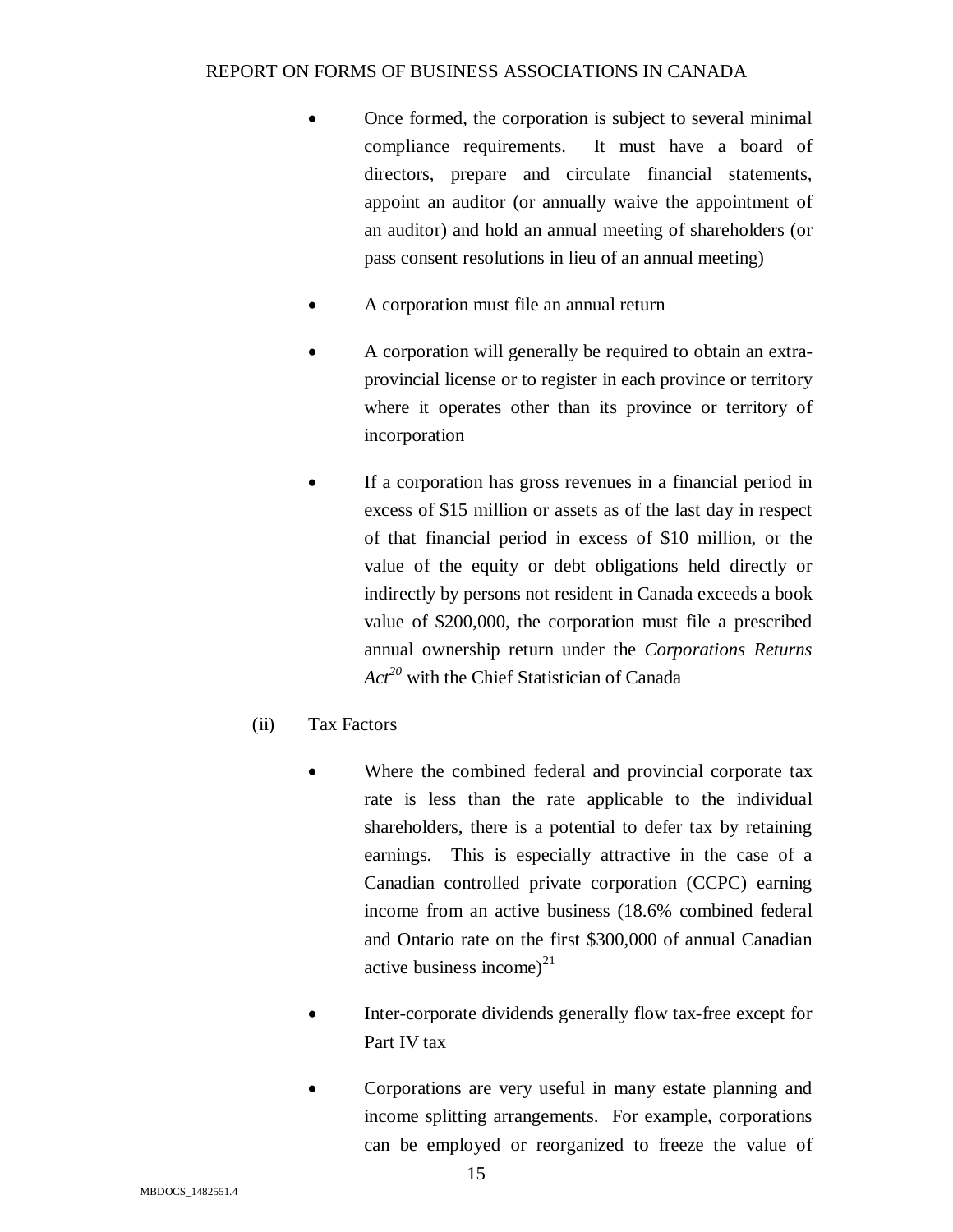shares and, therefore, future capital gains tax liability. In some cases, several members of the same family can be introduced as shareholders and, thereafter, dividends can be sprinkled amongst these shareholders, thereby effectively lowering the overall incidence of tax on the same amount of family income

- Employees may acquire shares of a CCPC without recognizing the taxable benefit until the shares are sold
- Each individual shareholder resident in Canada is entitled to a \$500,000 one-time capital gains exemption (CGE) on the disposition of shares in a qualified small business corporation (QSBC) provided that certain conditions are met
- A corporation, other than a professional corporation, can minimize or defer the recognition of income by a judicious selection of its fiscal year end
- There is a deferral opportunity in expensing a bonus in a corporation's tax year by deferring payment to the owneroperator until the next taxation year provided that the payment is within 180 days of the end of the corporation's taxation year in which expensed.
- A CCPC is eligible for an enhanced investment tax credit (ITC) at the rate of 35% of the first \$2 million of expenditures for scientific research and experimental development (SR&ED) and also for refundable ITCs under the *Income Tax Act* (Canada). 22 This contrasts with the general rate of 20% that applies to ITCs earned by non-**CCPCs**
- Depending on the type of corporation and the character of income received, taxation at the corporate level and taxation of dividends distributed to shareholders may result in some element of double taxation. Owner-managers can, in practice, usually avoid double taxation by having the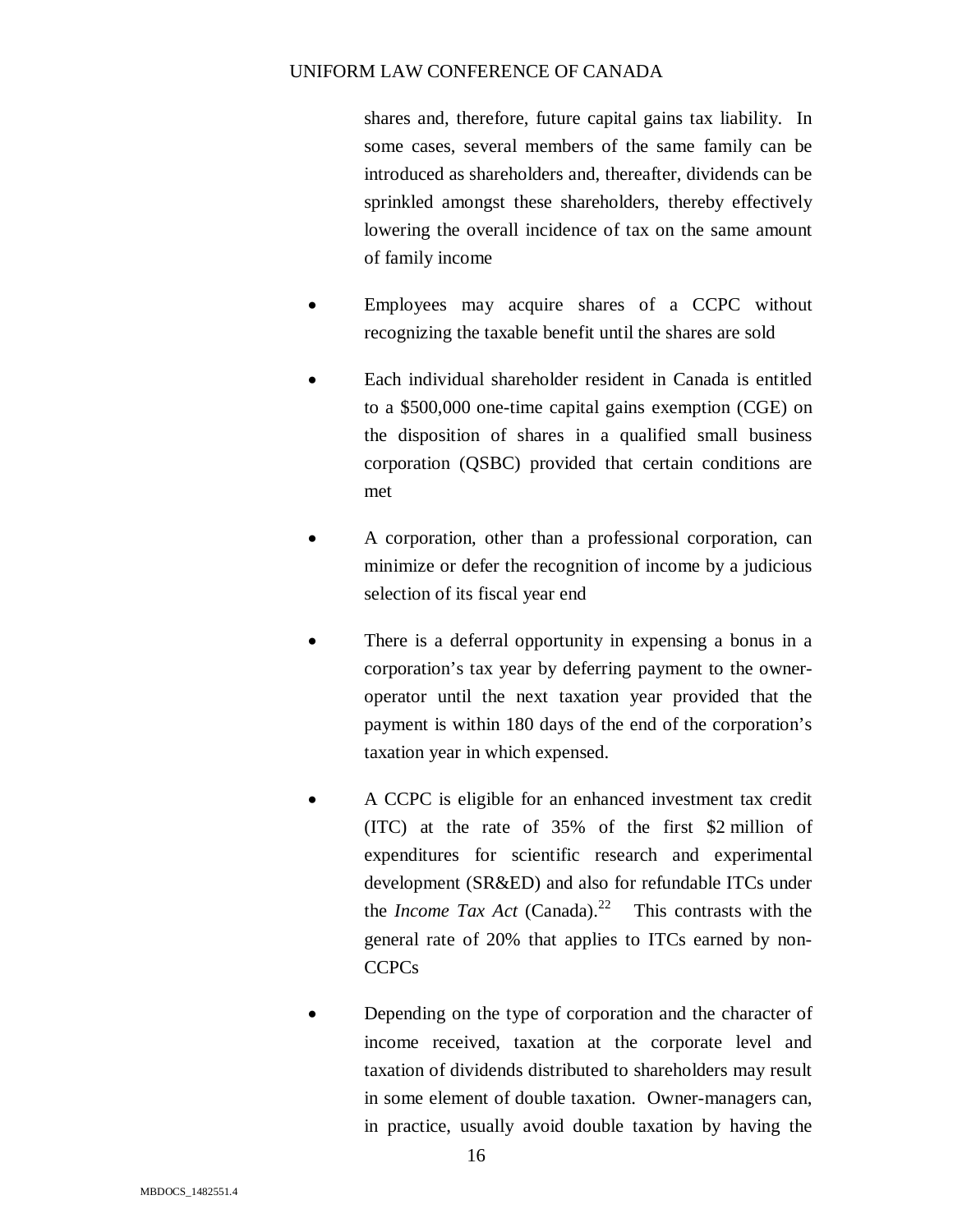corporation pay additional salaries or bonuses to reduce income to the level where double taxation does not apply

- PCT and LCT tax applies to corporations. Individuals, partnerships and business trusts do not pay PCT or LCT *per se.* However, the corporate members of these noncorporate vehicles are liable for these taxes
- If a corporation suffers a business or capital loss, its shareholders cannot make any direct use of the loss. If the shareholder instead operated a sole proprietorship or partnership, the losses would be fully deductible against other sources of income or, in the case of capital losses, capital gains. However, a loss on an investment in shares in, or loans to, a small business corporation is generally classified as a business investment loss, 50% of which is deductible by the shareholder from other income
- 2. Professional Corporation
	- (i) Commercial Features
		- Generally, the commercial law features applicable to ordinary business corporations also apply to the professional corporation
		- In Ontario, a professional corporation does not, however, shield the individual professional from a professional liability claim for acts of the shareholder or acts of employees or agents of the corporation. It does shield the shareholder from the claims of trade creditors and other creditors of the corporation. Under Québec law, a professional corporation shields the professional from a professional liability claim for the fault or negligence of other professionals or another professional's servant or mandatory of the corporation
		- In Ontario, all issued and outstanding shares of a professional corporation must be legally and beneficially owned, directly or indirectly, by one or more members of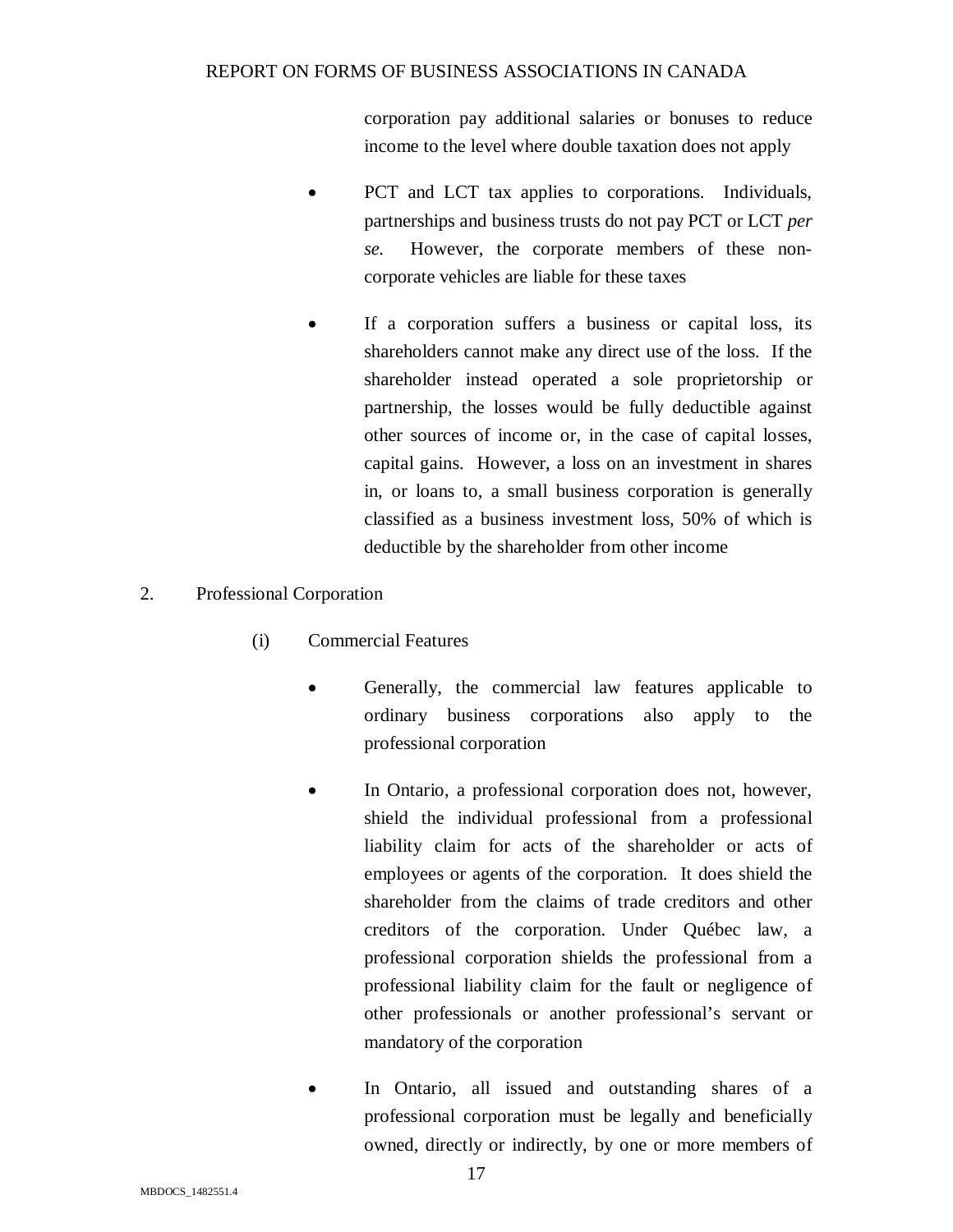the same profession. Likewise, all directors and officers of the professional corporation must be shareholders

- In Ontario, a professional corporation is restricted from carrying on any business other than a professional practice and ancillary activities, including investing surplus funds earned by the corporation
- (ii) Tax Features
	- Generally, the taxation of a professional corporation is the same as for an ordinary business corporation
	- Thus, the primary advantage of a professional corporation lies in the ability to retain earnings at the low combined federal and provincial corporate income tax rate
	- A secondary advantage is the ability to sell shares that qualify for a \$500,000 lifetime CGE
	- However, at least in Ontario, there are limited income and capital gains tax splitting opportunities in a professional corporation because all shares must be legally and beneficially owned by one or more members of the same profession
- 3. Unlimited Company
	- (i) Commercial Features
		- In winding up of a NSULC, members face unlimited personal liability to the extent that debts and liabilities of the NSULC are not paid out of its assets
		- No Canadian director residency requirements
		- No statutory prohibition against incestuous share purchase transactions
		- Conversion of a non-Nova Scotia corporation into an NSULC requires that the non-Nova Scotia corporation first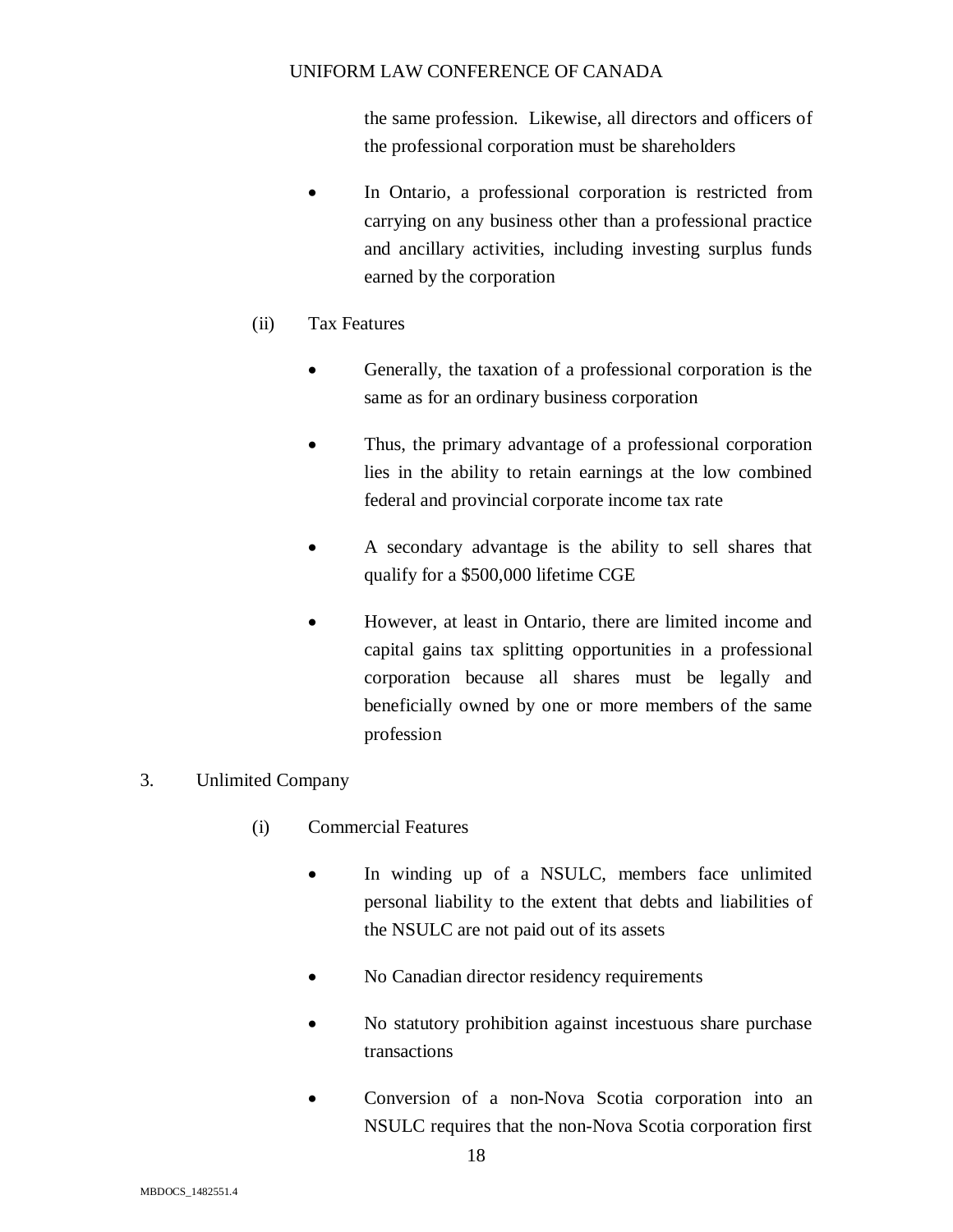be continued into Nova Scotia as a company limited by shares and then that either the continued company be amalgamated with another Nova Scotia company to form an NSULC or there be a statutory arrangement whereby the continued company is converted into an NSULC

- Amalgamation or arrangement requires a court order
- Amalgamation triggers a taxation year end (which will accelerate the expiry of any non-capital tax loss carryforwards)
- \$4,000 incorporation tax
- \$2,000 annual tax for filing an annual report
- (ii) Tax Features
	- No Canadian tax advantages or disadvantages because a NSULC is taxed as any other Canadian corporation (except that US ownership disqualifies it for purposes of the small business tax credit, the \$500,000 lifetime CGE and the special ITC regime applicable to certain CCPCs)
	- An NSULC is the only Canadian vehicle that is a "qualified" entity" able to file a prescribed form electing how it wishes to be treated for US tax purposes: as a corporation; or for "disregarded treatment" (as a partnership, if it has two or more members, or as a branch, if it has only one member)
	- If disregarded treatment applies, certain US tax advantages may result: 23
		- 1) Allows flow-through of losses of the NSULC to be applied against profits of the US shareholders;
		- 2) enables Canadian shareholders to sell shares while, at the same time, treats the US purchaser as acquiring assets under US tax law;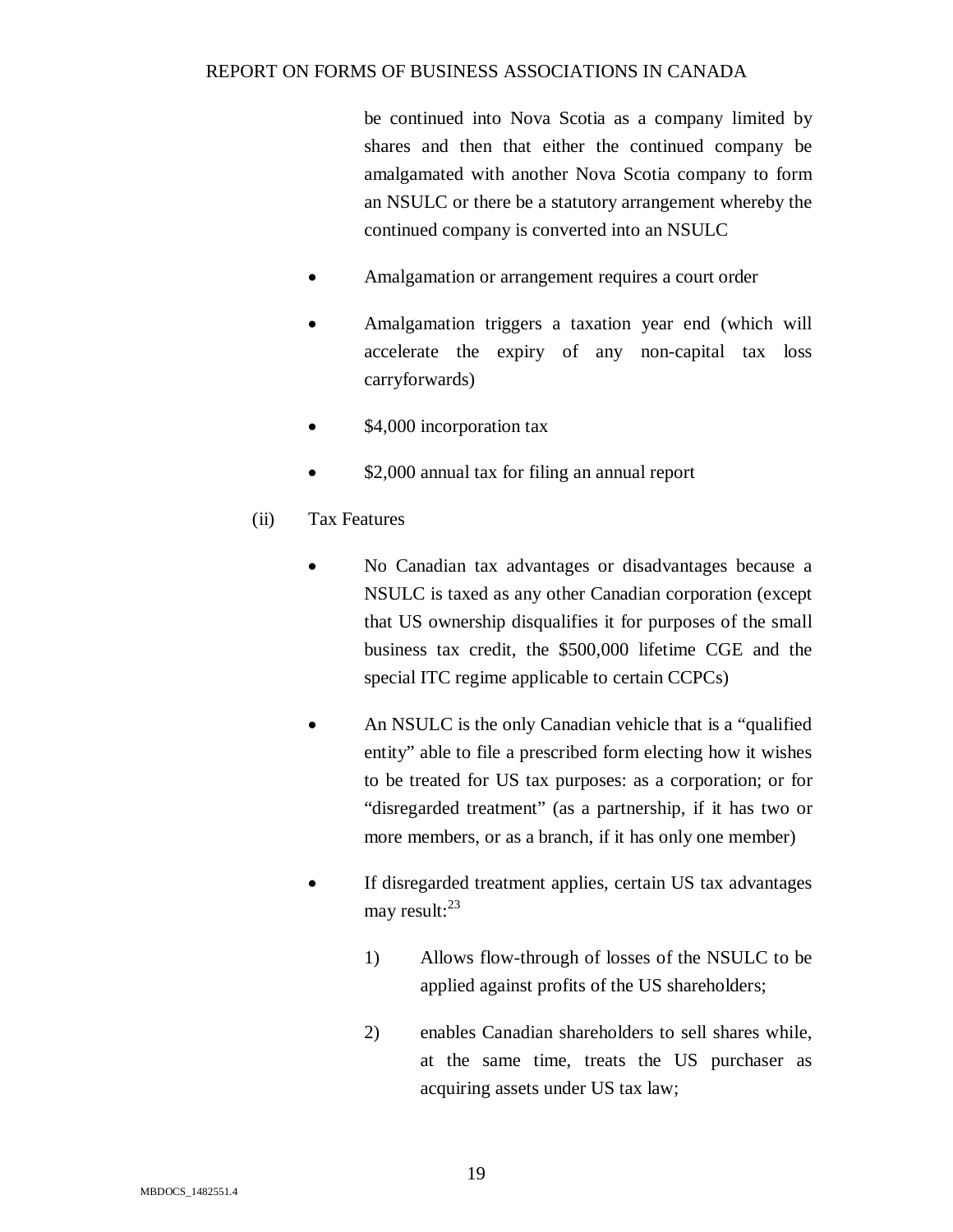- 3) facilitates the availability of foreign tax credits by US shareholders;
- 4) in cross-border leasing transactions, allows the Canadian lessee to make rental payments to an NSULC free of Canadian withholding tax while, at the same time, treats the US parent as lessor for purposes of US tax benefits available to lessors of certain types of equipment; and
- 5) US federal tax law disregards the spin-off of shares in the Canadian operating company held by an NSULC to the shareholders of the NSULC way of *in specie* dividend

# **IV. Availability of Various Legal Forms Throughout Canada**

[9.] Non-corporate forms of business associations fall under provincial and territorial jurisdiction. Unlike for corporations, no federal law exists under which noncorporate forms of business associations may be formed. It is unclear whether this *de facto* exclusive jurisdiction in favour of the provinces is dictated by their exclusive jurisdiction in respect of property and civil rights under s. 92 of the *Constitution Act,*  $1867<sup>24</sup>$ . The federal government seems never to have challenged exclusive provincial occupation of the field.

[10.] The proprietorship as a legal form to carry on a business is available throughout Canada. Except with respect to regulation of business names used in a province or territory or, in Québec, with respect to publicity of sole proprietorships, there does not appear to be any provincial or territorial statutes that specifically address the sole proprietorship form. The same applies to the corporate division.

[11.] Provincial and territorial laws regulating the use and registration of business names appear to vary widely. Some jurisdictions bury the requirement in partnership legislation. Others, such as Ontario, Saskatchewan and Manitoba, have stand-alone business name registration statutes. Newfoundland and Labrador has no business name legislation. The prevailing statutory regimes appear to vary widely – although the substantive effects are similar. In Québec, the use and registration of business names are governed by the Legal Publicity Act and by the *Charter of the French Language*.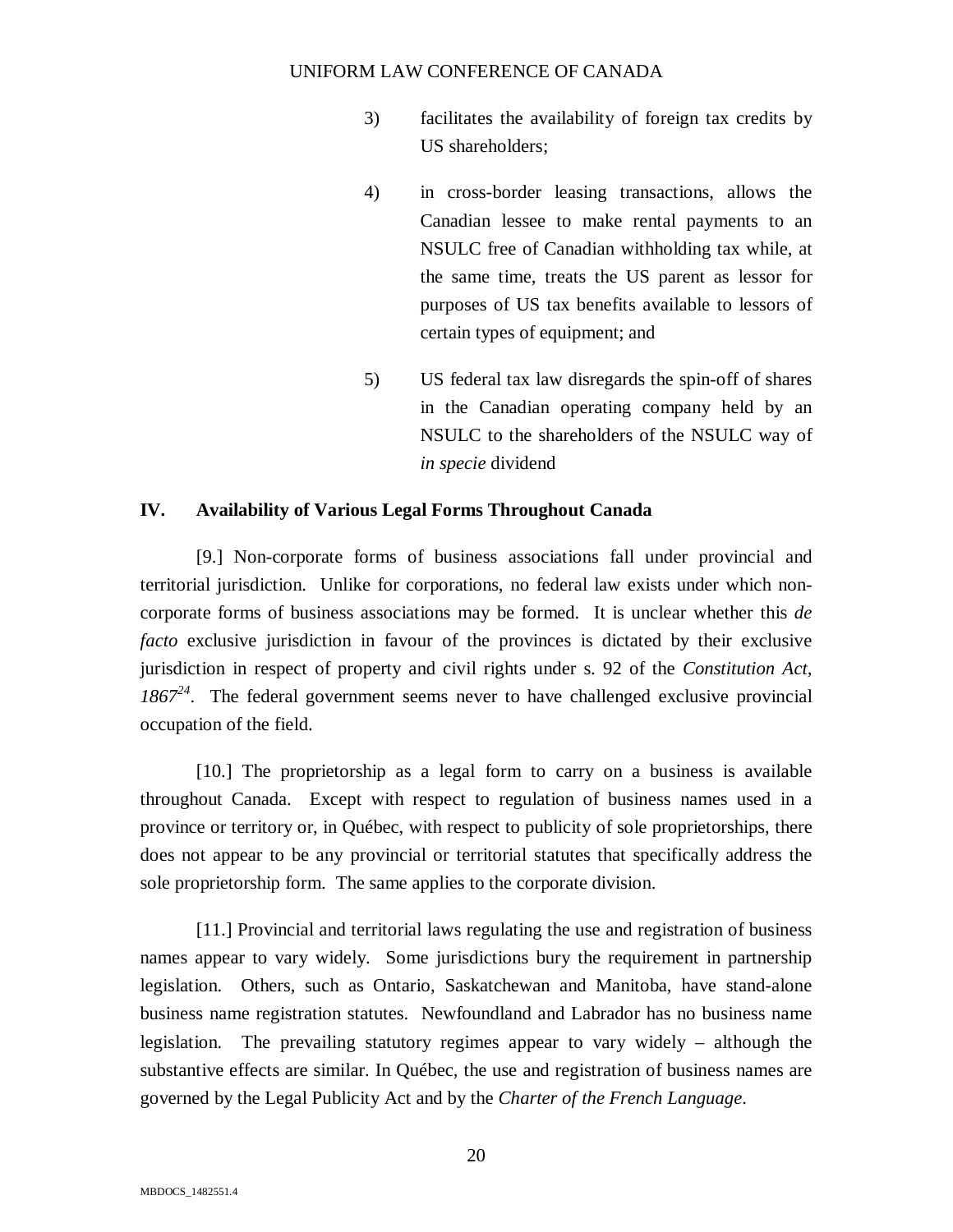[12.] Every province and territory has legislation providing for the formation of GPs and LPs. Again, there is no such legislation federally. In the common law provinces and territories, statutes governing GPs were modelled after the U.K. *Partnership Act, 1890* and still closely adhere to the original model. Thus, there is still a substantial degree of uniformity in GP law within common law Canada.

[13.] The same uniformity does not apply to the LP. Despite a common ancestry in the form of the U.K. *Limited Partnerships Act, 1907*, provincial and territorial legislation is not uniform – particularly with respect to the central issue of whether and at what point limited partners lose the liability shield if they participate in, or control, management of the business. The formulations differ. Manitoba has the most tolerant regime. There, limited partners do not lose their liability protection by participating in, or controlling management of, the business. Ontario and each of the Atlantic provinces have a separate statute governing the formation and registration of LPs. In all other provinces and territories, the formation and registration of LPs is dealt with in the GP legislation.

[14.] In Québec, GPs, LPs and undeclared partnerships are governed by the C.c.Q.

[15.] LLPs cannot be formed federally or under the laws of any territory. Ontario, each of the western provinces (Manitoba to British Columbia), Nova Scotia, New Brunswick and Québec permit the formation of LLPs. Prince Edward Island and Newfoundland and Labrador still do not provide for the formation of the LLP. No jurisdiction has a separate statute dealing with the LLP. Instead, those provinces that permit the formation of an LLP have added provisions to their GP statutes and, where applicable, business names statutes. Again, no consistent pattern emerges. In Québec, LLPs are governed by the *Professional Code*, by the specific professional orders' regulations and by the C.c.Q*.*

[16.] JVs, if they exist, are recognized by the common law and the civil law  $$ although the Canadian jurisprudence on the JV is vapour thin.<sup>25</sup> No statutes exist in Canada governing the formation or commercial law characteristics of the JV. General contract law reigns.

[17.] In general terms, co-ownership arrangements are also governed solely by the common law, particularly contract law. Narrow exceptions apply in the case of coowned ships registered or licensed under the *Canada Shipping Act 26* or intellectual property registered under the *Patent Act 27* or the *Copyright Act*. 28 Likewise, each province and territory provides for partition legislation that can be invoked in the case of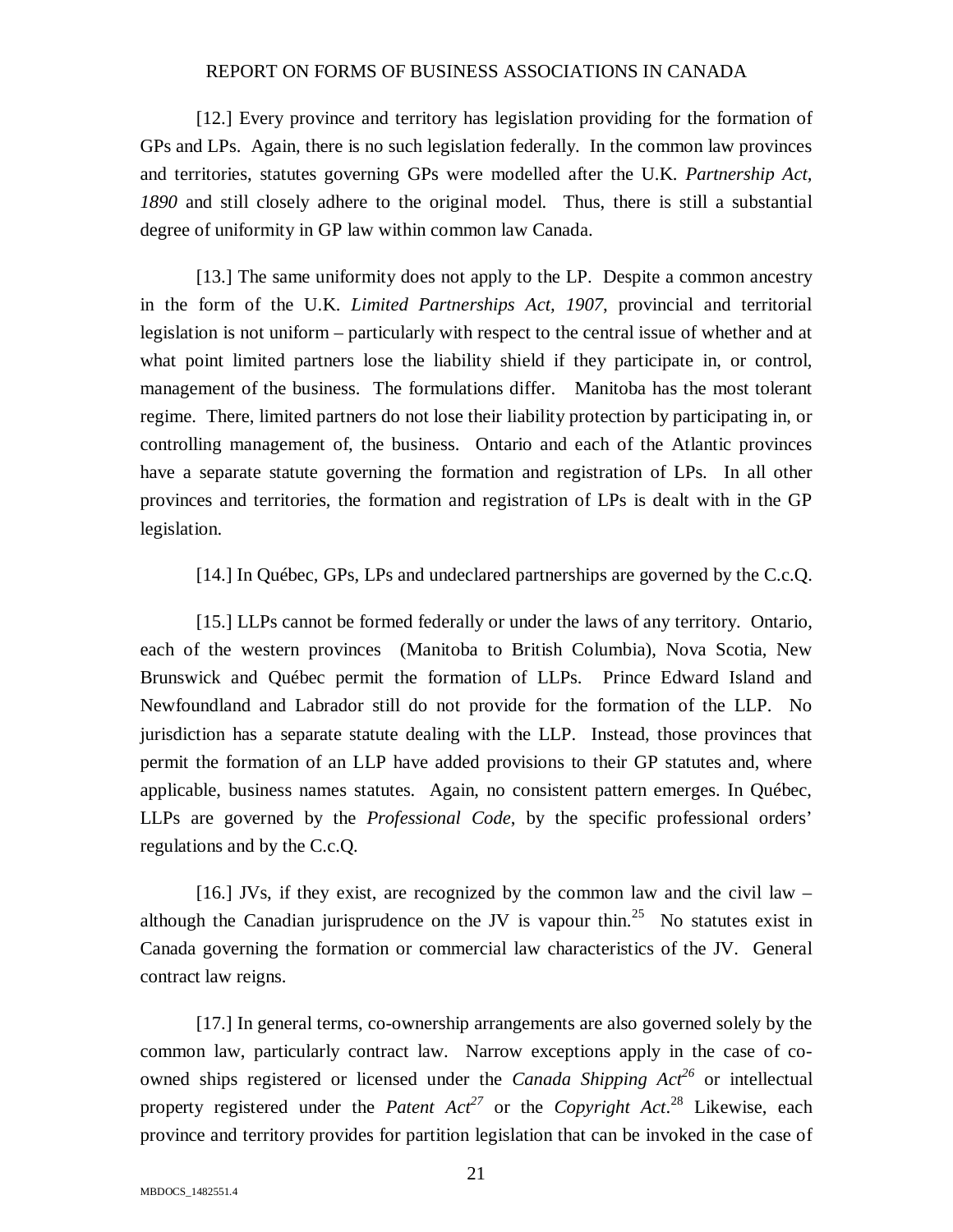a dispute involving co-owned real property.<sup>29</sup> However, there is no general legislation in the Canadian common law provinces governing co-ownership interests akin to partnership legislation. In Québec, co-ownership arrangements are governed by the C.c.Q.

[18.] A tremendous gap exists in the case of business or commercial trust law in the Canadian common law provinces. While there is a rich reservoir of jurisprudence governing *inter vivos*, testamentary and constructive trusts, there is, with limited exceptions, no separate statute governing the formation, governance and regulation of business or commercial trusts. This gap also presents a wonderful opportunity to devise a model statute. The sole exception to the general neglect of business trusts outside Quebec is that, within the past nine months, both Alberta and Ontario have enacted specific legislation designed to remove or lessen the concern that investors in publicly traded business trusts could face unlimited liability for the debts and obligations of the trust on its demise. Even here, the formulations under the two short provincial statutes show critical differences. While securities laws apply to business trusts that issue units, a gap exists in the internal governance of business trusts and in the legal relationship between business trusts and their unitholders.

[19.] In Quebec, business trusts are governed by the C.c.Q. The C.c.Q. defines separately the type of trust used for commercial purposes – "a trust for private purposes". In addition, it sets out how such a trust is formed, how it is administered and what the rights and obligations of the various parties are. Ordinarily, the beneficiary has no liability beyond the trust. However, if the beneficiary is involved in fraud, he or she will be solidarily liable for the loss suffered by the victim of the fraud.

[20.] As stated, no province or territory provides for the domestic formation of a LLC. However, several provinces such as Ontario, British Columbia, Alberta and Nova Scotia recognize an LLC formed under foreign law and allow it to operate and register in the province either under business name legislation or extra-provincial corporations licensing legislation. In Québec, every enterprise doing business in Québec, including an LLC, is subject to registration under the Legal Publicity Act.

[21.] General business corporations may be formed federally under the CBCA or under the general corporate legislation of a province or territory. While corporate statutes in Canada are not uniform, there has been a significant degree of convergence in these laws since the CBCA came into force in 1976. The corporate statutes of the Yukon Territory, Saskatchewan, Manitoba and New Brunswick most closely follow the federal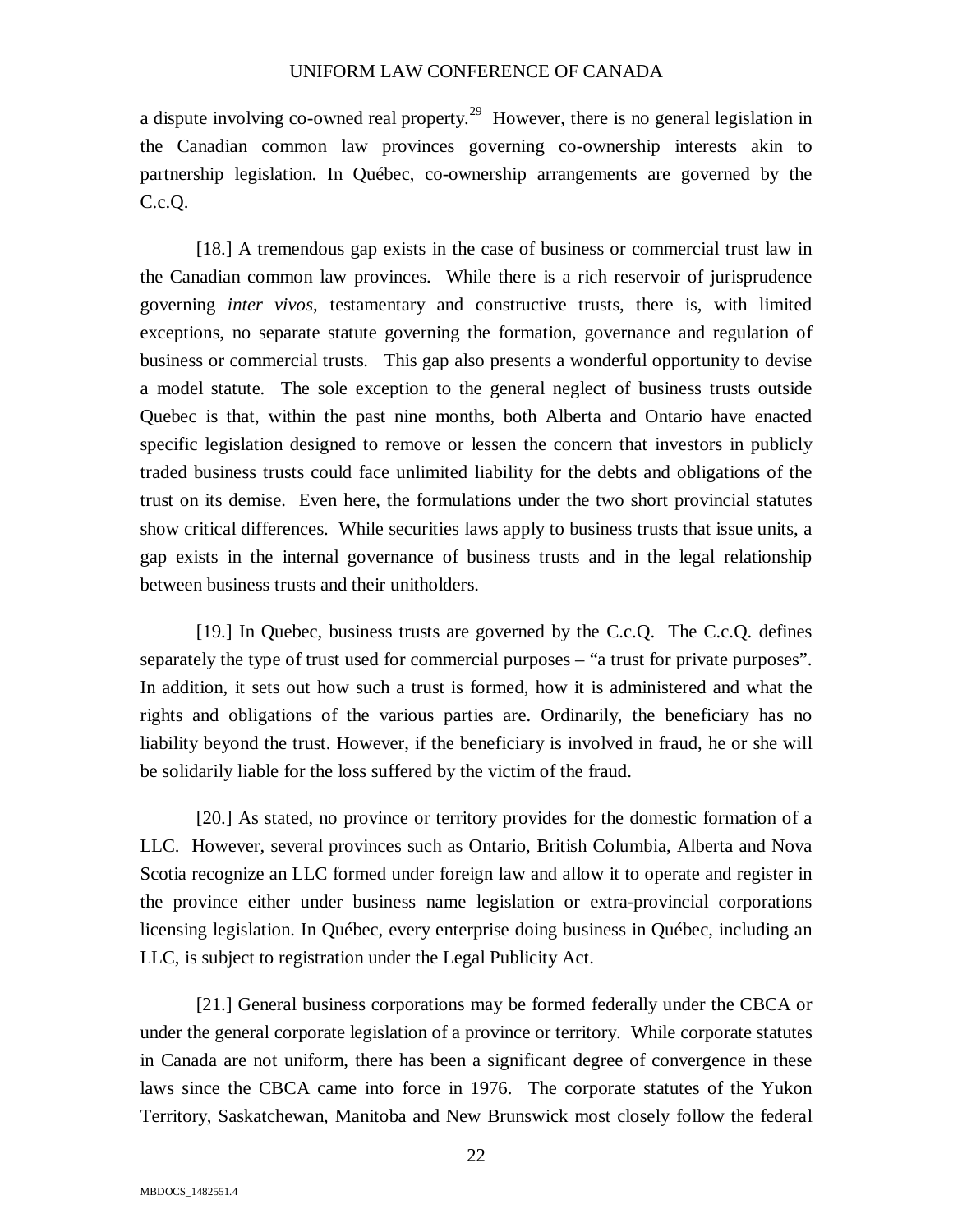model. The Alberta *Business Corporations Act* is also based on the federal model – although efforts have been made to improve on the CBCA model and Bill 16, introduced into the Alberta Legislature on March 10, 2005, is a further illustration of Alberta's progressiveness in the field of business law. The current Alberta statute served as the model for the Northwest Territories statute, of which the Nunavut statute is a clone.

[22.] The business corporations statutes of Ontario, Manitoba and Newfoundland and Labrador each more or less follows the federal model – although less closely than the other provinces listed above. The new British Columbia *Business Corporations Act 30* that came into force on March 29, 2004 departs from the federal model, combining elements both from the CBCA and the *Company Act*, 31 the predecessor British Columbia incorporation statute of general application.

[23.] Quebec, Nova Scotia and Prince Edward Island each have companies statutes that are originally based on the English *Companies Act*. In both Quebec and Nova Scotia, piece-meal amendments have been made to modernize the companies statutes and thereby close the gap that the CBCA opened.

[24.] The provinces that permit the formation of professional corporations include Ontario, British Columbia, Alberta, Quebec and New Brunswick. None of the territories has yet passed legislation that allows for the formation of professional corporations.

[25.] As stated, Nova Scotia is currently the only jurisdiction in Canada that permits the formation of ULCs. However, it appears that it will soon be joined by Alberta as a competitor for ULC incorporations.

# **V. Possible Projects for Uniform Legislation**

### A. Business Trusts

[26.] In the last few years, the business trust has become the hottest vehicle in Canadian capital markets.<sup>32</sup> However, its explosive growth has come despite a significant lacuna in the law. In contrast with the extensive legislation that governs corporations in Canada, there has been a total absence of business trust legislation in Canada, except in Québec with the provisions contained in the C.c.Q. By way of contrast, many US states have adopted comprehensive statutes governing the business trust. In the US, the leading business trust legislation may be found in Maryland, Delaware and Massachusetts.

[27.] Special legislation in this area could embody the following two concepts: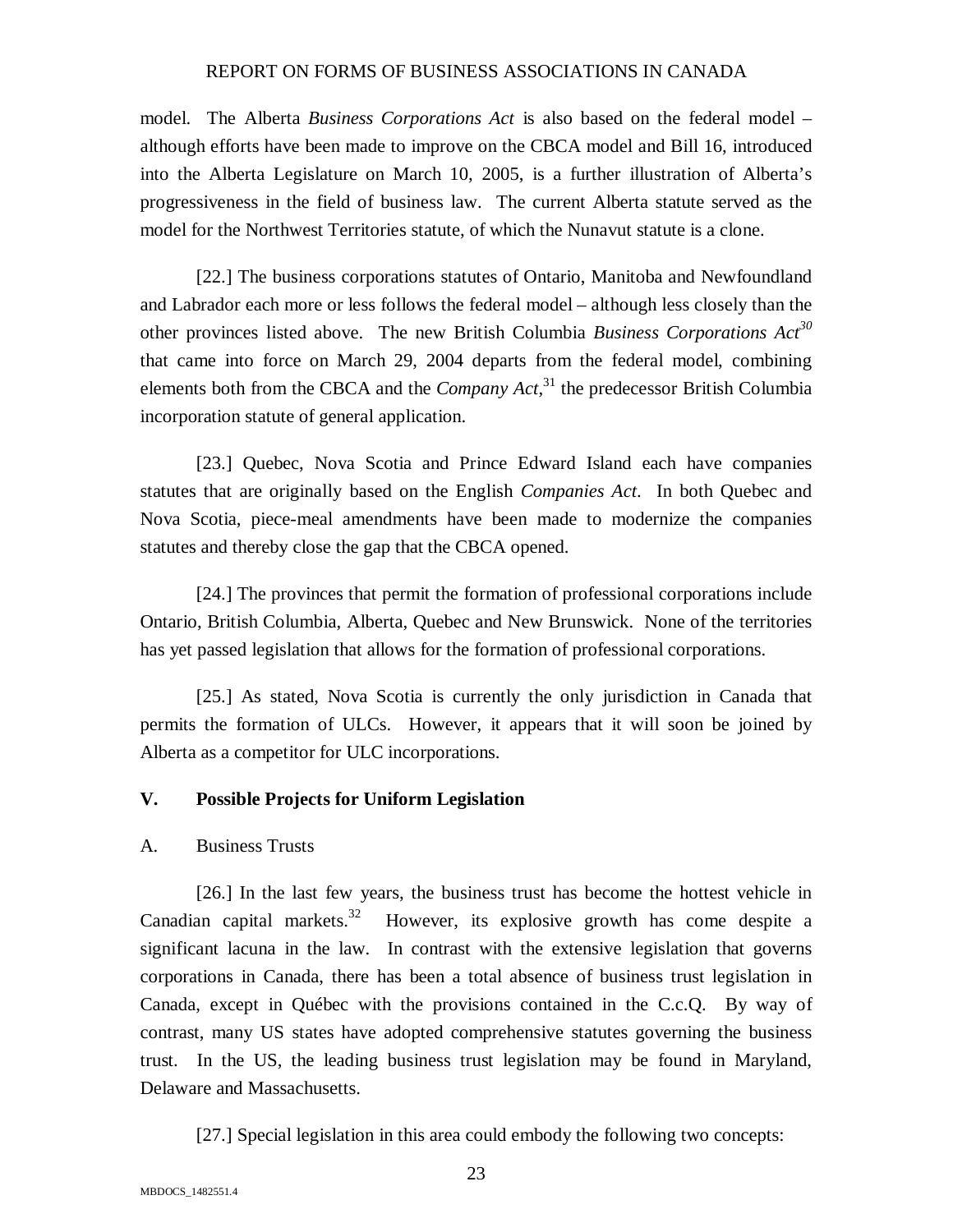- (a) it could be hybrid legislation, containing the best of US business or statutory trust legislation set against the backdrop of the CBCA; and
- (b) it could be largely uniform legislation for the common law jurisdictions.

[28.] In Québec, the provisions of the C.c.Q., the *jus commune*, are intended to provide protection for a large spectrum of actors in both the business and domestic spheres. The provisions dealing with trusts envisage a large category of trusts, including testamentary trusts, *inter vivos* trusts, charitable trusts, business succession trusts, investment trusts, mutual funds, etc. Special protection for investors is not required under the C.c.Q model as, in the absence of fraud on their part, the beneficiary/investors are not exposed to liability for the acts of the trust. Uniform legislation would be difficult to implement unless it addresses the need to recognize the institutions specific to Canada's two private law systems, more specifically, the radically different notions of ownership in common law and civil law. This project would represent an interesting challenge of legislative bijuralism.<sup>33</sup>

[29.] Given the absence of any comprehensive business trust legislation in Canada outside of Québec, the Uniform Law of Conference of Canada (ULCC) could make a significant contribution to both filling the gap in Canada's current legal landscape and doing so on a uniform basis. Hence, this paper will proceed to outline the contours of the main issues that such uniform legislation should address.

[30.] The marketplace for publicly traded securities in Canada is presently, and is likely to remain, dominated by business corporations. By far, the dominant model for business corporation legislation in Canada is the CBCA. Almost 50% of the 200 largest non-financial corporations in Canada are formed under the CBCA. The CBCA serves as a model for federal bank, insurance company, trust company and co-operative legislation and as the model for general business corporations statutes in Alberta, Ontario, Saskatchewan, Manitoba, New Brunswick, Newfoundland and Labrador, the Yukon Territory, Nunavut and the Northwest Territories. The CBCA was updated less than four years ago.

[31.] By modelling business trust legislation, as far as possible, after the CBCA, investors would be able to rely on approximately the same type of expectations regardless of whether the underlying issuer was a business corporation or a business trust. Currently, there is a high degree of *de facto* conformity to the CBCA because prevailing trust instruments are modelled on the CBCA or OBCA. However, investors should not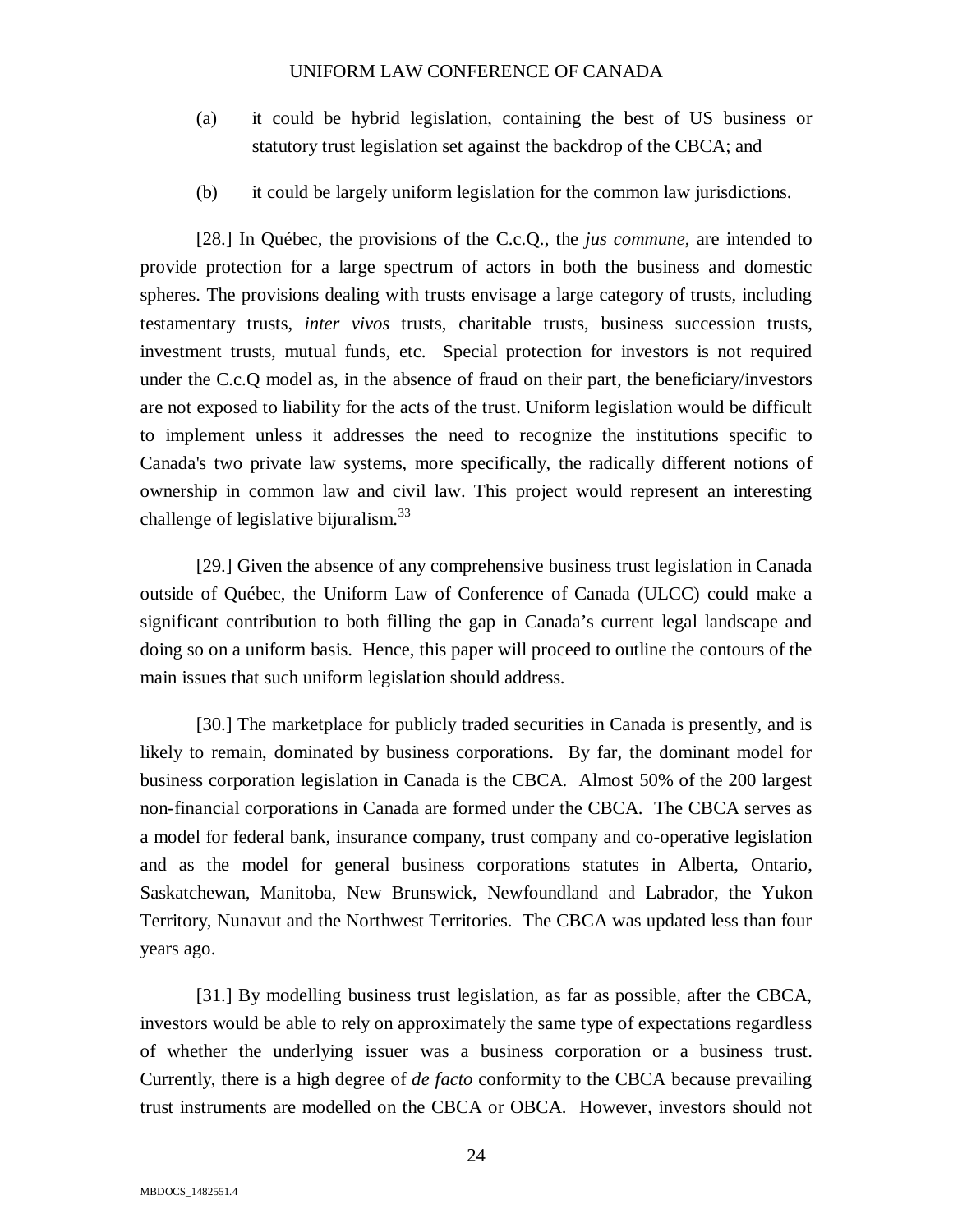have to rely exclusively on the idiosyncrasies of individual trust indentures for a determination of their rights and remedies.

[32.] Building on a solid CBCA foundation, provincial business trust legislation could then graft on the best features of the leading US business trust legislative jurisdictions.

[33.] Some critical issues that business trust legislation should address are as follows:

1. Statutory Recognition of the Separate Legal Personality of the Business Trust

(a) Recognition of Legal Personality

[34.] It would be highly desirable to recognize business trusts as distinct, legal entities. These are not expected to be any negative consequences under any significant tax laws (including the *Canada-US Income Tax Convention, 1980*) if business trusts were recognized as distinct legal entities. In particular, the *Income Tax Act* (Canada) already treats trusts as separate taxpayers. The recognition of business trusts as distinct legal entities would be key to resolving a number of problematic legal issues surrounding the use of *inter vivos* mutual fund trusts as vehicles for owning an operating business. In Québec, however, this would contradict the basis of trust law – the existence of a patrimony independent of a person – and might signal a return to the pre-C.c.Q. era during which there was significant confusion as regards the nature of ownership in Québec trusts.

### (b) Registration Requirement

[35.] There should be a registration requirement as there is in the case of business corporations. As well, there should be a way of instantly recognizing the business trust as a statutory creature - just as there is in the case of business corporations that have distinct legal element (e.g. "Inc.", "Ltd." or "Corp."), limited partnerships that have a distinct legal element (e.g. "LP"), and limited liability partnerships that have a distinct legal element (e.g. "LLP"). Statutory business trusts should be treated in a manner that is analogous to these other statutory creatures (e.g. a trust or fund).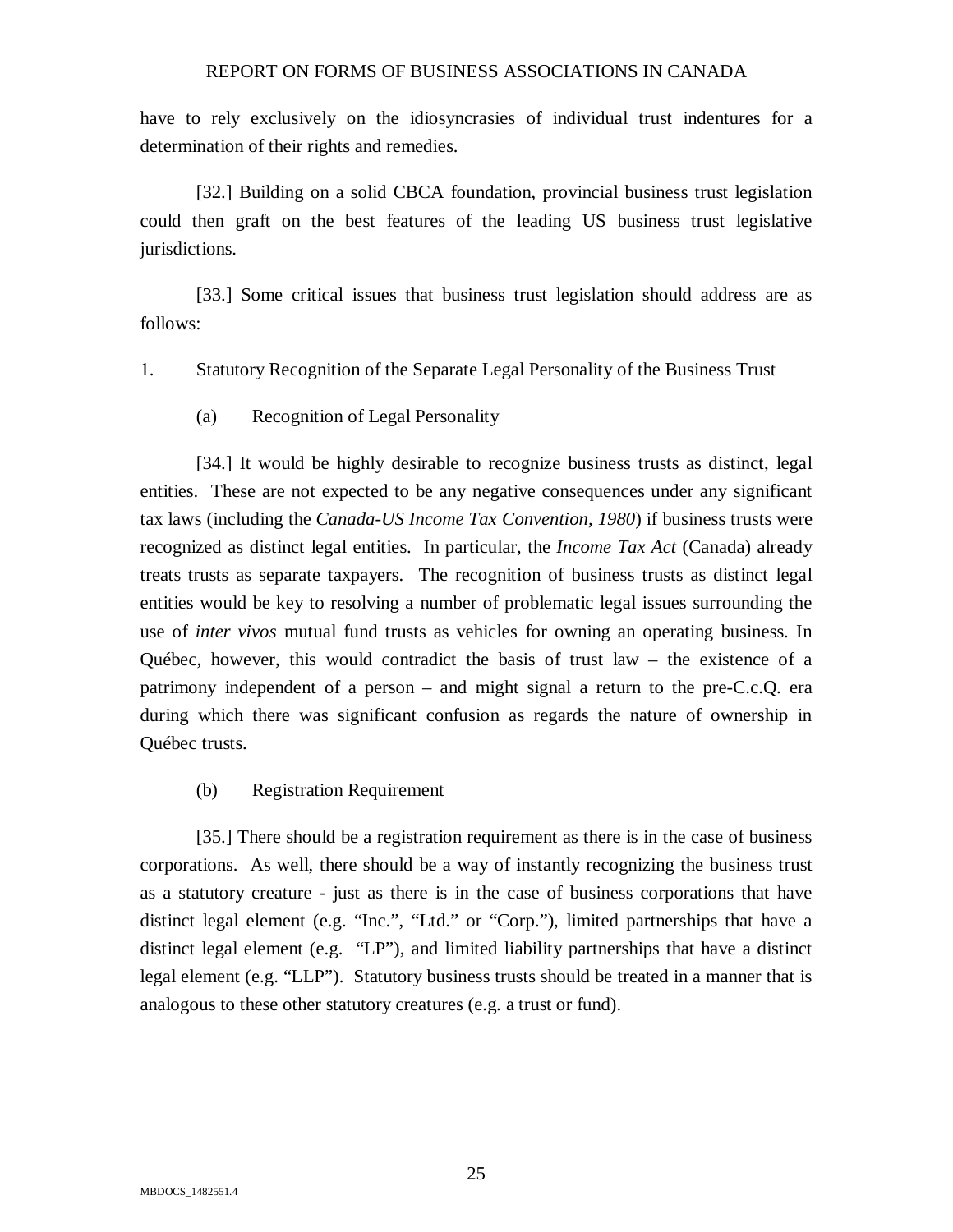### 2. Limitation of Liability

- (a) Beneficiary Liability
	- (i) Disqualification if Beneficiary Takes an Active Role

[36.] Investors in publicly traded vehicles do not, and should not, face the prospect of personal liability even if they play an active role in the direction or administration of the investment vehicle. Such qualification poses a significant barrier for financial institutions and pension funds that would otherwise be inclined to invest in a business trust. The arbitrary exclusion adversely affects the pricing and volume of trading in the securities of these issuers. It also adversely affects the rates of return for excluded institutional investors. Likewise, such qualification poses a significant obstacle for banks and other financial institutions that would otherwise be willing to extend credit on the strength of collateral consisting of units of a business trust. It is also difficult to define when a unitholder is taking an "active role". For a bank, pension fund or other institutional investor, any risk in this regard is anathema. Again, these artificial barriers affect access to, and the cost of, credit. Investors in publicly traded issuers should enjoy comparable immunity from personal liability regardless of the legal form of the underlying issuer. This is already the case in Quebec trusts. In the absence of fraud, a beneficiary/investor is not liable for the acts of the trust.

(ii) Reporting Issuer Qualification

[37.] At this time, legislation in relation to business trusts should be confined to reporting issuers and trusts, known as "subsidiary trusts", the majority of whose units are beneficially owned by reporting issuers. Subsidiary trusts are commonly used in income trust structures and should be subject to the same regime as the trust that is a reporting issuer.

# 3. Trustee Liability

(a) General Immunity

[38.] Business trust legislation should make it clear that a trustee of a business trust will only be liable in circumstances analogous to those in which a director of a corporation would be liable. These circumstances may, for example, include liability for employee wages, unpaid source deductions and certain environmental claims. In general, trustees should have a duty of loyalty and a duty of care analogous to those imposed by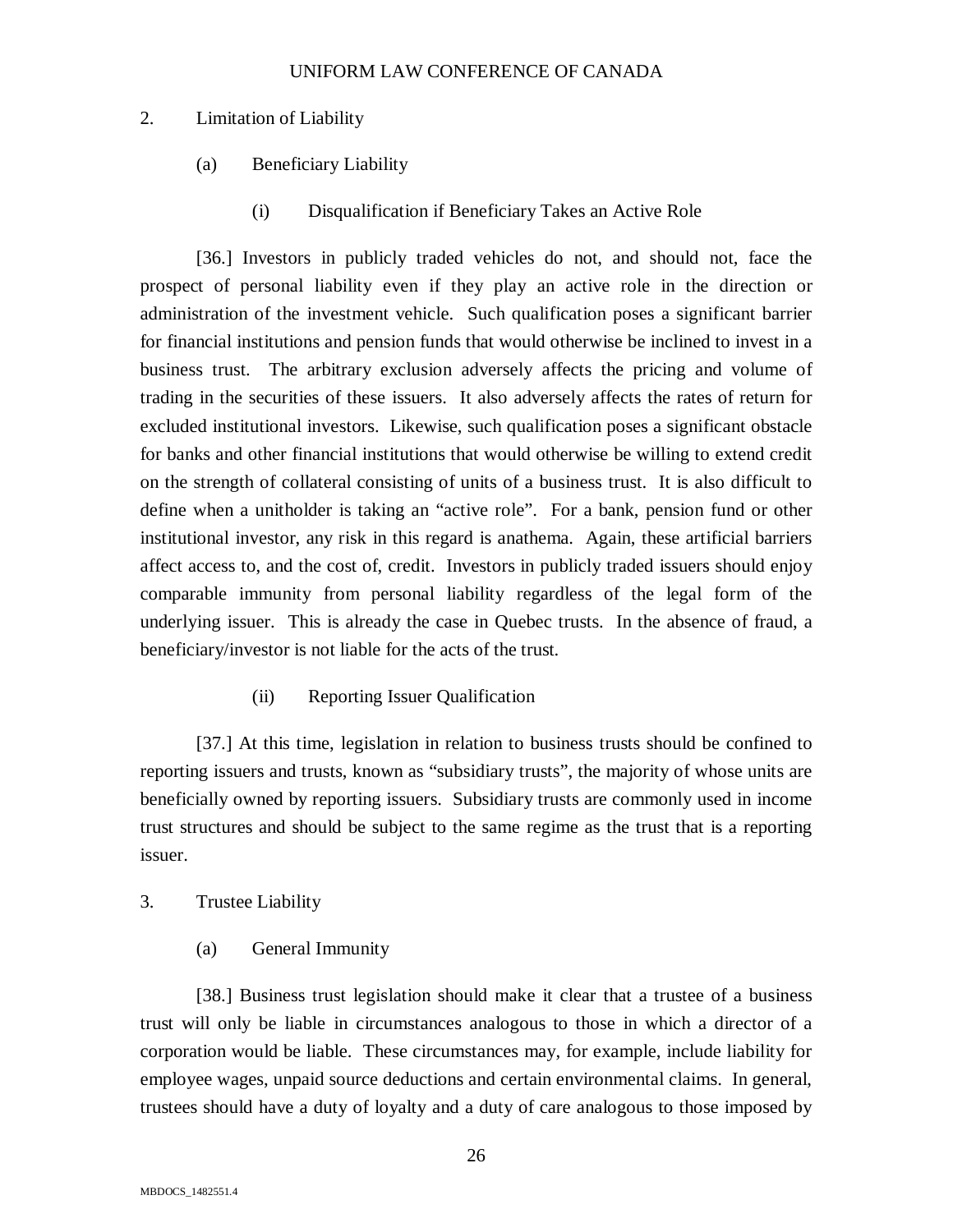statute and common law on directors. This is already the case in Québec for contractual liability – once a trustee is acting within his or her powers, the trustee is not personally liable for the contractual obligations he or she has incurred on behalf of the trust. Extracontractual liability, however, remains a problem in Québec. The trustee is subject to personal liability for any fault or negligence on his or her part. A trustee can, of course, be indemnified by the trust, but if the trust is insolvent, this indemnity is worthless.

#### (b) Trustee Indemnification out of Trust Assets

[39.] At common law, there are limitations on the ability of a trustee to enforce his or her right to indemnification out of trust assets. For example, a trustee may not be entitled to indemnification if the trustee acts in a manner contrary to the instrument establishing the trust or breaches his or her duty as trustee. Again, the law governing trustee indemnification should be analogous to that governing indemnification of directors and officers of a CBCA corporation. It is just as important to attract strong trustees as it is to attract strong directors of a business corporation. The law should encourage attracting strong candidates by ensuring that directors or trustees will be protected out of the assets of the trust for which he or she is a fiduciary.

#### (c) Trust Liability and Creditor Recourse Against Trust Assets

[40.] Currently, at common law, the status of the claims of unsecured trade and other creditors against the business trust is unclear.<sup>34</sup> A trade creditor or other unsecured creditor appears to have no claim against the trust assets *per se*. The creditor only has a claim against the trustees. Creditors may have an indirect claim against trust assets through the doctrine of subrogation, specific performance or other legal theories. However, there is much uncertainty in Canadian common law on these points. The statutes should satisfactorily resolve these issues in a manner consistent with the expectations of creditors that have business dealings directly with the trust, trustees and unitholders. Thus, unsecured creditors should be able to look directly to the assets of the trust, should have no right to recover from beneficiaries directly and should only have recourse against trustees in circumstances analogous to those in which a creditor can look to directors (e.g. fraud, personal commission of a tort and oppression but not a duty of loyalty to creditors or breach of contract claim between the creditor and the trust).

[41.] In Quebec, an unsecured trade creditor may pursue the trustee of the business trust for liabilities or obligations arising from contract. Should the creditor be able to prove that the trustee acted outside his or her powers (as set out by the trust deed or by the C.c.Q.) or that the trustee engaged in fraud, then the trustee will be personally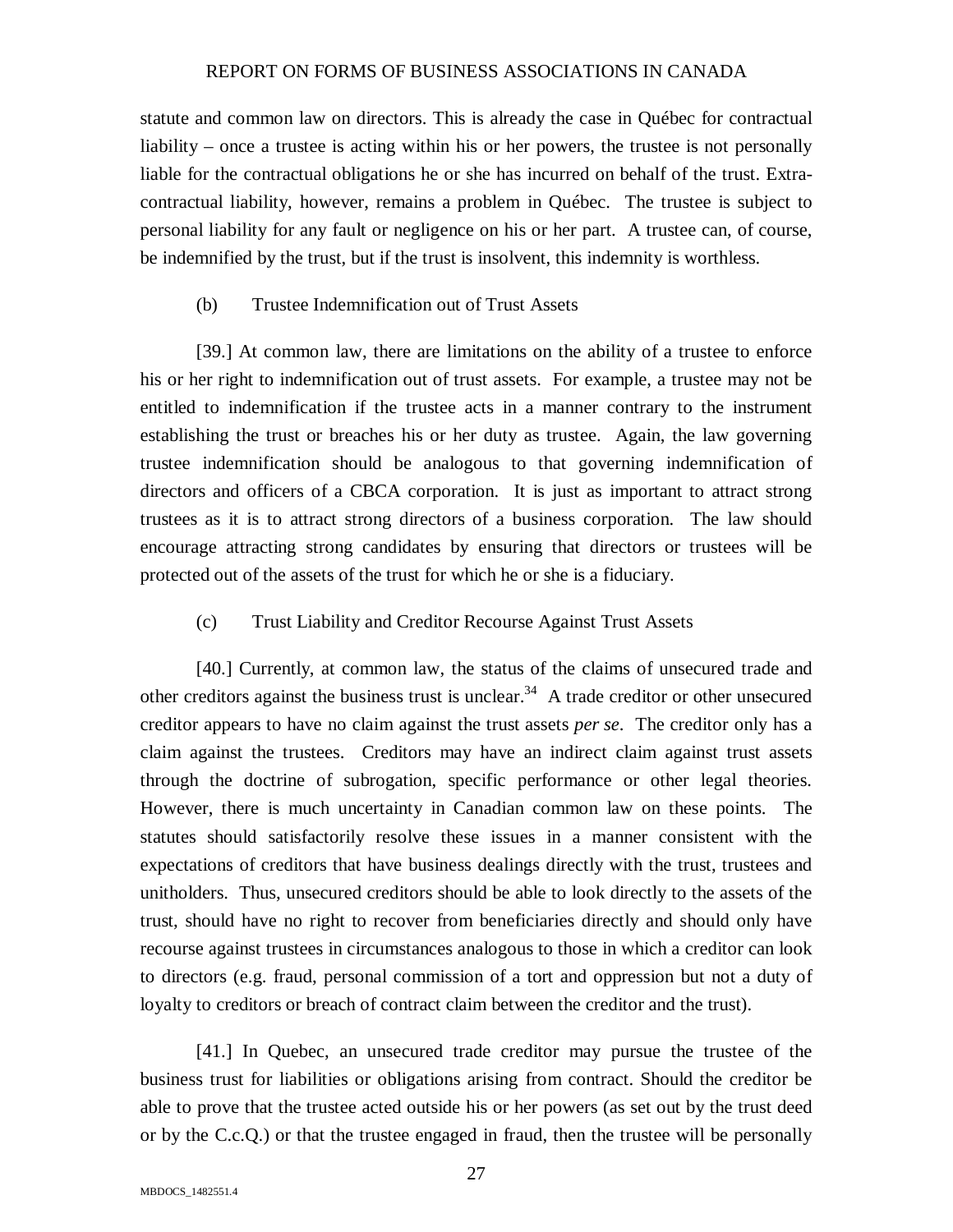liable to the creditor. However, if the trustee acted within his or her powers and did not participate in fraud, the creditor's claim is limited to the assets of the trust.

### 4. Governance

[42.] In general, investors in business trusts expect, and should expect, to have rights and remedies that are analogous to those that would be enjoyed if the enterprise were operated through a business corporation. From the investor's standpoint, the only significant difference between a business corporation and a business trust should be the tax treatment of distributions (including business or investment income, interest, dividends, capital gains and return of capital) flowing through the trust into the hands of investors. As stated, the rights of unitholders of business trusts should parallel the rights of shareholders of business corporations. As much as possible, investors in the marketplace should have closely analogous expectations irrespective of the tax considerations that drive the choice of business vehicle.

[43.] Accordingly, unless adequately dealt with under securities laws, business trust legislation should adopt CBCA standards with respect to meetings of unitholders, notice and voting rights, election and replacement of trustees, appointment of auditors, unitholder proposals, functions of audit committees, financial statements, distributions, derivative actions, the oppression remedy, dissent and appraisal rights, dissolution, winding up, etc.<sup>35</sup>

### 5. Investor Protection

[44.] There is no principled basis for subjecting business trusts to different continuous disclosure or insider trading regimes than those that prevail for other investment vehicles. Investor protection should be neutral as to the choice of business vehicle.

### 6. Insolvency and Restructuring Legislation

[45.] Despite the possible application of the decision of Farley J. in *Re. Lehndorff General Partner Ltd*. 36 , the *Bankruptcy and Insolvency Act 37* (BIA) and the *Companies' Creditors Arrangement Act* 38 (Canada) (CCAA) should, at the earliest possible moment, be amended to expressly extend to non-corporate business vehicles such as business trusts. Parliament should not wait until business trusts become insolvent before amending the BIA and the CCAA.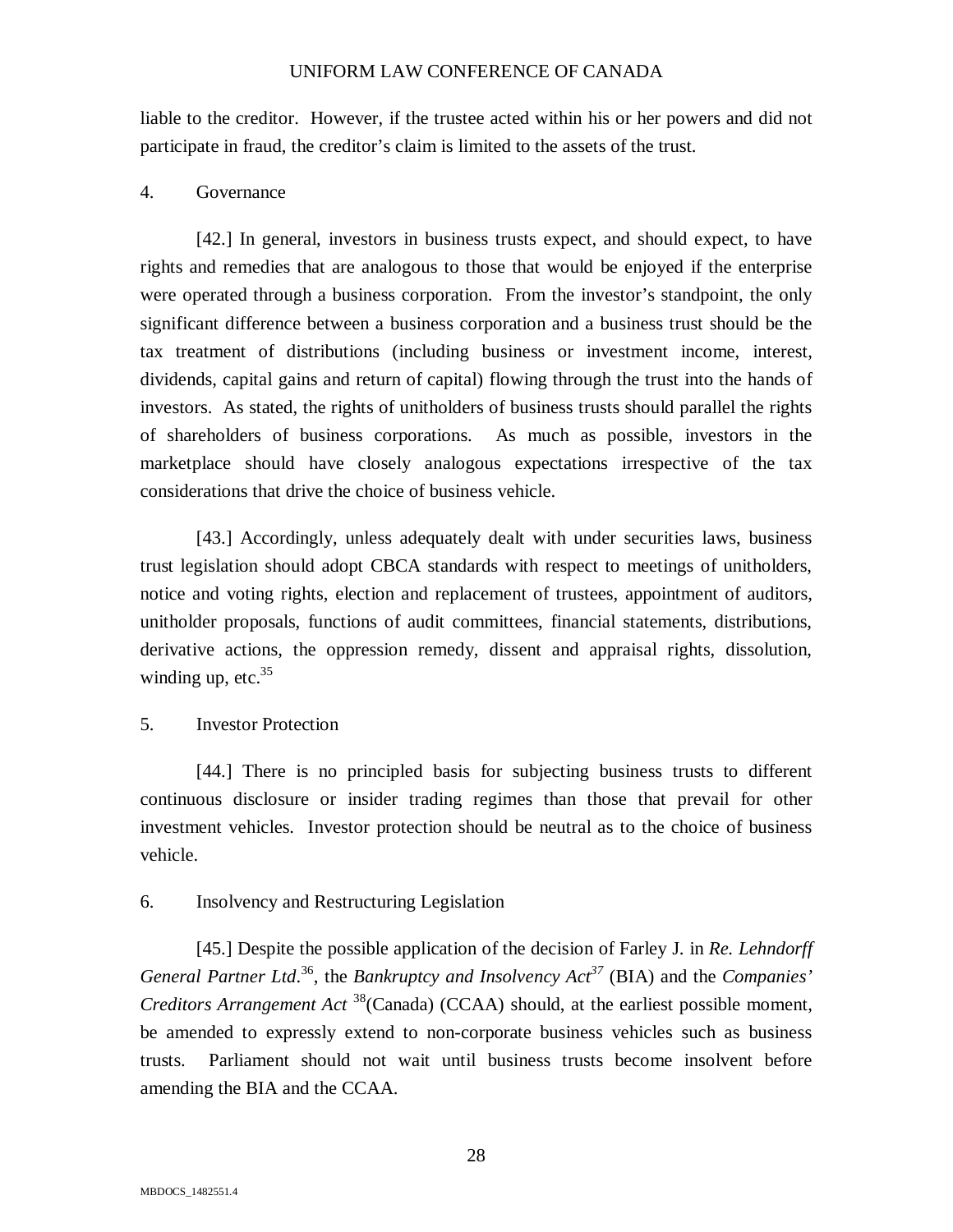#### 7. Other Issues

[46.] Like business corporation legislation, business trust legislation could enable business trusts to export themselves to the business trust legislation of sister Canadian jurisdictions and, at the same time, enable business trusts formed in sister jurisdictions to import themselves. Again, there is no good reason to tolerate less flexibility in the case of business trusts than exists for business corporations. If a business trust exports itself from one province, then a statutory appraisal remedy should be available to the unitholders of the business trust. Likewise, there should be statutory processes for easily merging or combining two or more business trusts analogous to prevailing laws applicable to combining business corporations. Compulsory and compelled acquisition rules should apply to take-overs of units in business trusts as they do for shares in business corporations.

### B. Limited Partnerships

[47.] Unlike business trusts, legislation in relation to LPs is not starting from a clean slate. Instead of building from the ground up as in the case of business trust legislation in common law jurisdictions, improving the framework of LP legislation is a renovation project. However, many of the issues arising in connection with business trust legislation apply with equal force to LPs. LPs are often, but not exclusively, used as investment vehicles. With the notable exception of Manitoba, provincial LP legislation (including the C.c.Q.) provides that a limited partner who controls the business of the LP, or who participates in the management of the business of the LP, loses the liability shield otherwise available. Otherwise, the liability formula varies from province to province. The *Partnerships Act* (Manitoba) imposes no such qualification to obtain limited liability protection. As a result, many LPs used in publicly traded income trust structures choose a Manitoba LP even if there is no real connection to that Province. As in the case of the business trust, investors in publicly traded vehicles do not, and should not, face the prospect of personal liability even if they play an active role in the direction or administration of the investment vehicle. Such a qualification poses a significant barrier that adversely affects the pricing and volume of trading in the securities of these issuers. Thus, each province should consider amending its LP legislation so as to remove the qualification that a limited partner is only entitled to a liability shield if he or she does not control, or participate in managing, the business of the LP.

[48.] Other issues that LP legislation could treat on a uniform national basis are as follows: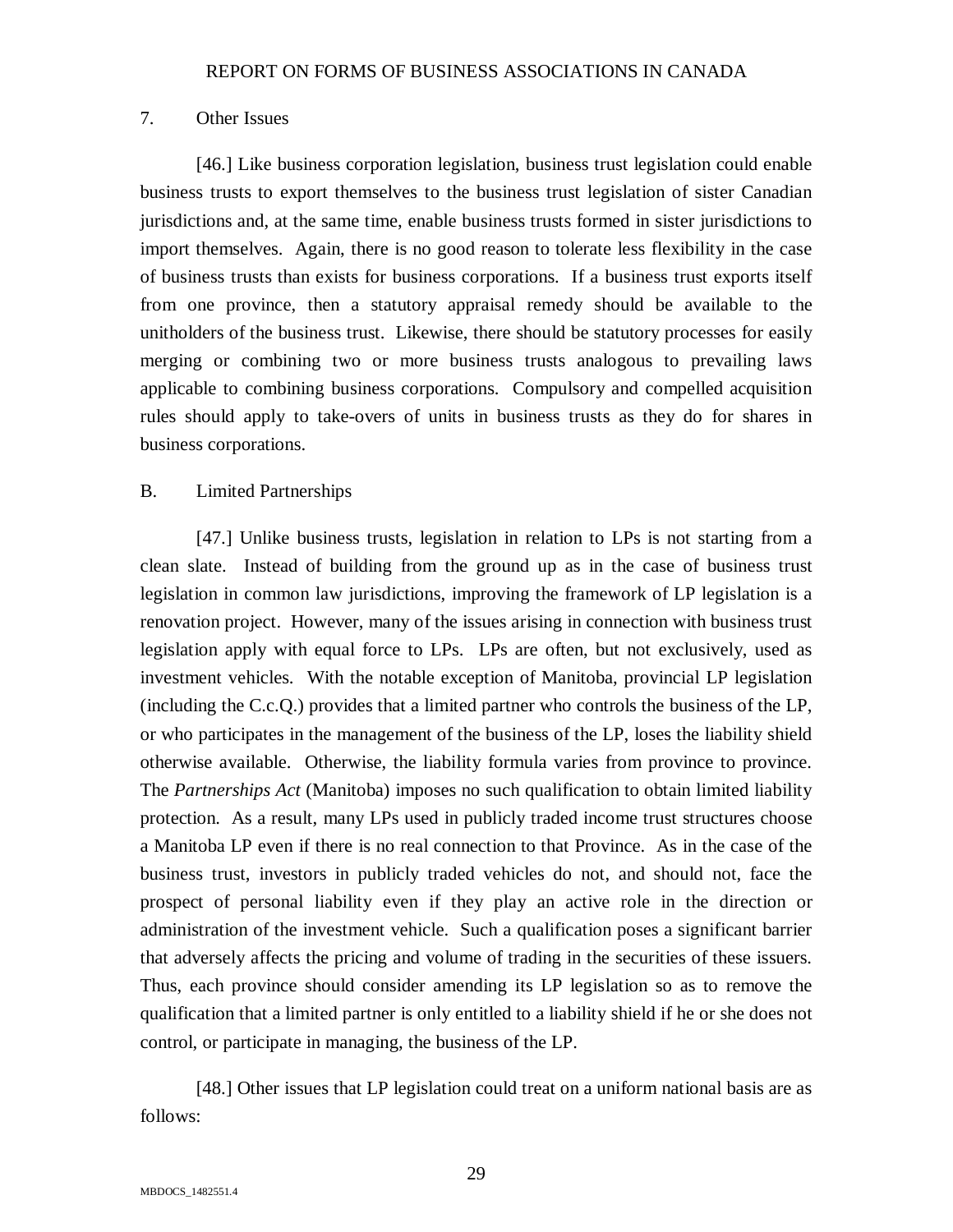- (i) the LP as a separate legal person;
- (ii) export continuances to other Canadian provinces or territories;
- (iii) import continuances from other Canadian provinces and territories;
- (iv) merger and take-over bid rules, including compulsory and compelled acquisitions;<sup>39</sup>
- (v) continuous disclosure;
- (vi) insider trading; and
- (vii) insolvency and restructuring legislation.

## C. Limited Liability Companies

[49.] The LLC is a true hybrid that has some of the attributes of a corporation and some of the attributes of a partnership or proprietorship. Currently, no Canadian jurisdiction allows for the formation of a LLC. Yet there clearly is a need, in Canadian law, for a hybrid vehicle that combines:

- (i) the tax attributes of a partnership; and
- (ii) the limited liability protection and separate personality ordinarily accorded shareholders of a business corporation.

It is possible to achieve the foregoing combined objectives through an LLC.<sup>40</sup>

[50.] To be sure to receive flow-through tax treatment, an LLC would have to be a partnership within the meaning of the *Income Tax Act* (Canada). This is mission critical. Without the requisite income tax characterization, there would be almost no point to creating a new business vehicle. The *Interpretation Act 41* (Canada) permits a partnership to be separate legal person. In some jurisdictions – such as Scotland, many US states and the continental European countries – partnerships are legal persons.

[51.] However, there is nothing inherent in the tax treatment accorded a partnership that requires that the partnership be denied separate legal personality or that the partners be denied limited liability protection. For instance, it would be possible for a member of an LLC to have liability capped at the amount invested in an LLC in a manner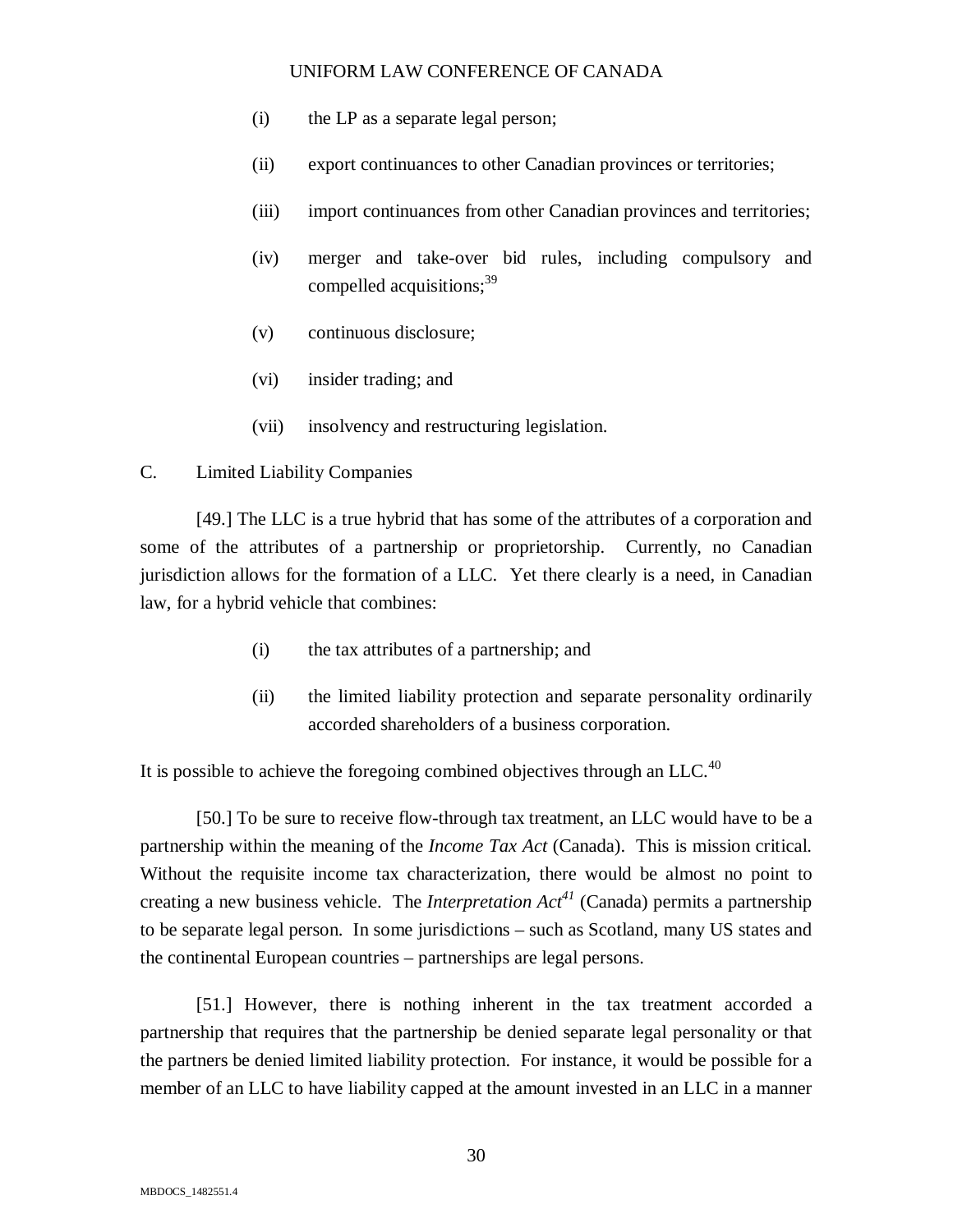analogous to a shareholder's investment in a corporation or a limited partner's investment in an LP.

[52.] If permitted in Canada, an LLC would quickly gain wide acceptance. It could foreseeably supplant the use of both GPs and LPs. One of LLC's main uses would be in businesses that have outgrown the small business deduction and where double taxation of income flowed through the partnership becomes a real financial burden.

### D. Extra-Provincial Licences

[53.] One fruitful area for uniformity of legislation in Canada would be extraprovincial licensing requirements. Currently, the requirements range from an exemption in the Ontario statute for corporations formed under federal law or the laws of another Canadian province or territory to laws that are often more onerous than those in the home jurisdiction. For instance, until 2003, British Columbia required an extra-provincial corporation to publicly file its internal by-laws even though these were not publicly filed in the corporation's home jurisdiction. Alberta requires certain significant shareholders to be listed even though, for instance, neither the CBCA nor the OBCA require public disclosure of shareholders.

[54.] It should be possible for the provinces and territories to adopt consistent coverage, information and filing requirements. In one model, a corporation or other business entity could fill out a single form, check those boxes where it wants an extraprovincial licence and pay an additional filing fee for each province and territory in which it wants to register. The home jurisdiction would remit the completed forms and fees to those other provinces and territories that the corporation or other business entity selects. Business could be spared the expense of retaining law firms in each jurisdiction.

[55.] An even better model would see the provincial and federal governments share a common database. The extra-provincial licensing requirements could, conceivably, be abolished. If someone in New Brunswick wants to search an Alberta business entity conducting business in Manitoba or any other Canadian jurisdiction, that should be possible. The costs of establishing and maintaining the database would be covered either through registration or, better yet, search fees.

[56.] The long-term savings to the Canadian business community from the implementation of either of these models could be enormous.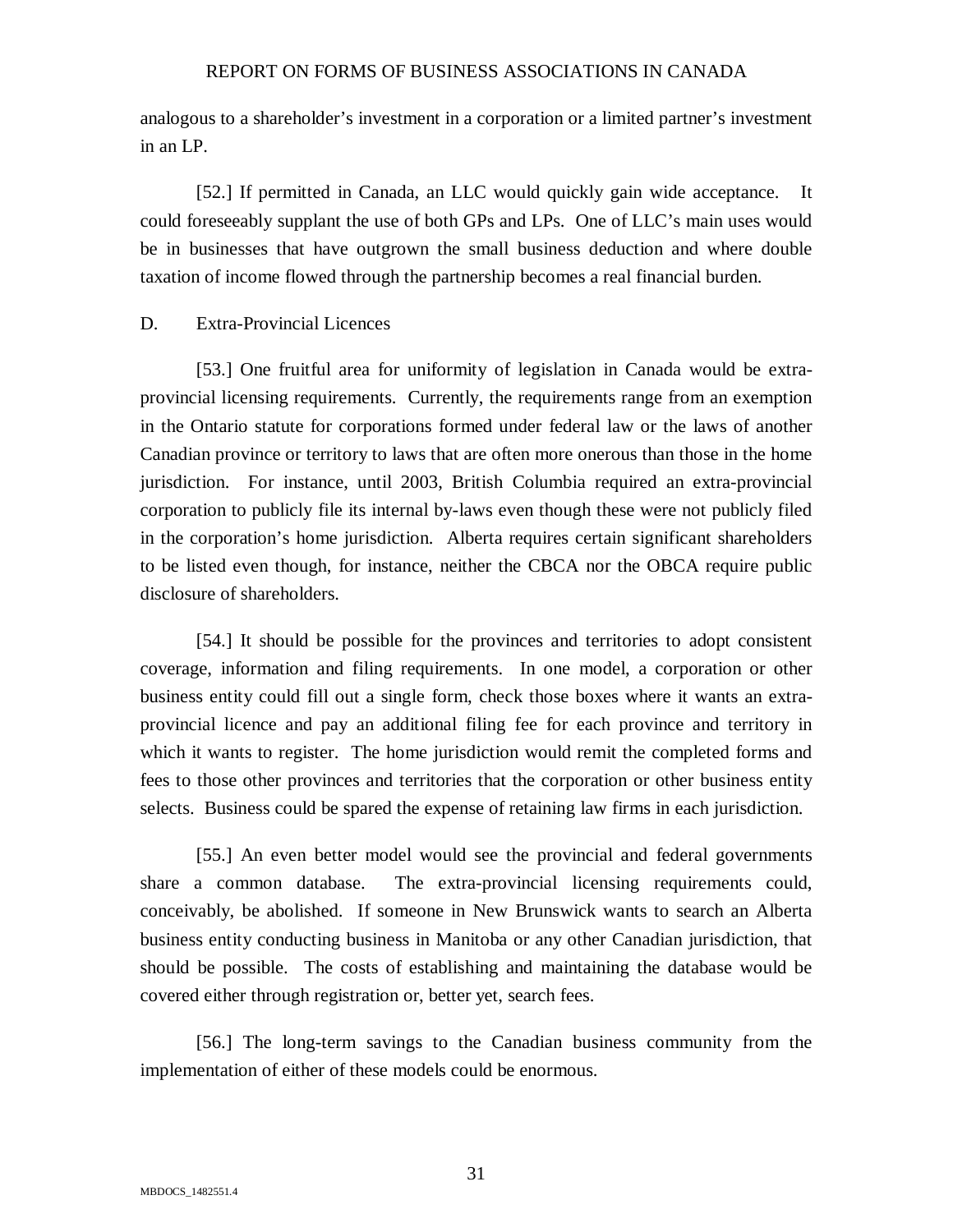### E. Business Names

[57.] Many of the same comments made with respect to extra-provincial licenses could also be made in connection with business name registrations. Again, it should be possible for the provinces and territories to either adopt a common information form or to share a common database. A business name database could be rich enough to list all the provinces and territories in which a particular business name is registered. Again, the cost of establishing and maintaining the national database could be defrayed through a combination of search and registration fees.

### F. Limited Liability Partnerships

[58.] Many law firms and accounting firms having two or more members operate pursuant to an LLP. Currently, LLPs are allowed in Ontario, British Columbia, Alberta, Saskatchewan, Manitoba, New Brunswick, Nova Scotia and Québec. Many of the large national accounting firms and law firms operate in one or more provinces or territories. There would be a commercial advantage in treating LLPs in a uniform manner across Canada. In that way, members and creditors of LLPs would enjoy clear, consistent treatment and could develop reliable expectations. The particular areas that would require attention to achieve uniformity would be the following:

- (i) the liability of a non-negligent partner of an LLP for the negligent acts or omissions that another partner, employee, agent or representative of the LLP commits in the course of the partnership business;
- (ii) the liability of a partner in an LLP for his or her own negligence and the negligence of a person under that partner's direct supervision or control;
- (iii) the liability of partners of an LLP in respect of ordinary trade debts of the LLP as opposed to liability to clients for negligence;
- (iv) consistent name treatment; and
- (v) consistent registration requirements.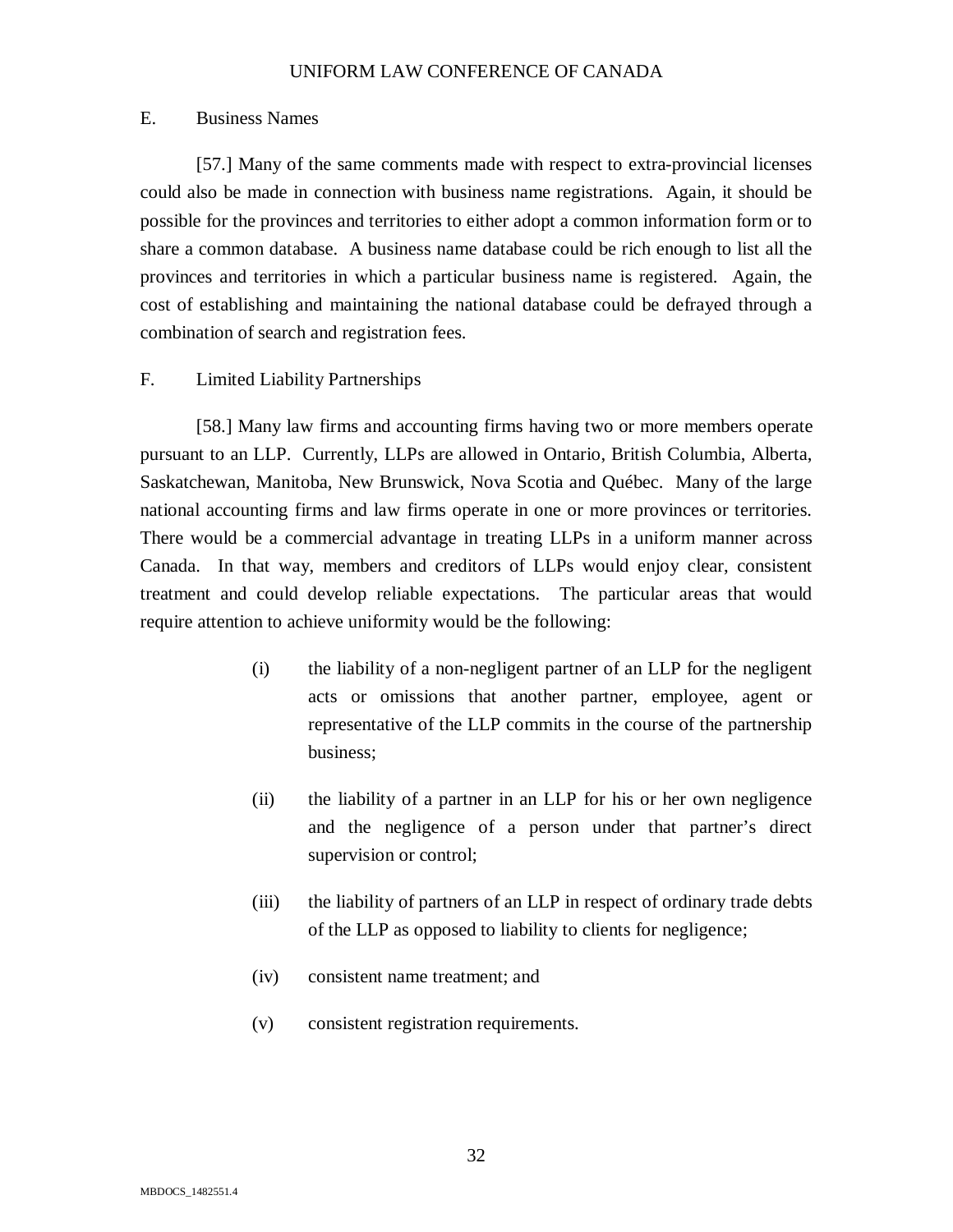### G. General Partnerships

[59.] An overhaul of the statute law governing LPs, LLCs and LLPs leads inevitably back to the collateral examination of GPs.

[60.] In the case of GPs, there is a great deal of uniformity in common law Canada since provincial and territorial GP statutes are based on common British sources that have not undergone substantial revision since the late 19th century.

[61.] Hence, there has been a great deal of stability in GP law. Nevertheless, it would be useful to update GP law. For instance, consideration should be given to amending the law so that in Canada, as in most US states, a GP is a separate legal person. Again, providing that a GP is a separate legal person would not adversely affect its income tax treatment. In Québec, this question was debated in the reform process that culminated in the adoption of the new C.c.Q. Finally, the Québec National Assembly decided to expressly exclude the status of legal person for partnerships. However, as mentioned above, the C.c.Q. recognizes that partnerships have several attributes of a legal person.<sup>42</sup> A question to be asked is whether the Québec National Assembly would agree to reopen this debate.

### H. Professional Incorporations

[62.] Ontario, Alberta, British Columbia, New Brunswick and Québec allow professionals to incorporate. There are differences between the various models used for professional corporations. Again, given that professionals who operate through a professional corporation may carry on business in multiple jurisdictions across Canada, substantially uniform laws on the incorporation, organization and liability of members would be desirable.

[63.] The issues that would require harmonization in order to achieve uniformity would be as follows:

> (i) provision for a federal professional corporation so that shareholders could choose an incorporation statute that was jurisdiction neutral and equally accessible to all those who live across Canada (note that professional corporations in Québec may be constituted under the CBCA or a provincial statute such as the OBCA or the Québec *Companies Act*);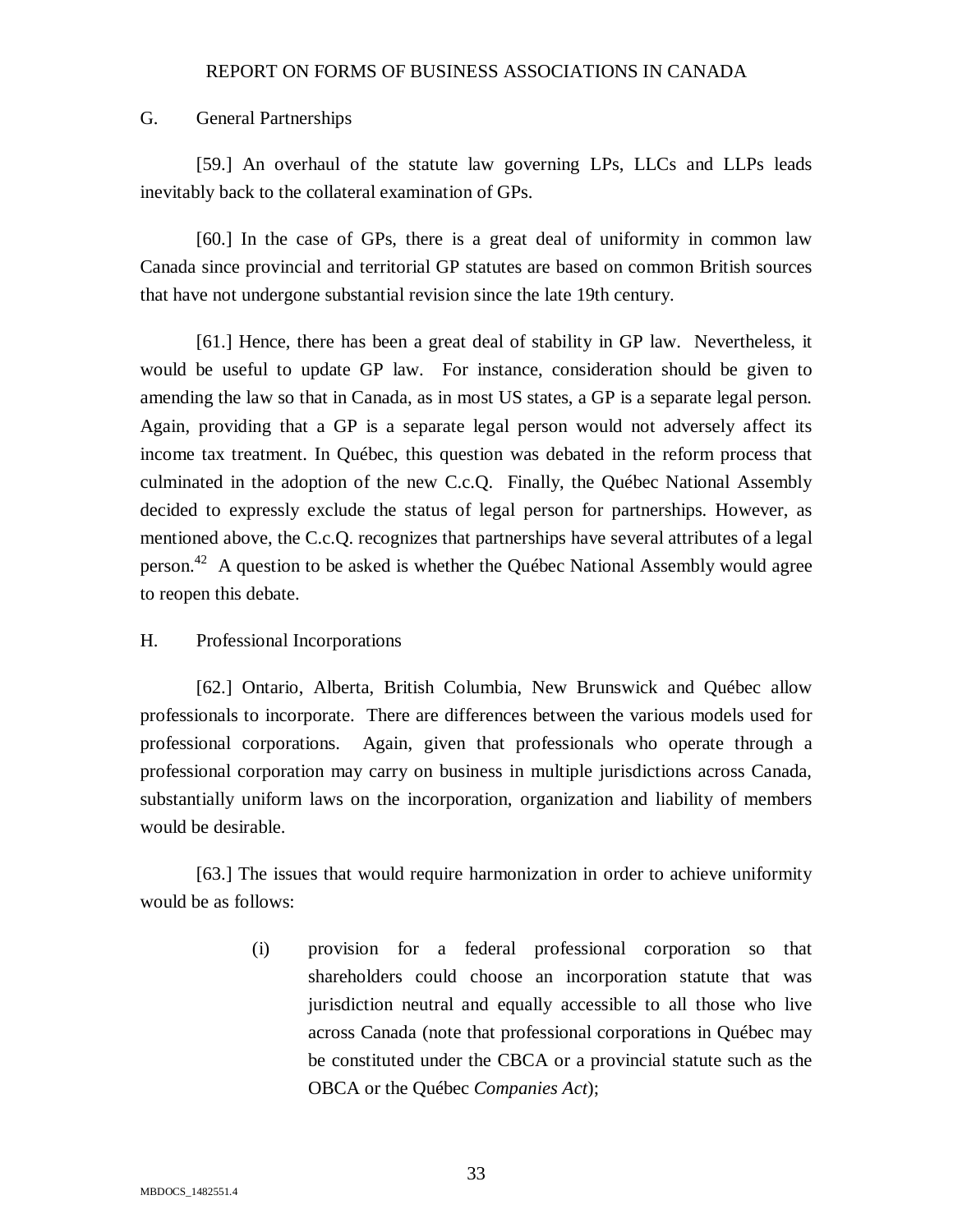- (ii) consistent treatment of the professional liability of a shareholder of the corporation for the acts of employees or agents of the corporation. A fundamental policy question is whether the rules on professional liability for members of a professional corporation in certain provinces should continue to be more stringent than those applicable to non-negligent partners of an  $LLP<sub>1</sub><sup>43</sup>$
- (iii) treating trade and other creditors of the professional corporation in a manner consistent with creditors of any other business corporation;
- (iv) rationalizing the rules controlling the identity of shareholders of a professional corporation so as to enable income-splitting arrangements amongst family members through non-voting share provisions; and
- (v) adopting a consistent means of designating a professional corporation amongst all provinces and territories.

### I. Unlimited Companies

[64.] As stated, the ULC has certain US tax advantages unavailable to an ordinary business corporation. Currently, the only jurisdiction in Canada that permits formation of ULCs is Nova Scotia although, as stated, Alberta has recently introduced changes to its corporate statute that would allow the creation and import of ULCs into that Province. The total volume of ULC formation is, however, miniscule.

[65.] In calendar 2002, only 647 ULCs were formed in Canada (all, of course, in Nova Scotia).<sup>44</sup> The total volume of ULCs would not justify every province competing for these few incorporations. The first choice, therefore, would be to permit their formation under the CBCA.

[66.] If the CBCA were used as a vehicle for forming ULCs, provincial ULC legislation would be largely unnecessary. Foreign investors would not have to involve two sets of lawyers for jurisdiction shopping reasons. A federal ULC could be incorporated by lawyers practicing anywhere in Canada and its registered office could be chosen for business, not legal, reasons. Major commercial transactions involving a ULC (such as acquisitions, divestitures, reorganizations and debt financings) would not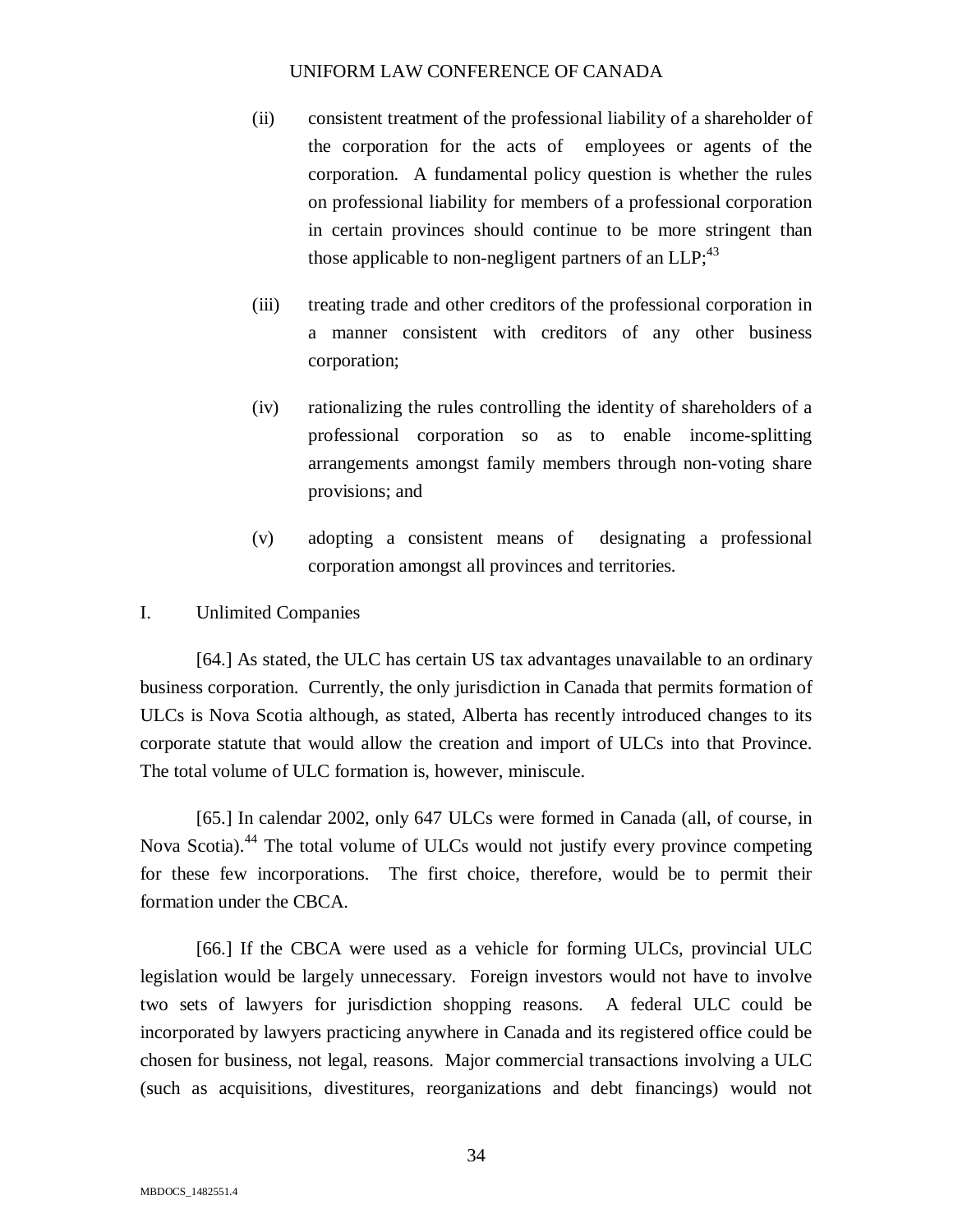necessitate legal opinions from Nova Scotia counsel just because the ULC is incorporated there.

[67.] In the absence of federal legislation, the next best choice would be to allow Ontario ULCs because Ontario is the financial capital of the country and because ULCs are typically used in large dollar transactions or investments. Relying on Nova Scotia or Alberta as the exclusive jurisdictions for the formation of ULCs perpetuates inefficiency.

### **VI. Suggested Implementation Strategy**

[68.] Many factors must be weighed in prioritizing possible candidates for uniform legislation. These include the commercial importance of the proposed legislation, the amount of time and effort that would be required to devise legislation, the prospects for uniformity, the availability of human and financial resources.

[69.] At the top of the list of possible projects, we place business trust legislation. Business trusts have enormous economic significance, and yet there is a complete vacuum in the Canadian common law provinces on business trusts law. In comparison, Québec law provides extensive rules with respect to trusts and administration of property of others. These rules offer a starting point for a legislative project on business trusts. There are also US laws which provide rich material to work with on such a project. The economic significance of business trusts would warrant immediate attention to this neglected area. The timing is right, and the field is open.

[70.] The second priority area would be LPs, LLCs and GPs. Ideally, these would be treated as a package. Alternatively, they would be considered in the order mentioned. Again, LPs are important business investment vehicles. Much of the work that goes into the formation of business trust legislation would have immediate application to LPs which are also used as publicly traded investment vehicles.

[71.] No jurisdiction in Canada currently allows the formation of an LLC. However, if an LLC that can combine the tax characteristics of a partnership with the limited liability features of a corporation were permitted, it would quickly become well used and might in short order supplant LPs and GPs.

[72.] The work in relation to LPs and LLCs would naturally lead to a reconsideration of at least some of the rules for GPs including, in particular, the issue of whether partnerships including GPs should be statutorily recognized as enjoying separate legal personality.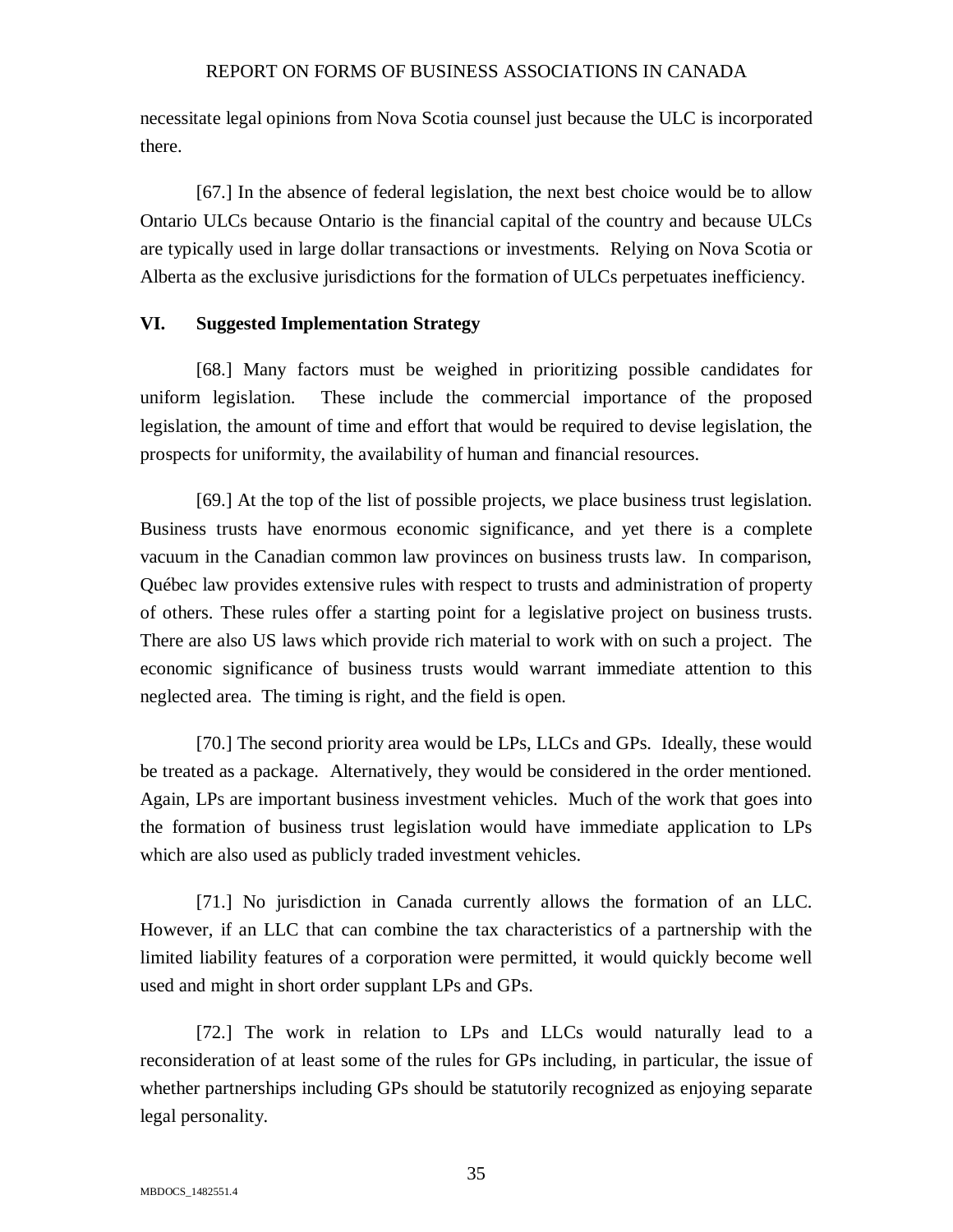[73.] The third priority would, ideally, consist of combined re-examination of extra-provincial licensing requirements and business name registration laws. There is tremendous potential for efficiency gains through uniform legislation. The sheer volume of extra-provincial licences and business name registrations would, therefore, suggest a uniform national approach or, better yet, a uniform national database. A uniform approach would allow one-stop filing, reduce paperwork and eliminate the need for lawyers to process routine filings.

[74.] The fourth priority would consist of LLPs and professional corporations. These are, respectively, the non-corporate and corporate vehicles whereby professionals can practice. There is need both for recognition of LLPs and professional corporations across Canada, consistent inter-jurisdictional treatment of the same business associations and consistency as between LLPs and professional corporations in the areas of liability for professional negligence.

[75.] Here, laws governing the commercial features of the business vehicle intersects with provincial regulation of the professions. Nevertheless, the ULCC could perform a useful role in separating and analyzing the issues and developing a consensus approach.

[76.] One option that would not make a worthwhile project for the ULCC would be ULCs. These are too few in number to justify numerous jurisdictions entering the field. The logical choice would be to permit either federal ULCs or, as a distant second choice, Ontario ULCs. There would be fast diminishing returns were other provinces to enter the field.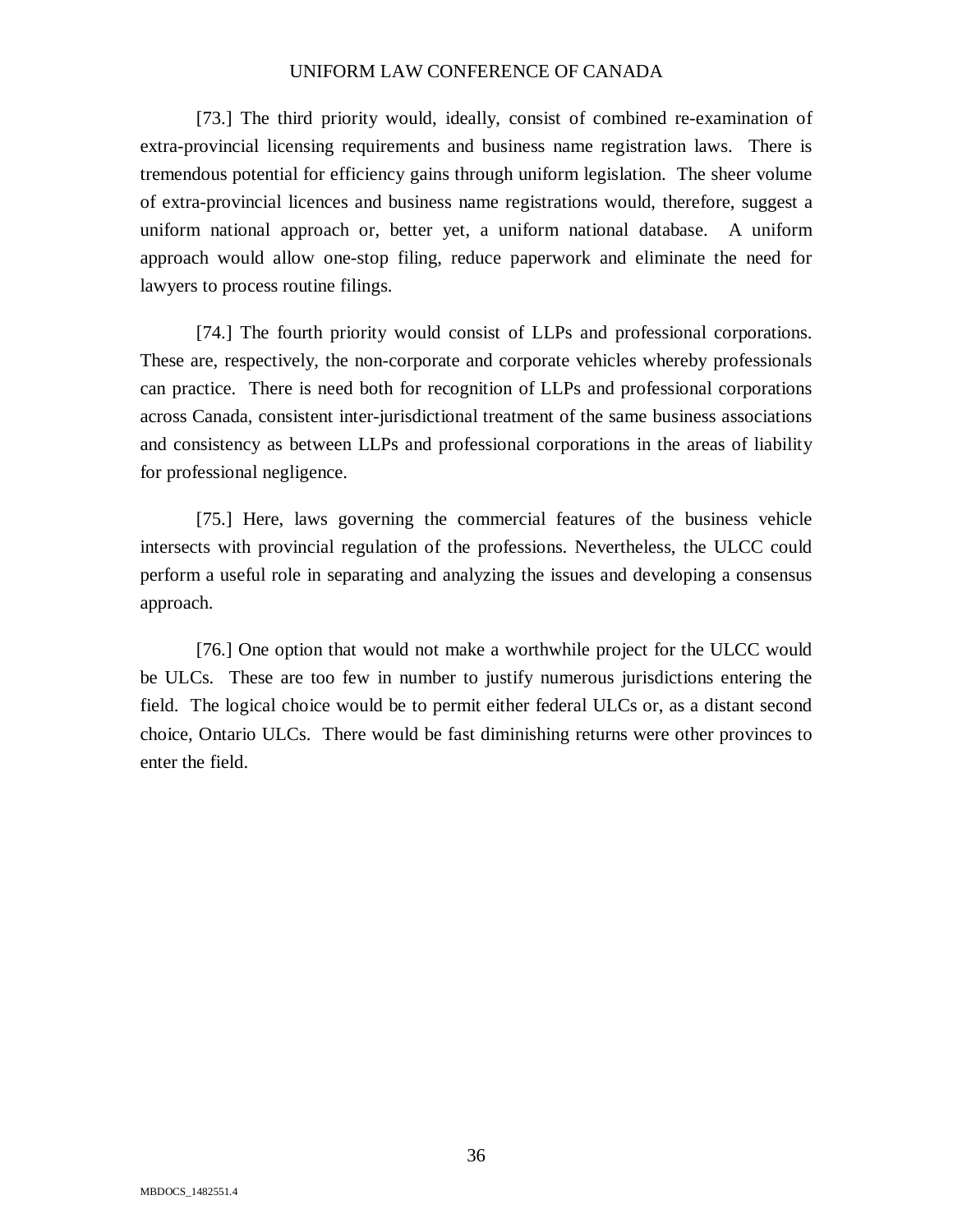### **Forms of Business Associations and Relevant Statutes**

| <b>Form of Business</b><br><b>Association</b> | <b>Alberta</b>                                                                                       | <b>British Columbia</b>                                                                                                            | Manitoba                                                                                                | <b>New Brunswick</b>                                                                                                                    | <b>Newfoundland and</b><br>Labrador                                                                         |
|-----------------------------------------------|------------------------------------------------------------------------------------------------------|------------------------------------------------------------------------------------------------------------------------------------|---------------------------------------------------------------------------------------------------------|-----------------------------------------------------------------------------------------------------------------------------------------|-------------------------------------------------------------------------------------------------------------|
| Sole proprietorship                           | Partnership Act s.110 $(1)^1$                                                                        | Partnership Act s.88 <sup>1</sup>                                                                                                  | The Business Names<br><i>Registration Act</i> s.2(1)(a) <sup>1</sup>                                    | Partnerships and Business<br>Names Registration Act <sup>1</sup>                                                                        | Currently, Newfoundland<br>and Labrador does not have<br>legislation governing a<br>business name registry. |
| Corporate Division                            | As above                                                                                             | As above                                                                                                                           | As above                                                                                                | As above                                                                                                                                | As above                                                                                                    |
| GP                                            | Partnership Act                                                                                      | Partnership Act                                                                                                                    | The Partnership Act<br>The Business Names<br>Registration Act s2(1)(b)                                  | Partnership Act<br>Partnerships and Business<br><b>Names Registration Act</b><br>s.3(1)                                                 | Partnership Act                                                                                             |
| LP                                            | Partnership Act (see Part 2)                                                                         | Partnership Act (see Part 3)                                                                                                       | The Partnership Act (see<br>Part II)<br>The Business Names<br><i>Registration Act s.</i> 2(1)(b)        | Limited Partnership Act<br>Partnership Act (see s.46,<br>applies to the extent not<br>inconsistent with the Limited<br>Partnership Act) | Limited Partnership Act                                                                                     |
| <b>LLP</b>                                    | Partnership Act (see Part 3)                                                                         | Partnership Act (see Part 6)                                                                                                       | The Partnership Act (see<br>Part III)<br>The Business Names<br><i>Registration Act s.</i> 2(1)(b)       | Partnership Act (see Part III)<br>Partnerships and Business<br>Names Registration Act s.8.1                                             | n/a                                                                                                         |
| JV                                            | Common law                                                                                           | Common law                                                                                                                         | Common law                                                                                              | Common law                                                                                                                              | Common law                                                                                                  |
| Co-ownership                                  | Contract law                                                                                         | Contract law                                                                                                                       | Contract law                                                                                            | Contract law                                                                                                                            | Contract law                                                                                                |
| <b>Business Trust</b>                         | Income Trusts Liability Act<br>(confers limited liability to<br>beneficiaries "as a<br>beneficiary") | n/a                                                                                                                                | n/a                                                                                                     | n/a                                                                                                                                     | n/a                                                                                                         |
| <b>Business Corporation</b>                   | <b>Business Corporations Act</b><br>(ABCA)                                                           | <b>Business Corporations Act,</b><br>2002 (BCBCA)                                                                                  | The Corporations Act<br>(MCA)                                                                           | <b>Business Corporations Act</b><br>(NBBCA)                                                                                             | Corporations Act (NLCA)                                                                                     |
| Professional Corporation                      | $ABCA$ (s.7(2) requires<br>evidence of approval of<br>articles by the appropriate<br>governing body) | Partnership Act (s.97<br>provides that a "professional<br>partnership" may be<br>registered as a limited<br>liability partnership) | $MCA$ (s.15(3) if the<br>profession's governing Act<br>permits professional practise<br>by corporation) | NBBCA $(s.13(3)(d)$ if the<br>profession's governing Act<br>permits professional practise<br>by corporation)                            | NLCA (no specific<br>reference; however, see for<br>example, Optometry Act, s.<br>16)                       |
| <b>ULC</b>                                    | n/a                                                                                                  | n/a                                                                                                                                | n/a                                                                                                     | n/a                                                                                                                                     | n/a                                                                                                         |

1 *Individuals operating under <sup>a</sup> name other than their own will require registration of that name*.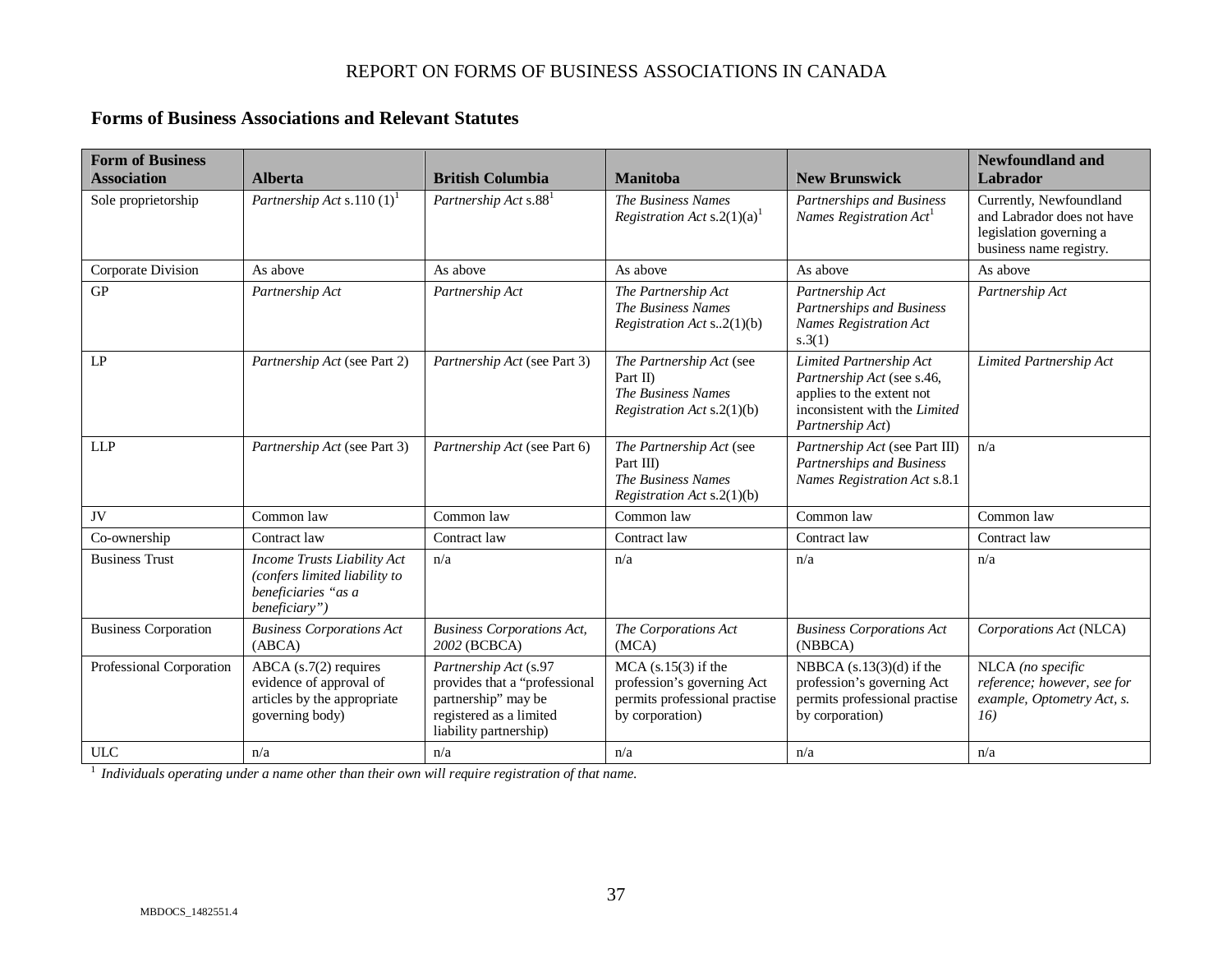| <b>Form of Business</b><br><b>Association</b> | <b>Northwest Territories</b>                                                                   | <b>Nova Scotia</b>                                                                                                                                                   | <b>Nunavut</b>                                                                                        | <b>Ontario</b>                                                                                                                                 | <b>Prince Edward Island</b>                                                     |
|-----------------------------------------------|------------------------------------------------------------------------------------------------|----------------------------------------------------------------------------------------------------------------------------------------------------------------------|-------------------------------------------------------------------------------------------------------|------------------------------------------------------------------------------------------------------------------------------------------------|---------------------------------------------------------------------------------|
| Sole proprietorship                           | Partnership Act s.48 <sup>1</sup>                                                              | Partnerships and Business<br><b>Names Registration Act</b><br>$(s.2(ab)$ defines a<br>"partnership" to include an<br>individual operating under<br>another name) $1$ | Partnership Act, s.48 <sup>1</sup>                                                                    | <i>Business Names Act s.</i> $1(2)^1$                                                                                                          | Partnership Act, s.53 <sup>1</sup>                                              |
| Corporate Division                            | As above                                                                                       | As above                                                                                                                                                             | As above                                                                                              | As above                                                                                                                                       | As above                                                                        |
| <b>GP</b>                                     | Partnership Act                                                                                | Partnership Act<br>Partnerships and Business<br><b>Names Registration Act</b><br>s.3(1)                                                                              | Partnership Act                                                                                       | Partnerships Act<br>Business Names Act s. 2(3)                                                                                                 | Partnership Act                                                                 |
| LP                                            | Partnership Act (see Part II)                                                                  | <b>Limited Partnerships Act</b><br>Partnership Act (applies to<br>the extent not inconsistent<br>with the Limited Partnership<br>Act, see s.3)                       | Partnership Act (see Part II)                                                                         | <b>Limited Partnerships Act</b><br>Partnerships Act (s. 46,<br>applies to the extent not<br>inconsistent with the Limited<br>Partnerships Act) | <b>Limited Partnerships Act</b>                                                 |
| <b>LLP</b>                                    | n/a                                                                                            | Partnership Act (see Part II)<br>Partnerships and Business<br>Names Registration Act s.7A                                                                            | n/a                                                                                                   | Partnerships Act (see s.44.1)<br><b>Business Names Act</b>                                                                                     | n/a                                                                             |
| JV                                            | Common law                                                                                     | Common law                                                                                                                                                           | Common law                                                                                            | Common law                                                                                                                                     | Common law                                                                      |
| Co-ownership                                  | Contract law                                                                                   | Contract law                                                                                                                                                         | Contract law                                                                                          | Contract law                                                                                                                                   | Contract law                                                                    |
| <b>Business Trust</b>                         | n/a                                                                                            | n/a                                                                                                                                                                  | n/a                                                                                                   | Trust Beneficiaries' Liability<br>Act (confers limited liability<br>to beneficiaries "as<br>beneficiaries")                                    | n/a                                                                             |
| <b>Business Corporation</b>                   | <b>Business Corporations Act</b><br>(NWTBCA)                                                   | Companies Act (NSCA)                                                                                                                                                 | <b>Business Corporations Act</b><br>(NBCA)                                                            | <b>Business Corporations Act</b><br>(OBCA)<br><b>Business Names Act</b>                                                                        | Companies Act (PEICA)                                                           |
| Professional Corporation                      | NWTBCA (no specific<br>reference; however, see for<br>example Dental Profession<br>Act. s. 25) | NSCA (no specific<br>reference; however, see for<br>example Optometry Act, s.<br>18)                                                                                 | NBCA (no specific<br>reference; however, see for<br>example Dental Profession<br>Act (Nunavut) s. 25) | OBCA (see s.3.2)                                                                                                                               | PEICA (no specific<br>reference; however, see for<br>example Medical Act s. 21) |
| <b>ULC</b>                                    | n/a                                                                                            | NSCA(s.12)                                                                                                                                                           | n/a                                                                                                   | n/a                                                                                                                                            | n/a                                                                             |

1 *Individuals operating under <sup>a</sup> name other than their own will require registration of that name*.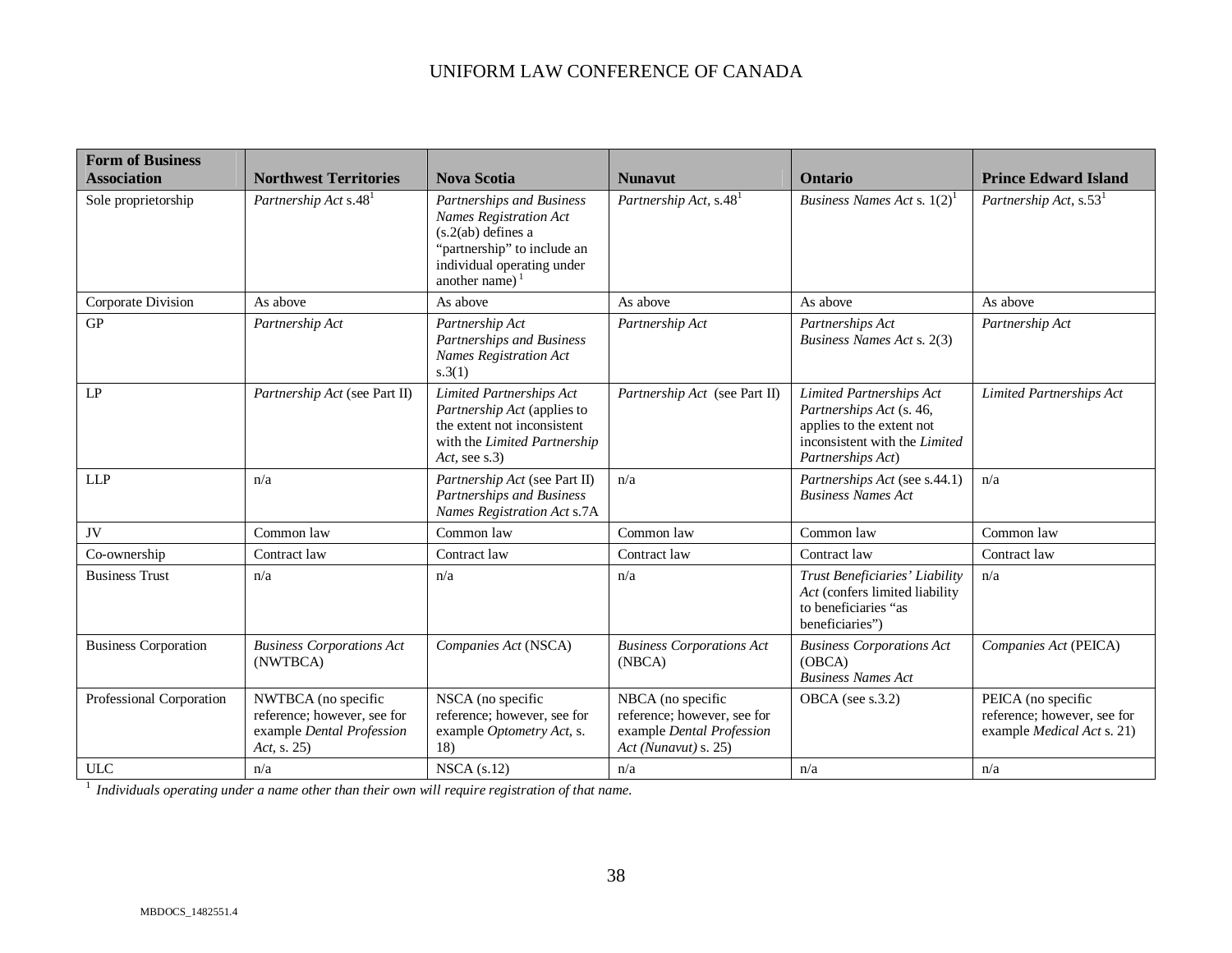| <b>Form of Business</b><br><b>Association</b> | <b>Quebec</b>                                                                                                                             | <b>Saskatchewan</b>                                                                                      | Yukon                                               | Federal                                    |
|-----------------------------------------------|-------------------------------------------------------------------------------------------------------------------------------------------|----------------------------------------------------------------------------------------------------------|-----------------------------------------------------|--------------------------------------------|
| Sole proprietorship                           | An Act Respecting the Legal<br>Publicity of Sole Proprietorships,<br>Partnerships and Legal Persons<br>(Legal Publicity Act), s. $2(1)^1$ | The Business Names Registration<br>Act, s. 2(c)(i)                                                       | Partnership and Business Names<br>Act, s. $87(1)^1$ | n/a                                        |
| Corporate Division                            | As above                                                                                                                                  | As above                                                                                                 | As above                                            | n/a                                        |
| <b>GP</b>                                     | C.c.Q. and Legal Publicity Act                                                                                                            | The Partnership Act<br>The Business Names Registration<br>Act                                            | Partnership and Business Names<br>Act               | n/a                                        |
| LP                                            | C.c.Q. and Legal Publicity Act                                                                                                            | The Partnership Act (see Part II)<br>The Business Names Registration<br>Act                              | Partnership and Business Names<br>Act (see Part 3)  | n/a                                        |
| <b>LLP</b>                                    | Professional Code, Professional<br>Orders' Regulations and C.c.Q.                                                                         | The Partnership Act (see Part IV)                                                                        | n/a                                                 | n/a                                        |
| JV                                            | C.c.Q.                                                                                                                                    | Common law                                                                                               | Common law                                          | n/a                                        |
| Co-ownership                                  | C.c.Q.                                                                                                                                    | Contract law                                                                                             | Contract law                                        | n/a                                        |
| <b>Business Trust</b>                         | C.c.Q.                                                                                                                                    | n/a                                                                                                      | n/a                                                 | n/a                                        |
| <b>Business Corporation</b>                   | Companies Act and C.c.Q.                                                                                                                  | The Business Corporations Act<br>(SBCA)                                                                  | <b>Business Corporations Act</b><br>(YBCA)          | Canada Business Corporations<br>Act (CBCA) |
| Professional Corporation                      | Professional Code, Professional<br>Orders' Regulations and C.c.Q.                                                                         | SBCA (no specific reference;<br>however, see for example The<br>Medical Profession Act, 1981 s.<br>37.1) | YBCA, s. 9(2)                                       | n/a                                        |
| <b>ULC</b>                                    | n/a                                                                                                                                       | n/a                                                                                                      | n/a                                                 | n/a                                        |

 $^{1}$ An individual operating under a name other than his or her own name will require registration of that name.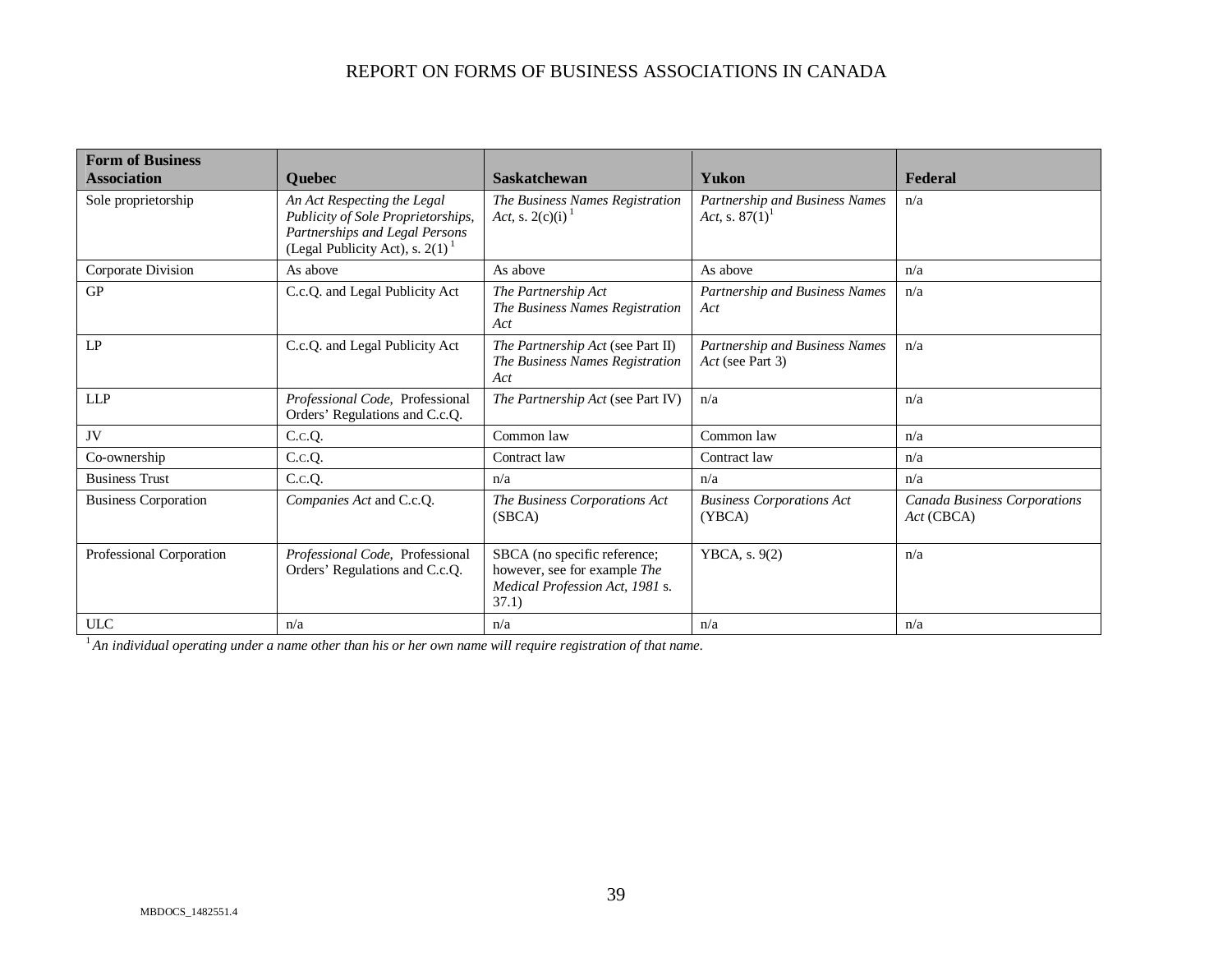#### **Notes**

\* Partner, McMillan Binch LLP, Toronto. Mr. Gray acknowledges with thanks the assistance of Chris Calenti, articling student at McMillan Binch LLP, in researching and writing this paper.

\*\* LL.M., D.Jur., Professor, Faculté de droit, Université Laval, with the collaboration of Patrick McSweeney, B.C.L., LL.B., Solr, candidate in the LL.M. program, Faculté de droit, Université Laval.

 $<sup>1</sup>$  A division may be thought of as the corporate equivalent of a sole proprietorship, as a single corporation</sup> may operate one or more functionally separate businesses without forming wholly owned subsidiaries.

 $^{2}$  R.S.C. 1985, c. C-44.

 $3$  R.S.O. 1990, c. B-15.

 $4$  For example, CBCA, s. 15(1); OBCA, s. 15.

5 See the *Corporative Credit Associations Act*, S.C. 1991, c. 48.

<sup>6</sup> Nova Scotia unlimited companies are often colloquially, but inaccurately, referred to as unlimited liability companies, abbreviated as ULCs or NSULCs.

<sup>7</sup> This paper is only intended to convey a general impression of the tax factors that influence the choice of business form and, therefore, has been condensed and simplified. Nor has the tax commentary in this paper been reviewed by a tax practitioner. No part of this paper should be relied on to provide legal advice.

<sup>8</sup> In Québec, the law recognizes that a partnership has some characteristics of a legal person that distinguishes it from its partners. "Thus it has a name, an autonomous existence separate from that of its partners, a head office, rights and obligations (debts and commitments), a specific activity and assets (a patrimony). It may sue and may be sued under its declared name. Its partners hold shares but do not own the partnership's assets". *The Principal Juridical Forms of Enterprises in Quebec*, Québec, Les Publications du Québec, 2000, p. 9. Similarly, a partnership is recognized as a separate person under some federal and provincial legislation outside Quebec. See, for example, the definition of "entity" in s. 2(1) of the CBCA.

<sup>9</sup> In Québec, the nature of the partnership's ownership interest is still debated in the case law and in doctrinal studies.

 $10$  Under the civil law, the partners of a GP have solidary liability for all debts and obligations of the GP. The *Private Law Dictionary* defines the expression "solidary liability as: "Civil liability of several debtors, each of whom is held answerable to a single creditor for the entire debt". Centre de recherche en droit privé et comparé du Québec/Quebec Research Centre of Private & Comparative Law, *Private Law Dictionary*, Cowansville, Éditions Yvon Blais, 2003. Thus, solidary liability under the civil law is equivalent to joint and several liability at common law.

 $11$  Corporate members of the JV are subject to PCT and LCT.

 $12$  Alberta and Ontario have enacted legislation that that limits the liability of unitholders of publicly traded trusts. The legislation does not apply to business trusts that are not publicly traded.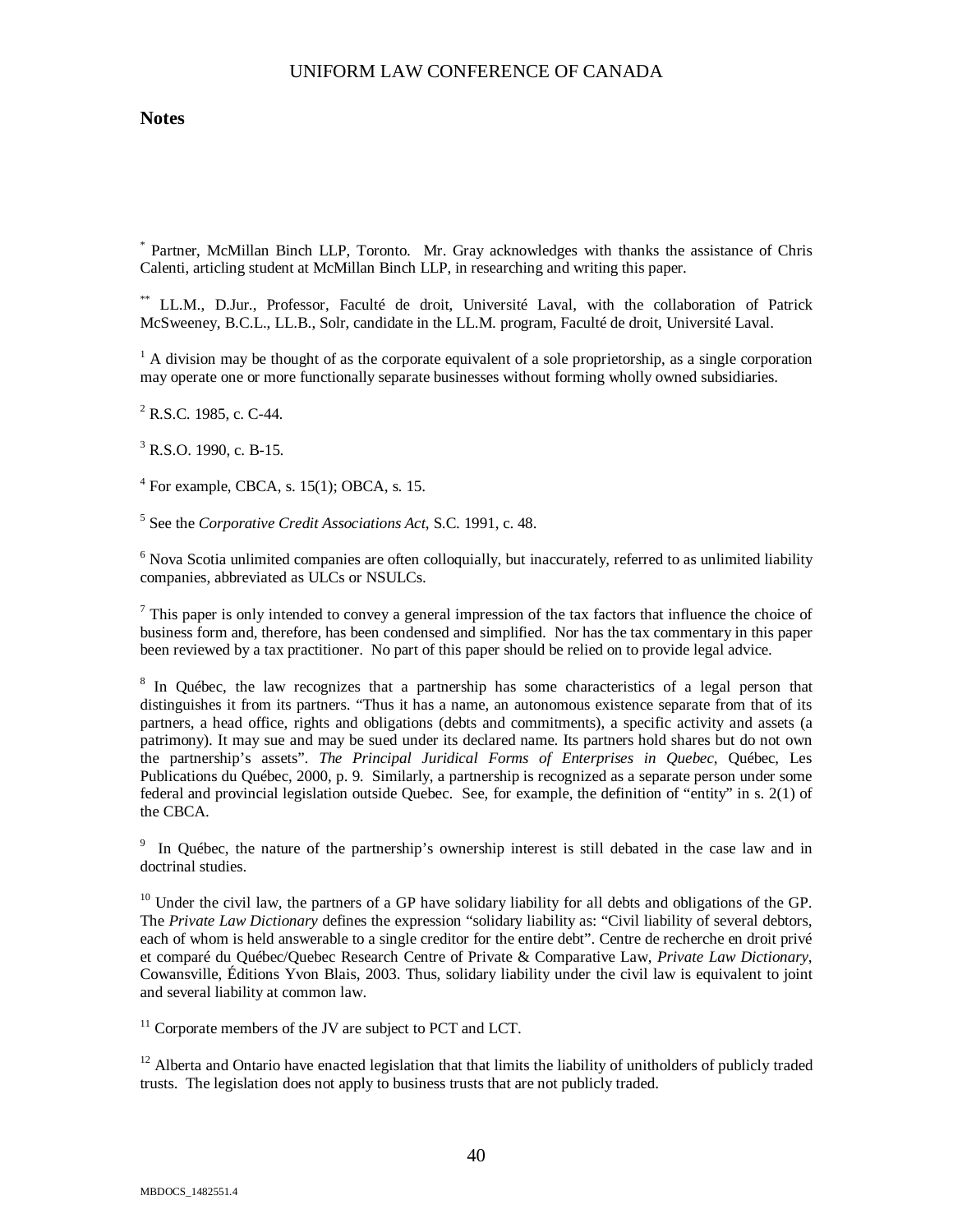<sup>13</sup> The concept of "patrimony" is defined in the *Private Law Dictionary* as a: " Universality of rights and obligations having a pecuniary value in which rights answer for obligations […] The patrimony is formed of present property and obligations and has the vocation to receive future property and obligations". In civil law, the concept of "property" is defined as "any right having an economic value." It includes real rights and personal rights.

 $14$  See articles 1319 to 1323 C.c.Q.

<sup>15</sup> Art. 1457 C.c.Q.

<sup>16</sup> Art. 1260 to 1298 C.c.Q. for trusts and art. 1299 to 1370 C.c.Q. for administration of property of others.

<sup>17</sup> In civil law, ownership cannot be divided into legal ownership and equitable ownership. This caused problems under the *Civil Code of Lower Canada* (1866), to the extent that the Supreme Court of Canada issued conflicting rulings on the nature of ownership of Québec trusts. When the C.c.Q. was finally adopted in 1991, the problem of ownership of trust property was resolved in an imaginative and unique manner. The concept of the "patrimony" (see *supra* note 13) was altered to allow for the existence of the patrimony independently of the person. This meant that a person could dedicate or appropriate assets to a particular purpose (charity, wealth protection, etc). This patrimony would hold assets (and liabilities), but no one would have any real rights in these assets (no ownership). Instead, a trustee would be appointed to administer the assets contained in the patrimony. The trustee would have no real rights (ownership) in the trust assets but would have control and exclusive administration of the patrimony, the title to the property is made up in his or her name, and the trustee exercises of all rights pertaining to the patrimony. In other words, the trustee exercises all rights of the owner of the property, except that he or she is not the owner. In Quebec trust law, no person is the owner of the property in the trust patrimony. In this regard, much of the doctrine on Québec trusts refuses to refer to trust property as being "masterless property" since the trustee is the "master".

<sup>18</sup> Art. 1319 C.c.Q.

<sup>19</sup> For a recent judicial statement, see 642947 *Ontario Ltd.* v. *Fleisher* (2001), 209 D.L.R. (4<sup>th</sup>) 182 (Ont. C.A.).

<sup>20</sup> R.S.C. 1985, c. C-43.

<sup>21</sup> Provincial thresholds may vary. Also, claw-back provisions can apply, the details of which are beyond the scope of this paper.

<sup>22</sup> R.S.C. 1985, c. 1 (5<sup>th</sup> Supplement), as am.

<sup>23</sup> Again, the summary of US tax advantages has not been specifically reviewed by a US tax practitioner, is intended only to convey general information and should not be relied on for specific advice.

 $^{24}$  (U.K.) 30431 Vict., c. 3, reprinted in R.S.C. 1985, App. II, No. 5.

<sup>25</sup> The leading Canadian case is still *CMHC v. Graham* (1973), 43 D.L.R. (3d) 686 S.C. (N.S.S.C. *per* Jones J.). See also Melanie A. Shishler "The *Graham* Decision Revisited: The Fading Promise of the Joint Venture as a Distinct Legal Concept" (1998), 31 Can. Bus. L.J. 118.

 $^{26}$  R.S.C. 1985, c. 5-9.

 $27$  R.S.C. 1985, c. P-4.

 $28$  R.S.C. 1985, c. C-4.